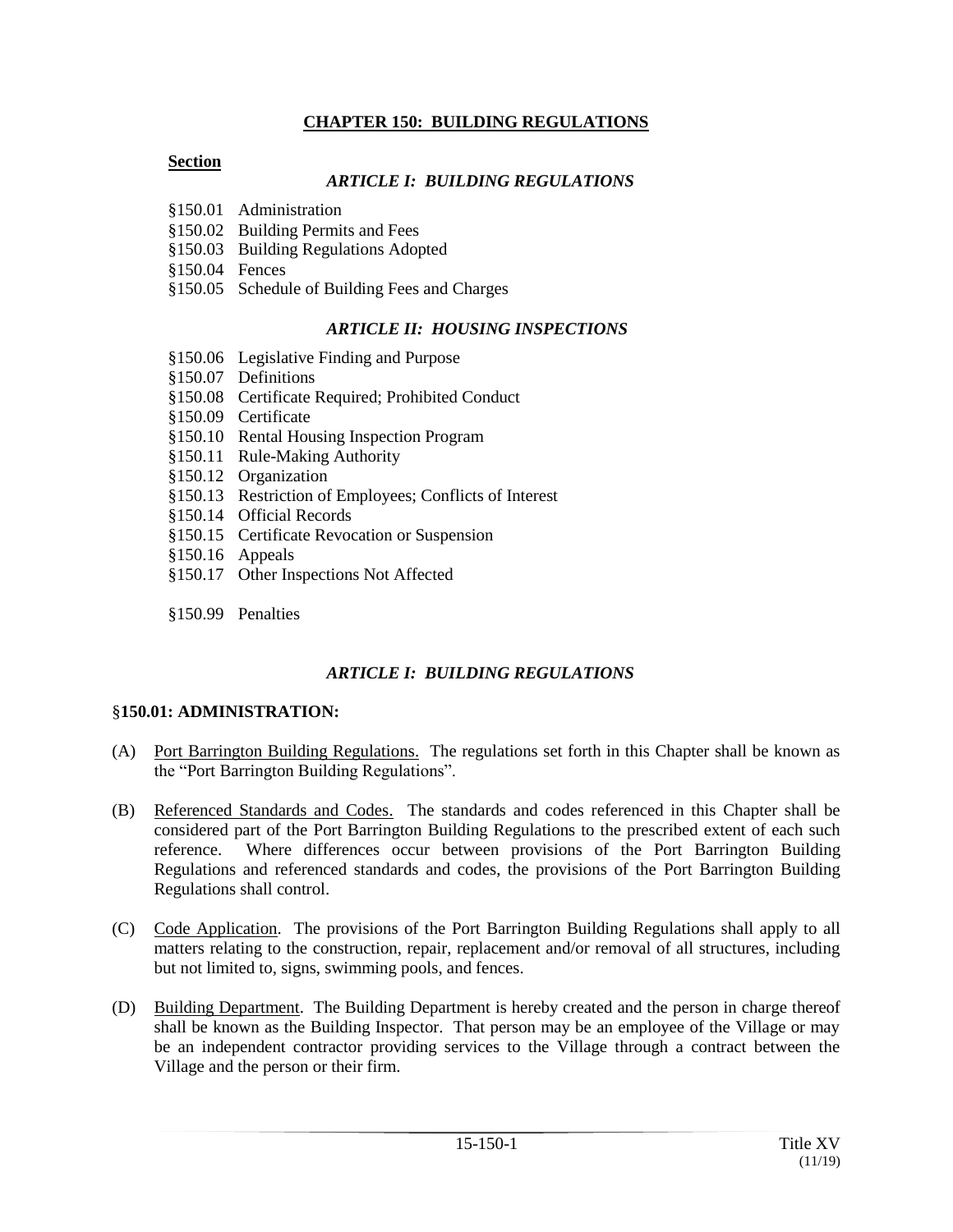- (E) Building Inspector; Zoning Officer. The Building Inspector shall be appointed by the Village President with the advice and consent of the Board of Trustees. The President, with the advice and consent of the Board of Trustees, may remove the Building Inspector from office at any time. The Building Inspector shall act as the Zoning enforcement officer of the Village. The Building Inspector is sometimes referred to in this Chapter as the "Building and Zoning Official".
- (F) Duties of Building Inspector. The duties of the Building Inspector shall include:
	- (1) The enforcement of all ordinances and codes of the Village relating to the construction, repair, alteration, addition, and removal of all buildings and structures, swimming pools, fences, and signs.
	- (2) The enforcement of all zoning and land use ordinances of the Village, and for this purpose, the Building Inspector shall act as the Zoning enforcement officer of the Village.
	- (3) Provision of technical assistance to the Village Board, Plan Commission, and Zoning Board of Appeals on matters of this Code and zoning matters.
	- (4) The conducting of inspections to insure compliance with the Port Barrington Building Regulations.
	- (5) The receiving and processing of building permit applications.
	- (6) The issuance of building permits for the construction, repair, alteration, addition, or removal of all buildings and structures, swimming pools, fences and signs.
	- (7) The issuance of occupancy certificates.
	- (8) The conducting of inspections of existing buildings to insure compliance with applicable provisions of the Port Barrington Building Regulations.
	- (9) The conducting of inspections as provided for in the business license regulations.
	- (10) The issuance of stop work orders as provided for in this Chapter and/or as necessary to enforce the other provisions of this Code.
- (G) Stop Work Orders. Stop Work Orders may be issued by the Building Inspector with respect to any construction or work when violations of the Port Barrington Building Regulations or the Port Barrington Code of Ordinances occur. Work shall not be continued until written permission for such resumption is issued by the Building Inspector and a Stop Work Order fee, if any, has been paid to the Village by the person or entity to whom the Stop Work Order was issued. If the Stop Work Order is an oral order, such oral order will be followed by the issuance of a written Stop Work Order setting forth the terms, conditions, provisions, and restrictions of the oral order, which written Stop Work Order shall be issued and posted on the affected site or sites within 72 hours of issuance of the oral order, or as soon thereafter as is practical. Any person who violates a Stop Work Order shall be in violation of the Port Barrington Code of Ordinances and subject to revocation of their permit and other Village remedies provided therein.
- (H) Appeals. Any person who wishes to appeal any Order, decision, or the interpretation by the Building Inspector of the Port Barrington Building Regulations as established from time to time in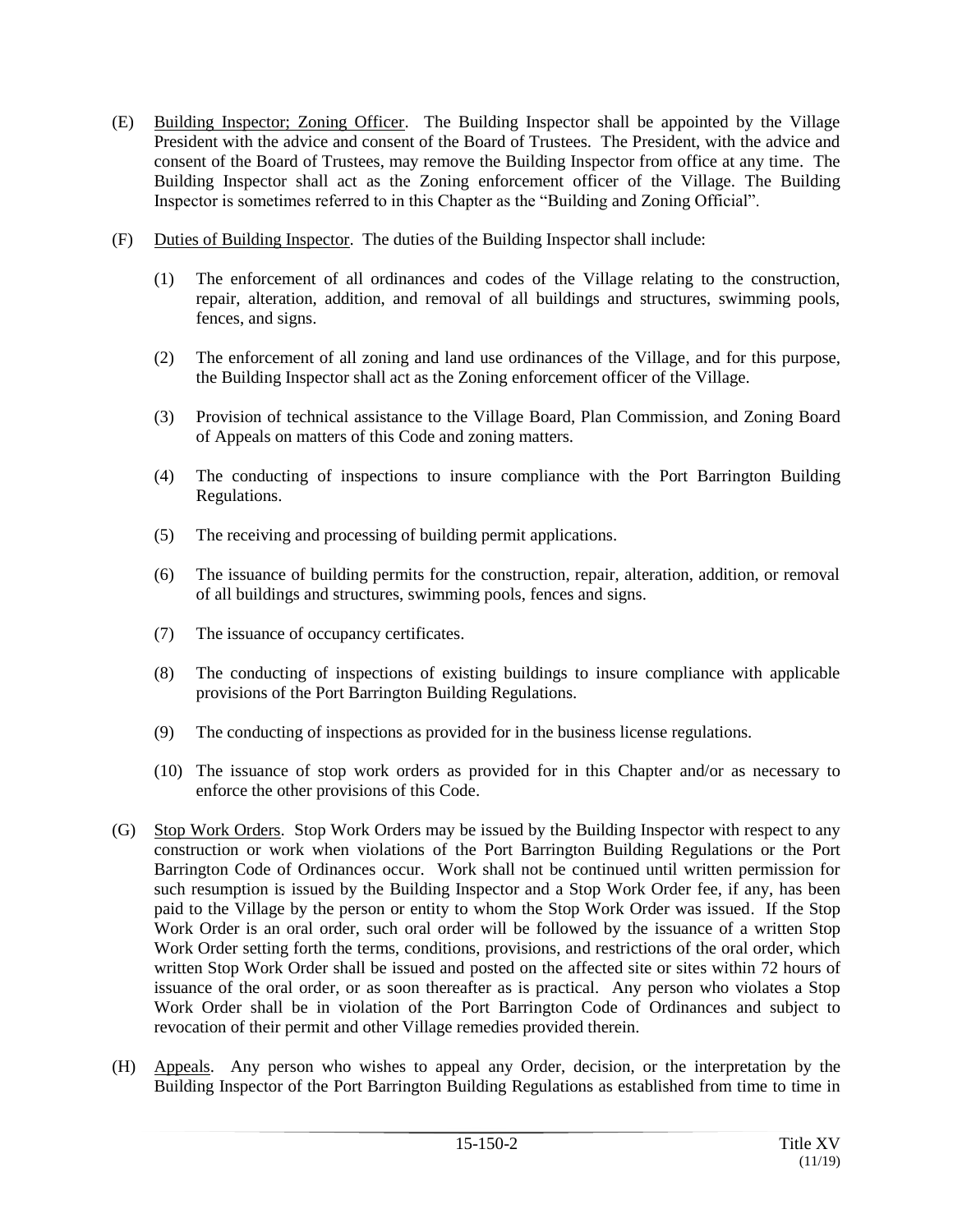this Chapter shall, within 45 days of the issuance of such Order, decision, and/or interpretation, file a written appeal with the Village of Port Barrington Zoning Board of Appeals, which shall hold a public hearing on such appeal and may affirm, overrule, or modify the decision of the Building Inspector.

(I) Violation; Penalties. Any person who shall violate a provision of the Port Barrington Building Regulations shall be subject to the penalties as set forth in Section 150.99 of this Chapter.

(Ord. 2013-8-1-A, passed 12/18/13)

## §**150.02: BUILDING PERMITS AND FEES:**

## (A) Required Permits.

- (1) A building permit is required:
	- (a) For the construction, alteration, addition, repair, removal, demolition or restoration of any building or structure or its service equipment.
	- (b) For the erection or alteration of any sign as provided for in Chapter 154.
	- (c) For the construction, alteration, or addition to any fence.
	- (d) For the construction of any accessory building, structure, or any work in conjunction with accessory uses to include swimming pools, outdoor hot tubs and whirlpools, detached buildings, garages, car ports, sheds, decks, patios, satellite antennae, radio towers, landscape terraces, ponds and similar improvements.
	- (e) For the installation, modification, and/or replacement of windows and/or exterior doors.
- (2) A building permit is not required for ordinary repairs and/or maintenance of any of the improvements described in subsection (A)(1) of this Section.

## (B) Certificate of Occupancy.

- (1) A Certificate of Occupancy is required prior to occupying or using any premises, or any portion thereof, for which a building permit has been issued. A Certificate of Occupancy shall only be issued for a premises, or any portion thereof, after inspection and approval thereof by the Building Inspector, including but not limited to, an inspection of any work performed on such premises.
- (2) A Temporary Certificate of Occupancy may be issued in the discretion of the Building and Zoning Official when a premises is substantially completed, all life safety and sanitary requirements are complete, and the premises are fit for the purpose constructed.
- (3) Minor construction items, final grading and landscaping, and other site improvements may be completed under the terms of a Temporary Occupancy Certificate which shall specify a date by which such completion must occur and on which the Temporary Certificate of Occupancy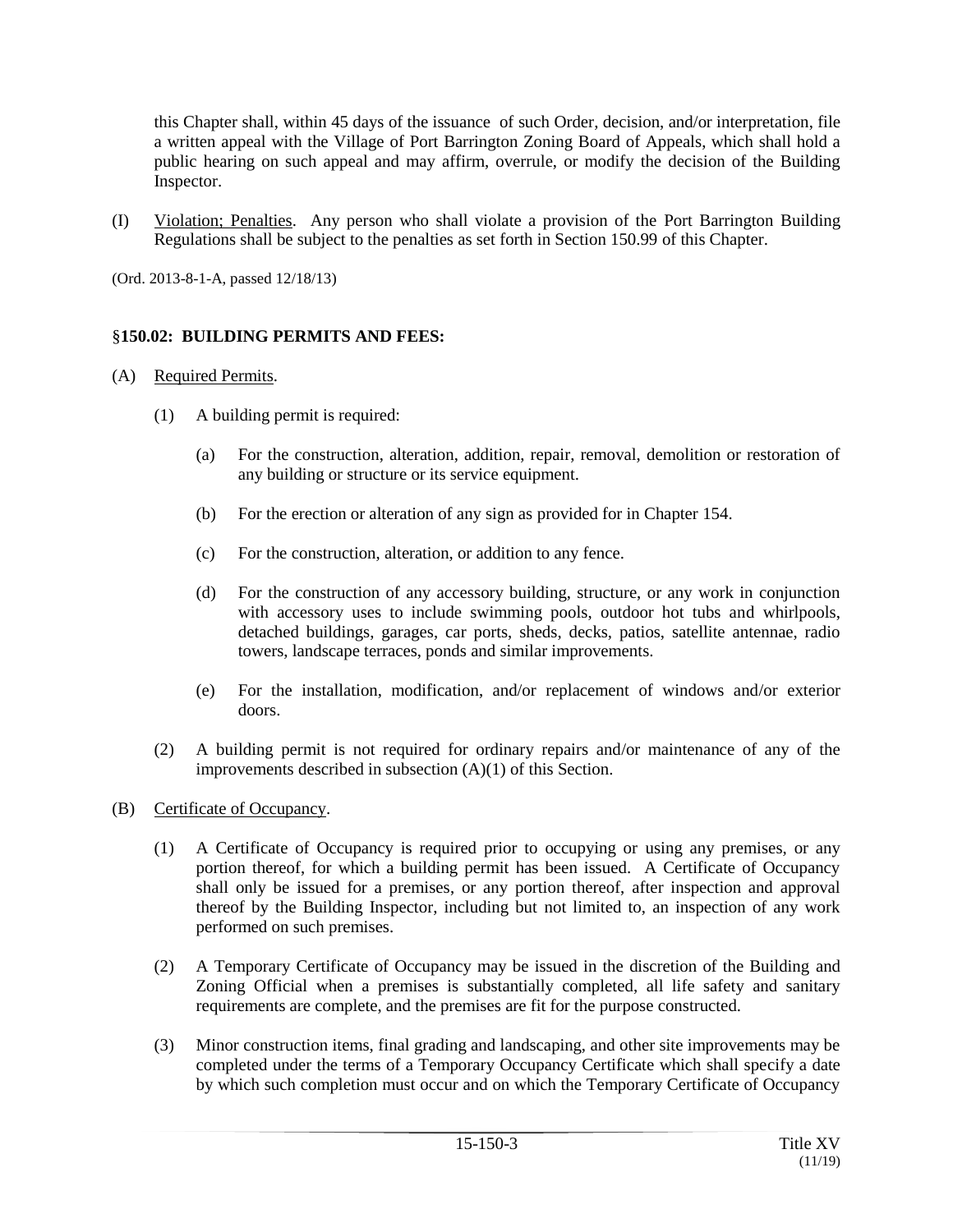shall expire. Following completion of these items, a final Certificate of Occupancy shall be issued. Failure to complete the items set forth on the Temporary Certificate of Occupancy by its date of expiration shall mean that continued occupancy of the premises is unlawful.

- (4) Road and performance bonds shall not be returned until a final Certificate of Occupancy has been issued.
- (5) If it is determined by the Building Inspector that an increase in the performance bond is necessary prior to issuance of a Temporary Occupancy Certificate, the Building Inspector shall determine the amount of that increase subject to approval by the Village Boards. The permittee shall be required to post the additional amount with the Village prior to obtaining the Temporary Occupancy Certificate.
- (6) A fee as specified in Section 150.05 shall be required for obtaining a Temporary Occupancy **Certificate**
- (7) Prior to occupancy, the permittee shall obtain an "unexecuted Certificate of Occupancy" from the Building Inspector which shall be filed by the permittee with the applicable local assessor's office for execution. The permittee shall provide to the Village a copy of the receipt of filing with the applicable local assessor's office.
- (8) It shall be unlawful to occupy a building, or any portion thereof, for which a building permit has been issued prior to obtaining a Certificate of Occupancy.
- (9) Notwithstanding any of the provisions of Paragraph (B) of this Section to the contrary, in lieu of a Certificate of Occupancy, the Building Inspector may issue a Certificate of Completion in substantially the following form:

#### "CERTIFICATE OF COMPLETION

#### VILLAGE OF PORT BARRINGTON

69 South Circle Avenue Port Barrington, IL 60010 (847) 639-0498

|                         | Date of Issuance: Permit No. P.I.N.                                                                                                                                                                                            |  |
|-------------------------|--------------------------------------------------------------------------------------------------------------------------------------------------------------------------------------------------------------------------------|--|
|                         |                                                                                                                                                                                                                                |  |
|                         |                                                                                                                                                                                                                                |  |
|                         | Contractor: the contractor of the contractor of the contractor of the contractor of the contractor of the contractor of the contractor of the contractor of the contractor of the contractor of the contractor of the contract |  |
| $Project: ____________$ |                                                                                                                                                                                                                                |  |
|                         |                                                                                                                                                                                                                                |  |

This is to certify that the project described above has received a final inspection and appears to be in compliance with the approved plans and specifications provided by the owner at the time of permit application and in substantial compliance with the minimum standards required by the codes adopted by the Village of Port Barrington

This certificate does not address esthetic and/or finished items of design or material selection including workmanship which are solely the responsibility of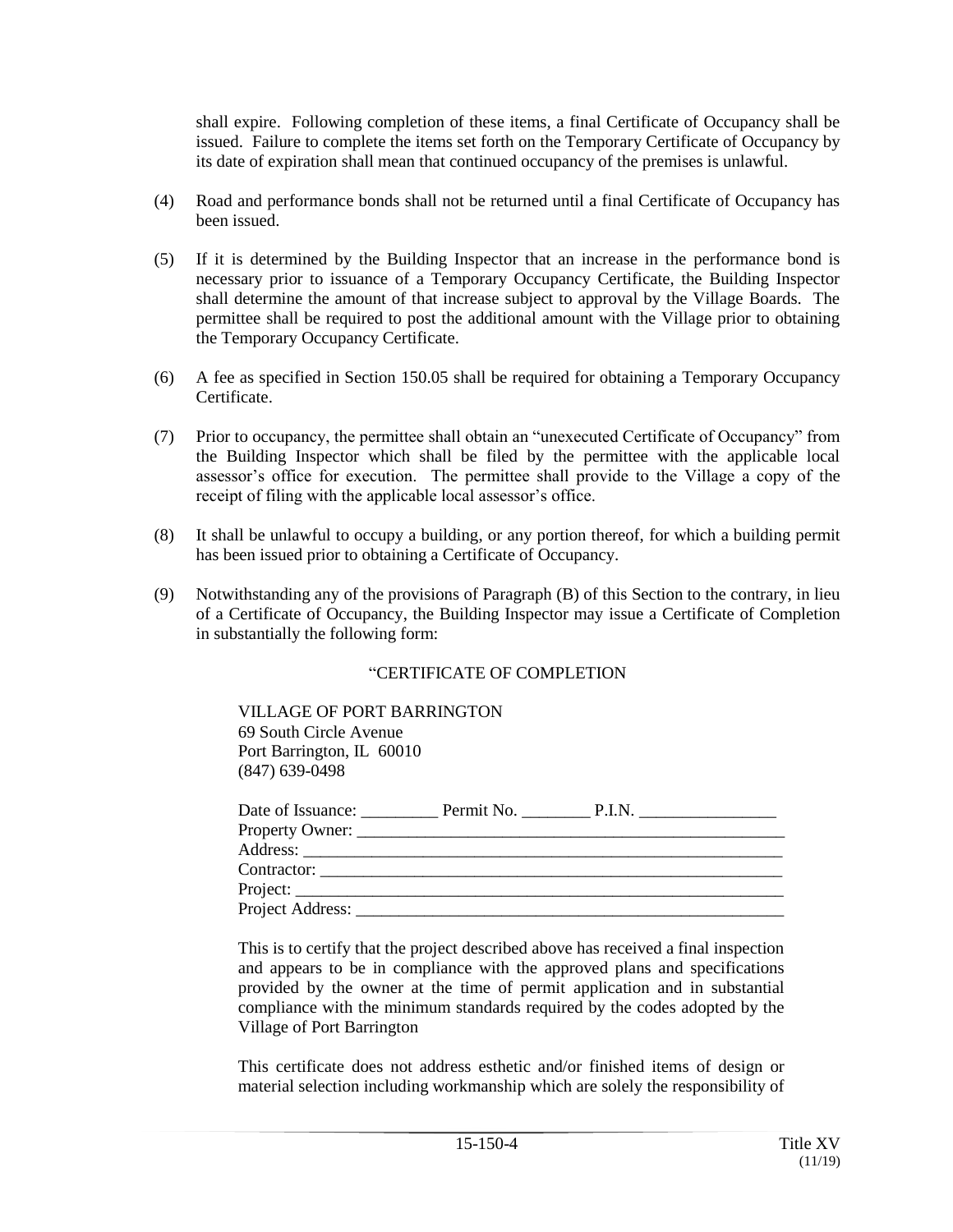the owner and the contractor to meet the standards of the contract documents between owner and contractor."

## (C) Permit Application and Process.

- (1) Applications for building permits shall be made to the Building Inspector on application forms provided by the Village Administrator. The completed application form shall be submitted to the Village together with any submittals required by the Building Inspector, including but not limited to the following documents, where applicable:
	- (a) Two (2) copies of plans and specifications detailing all work proposed to be done, signed and sealed by an architect registered to practice in Illinois.
	- (b) Two (2) copies of the site plan showing existing and proposed topography, location of all existing and proposed improvements, location of all drainage and stormwater structures, ponds, channels, swales, lakes, wetland, location of all utilities, and the location of all well and septic systems on, or proposed to be constructed on, the property or within at least 75 feet of all boundaries of the property.
	- (c) Two (2) copies of the Individual Septic Disposal System ("ISD") permit from the County Health Department, including the soil letter and field notes.
	- (d) Two (2) copies of existing septic system plans and specifications or three (3) copies of proposed septic layout approved by the County Health Department.
	- (e) Two (2) copies of the plat of survey with the legal description of the parcel, showing the lot dimensions, total area, easements, and all building setback lines required by the Village's Zoning Code, Chapter 154 of the Port Barrington Code of Ordinances.
	- (f) A nonrefundable application fee shall be required to be paid to the Village at the time application is submitted to the Village for new building construction in excess of a \$10,000 estimated cost as specified in Section 150.05. A nonrefundable fee shall be required to be paid to the Village at the time application is submitted to the Village for all other construction as specified in Section 150.05.
- (2) The permit application and subsequent additional submittals shall be reviewed by the Building Inspector after the Village's receipt of the application, all required submittals, and all related fees to be paid to the Village.
- (3) Following notification to the applicant of permit approval, the applicant shall be required to pay all applicable fees to the Village within three (3) months of said notification to the applicant of permit approval or the application shall become null and void. Any deposits received by the Village in connection with such application shall first be used to reimburse the Village for any costs incurred by the Village in connection with processing the application.
- (4) Prior to permit review and issuance, where the construction of an ISD is included, the Building Inspector must receive an ISD plan stamped with the approval of the Village Health Officer.
- (5) After payment of all required fees to the Village, and after the Village's approval of the application and all required submittals, the Building Inspector shall issue the permit. The permit placard is to be placed on the premises in a conspicuous exterior location protected from the weather. It is to remain in place while work covered by the permit is performed on the property until a Certificate of Occupancy is issued.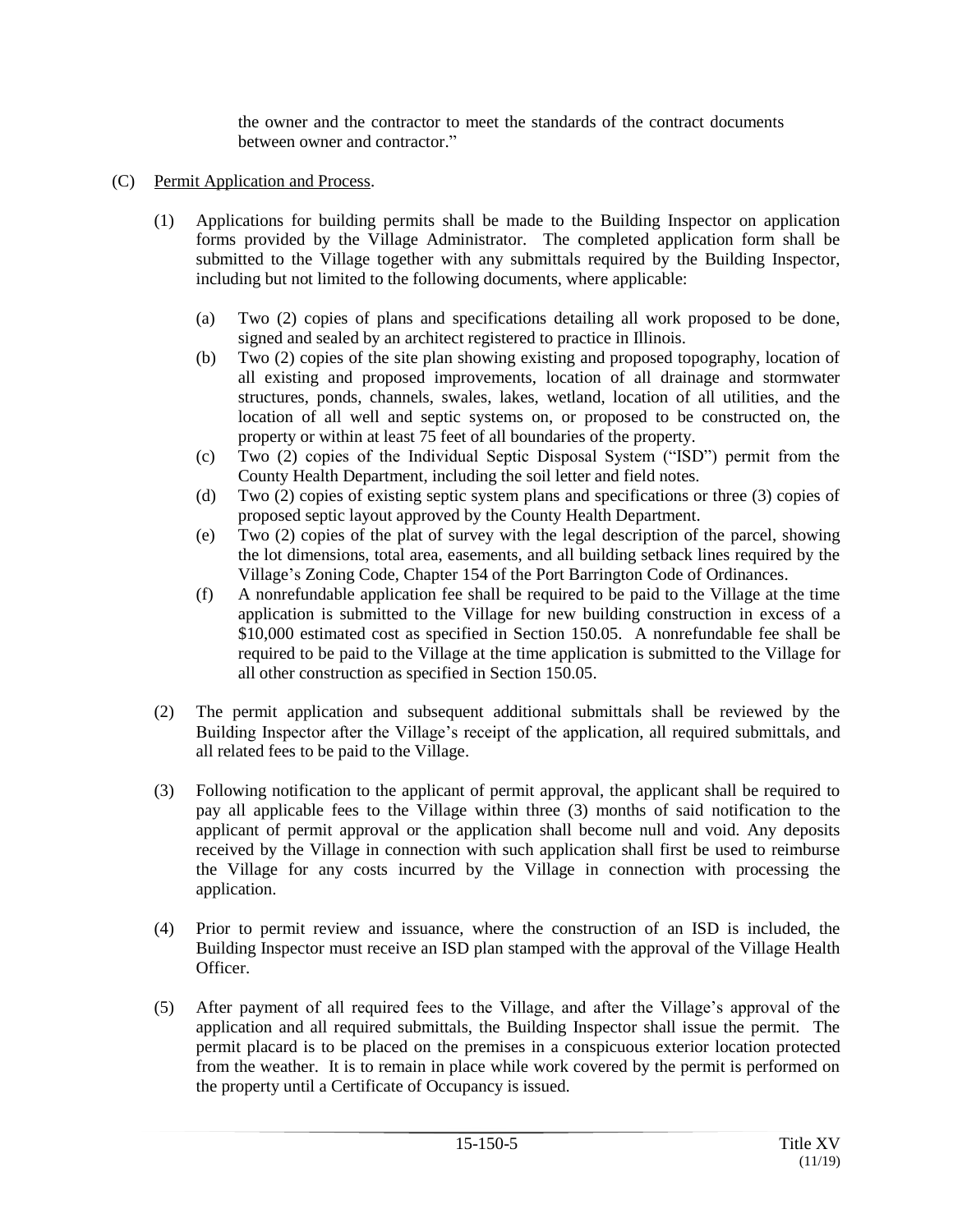- (6) Work on small projects where construction costs will be \$10,000.00 or less (as estimated by the Building Inspector), and which are covered by a permit must commence within sixty (60) days of the Village's issuance of the respective permit and must be completed within six (6) months of permit issuance. Major projects where construction costs will be in excess of \$10,000.00 (as estimated by the Building Inspector), which are covered by a permit must commence within six (6) months of the Village's issuance of the respective permit and must be completed within twenty-four months of permit issuance. A permit for a major project may be extended up to an additional twelve (12) months, but only with the approval of the Board of Trustees and the payment to the Village of a permit renewal fee as specified in Section 150.05.
- (D) Building Permit Fees and Other Charges. The building permit fees and other charges shall be established from time to time by the Board of Trustees, which shall be as set forth in Section 150.05 of this Code.
- (E) Zoning Amendment, Special Use, Planned Development, and Variation Fees:
	- (1) Each application for an amendment, special use or variation filed by or on behalf of the owner or owners of property affected shall be accompanied by payment of a nonrefundable filing fee and one or more deposit(s) into an escrow held by the Village as required by Chapter 37 of this Code, "Reimbursement for Professional Fees and Other Expenses," of Title III, "Administration".
	- (2) For an application requiring consideration under more than one of the above categories, a filing fee shall be required, equivalent to the sum of the applicable categories.

(Ord. 2013-8-1-A, passed 12/18/13)

# **§150.03: BUILDING REGULATIONS ADOPTED:**

- (A) Building Codes:
	- (1) Adoption of Building Codes:
		- (a) The 2012 International Building Code, with any International Code Council ("ICC") amendments, which shall be referred to in this Village Code as the "2012 Building Code", a copy of which was on file in the office of the Village Clerk for inspection and/or copying by the public for at least thirty (30) days prior to adoption thereof, be and is hereby adopted by reference and made a part of this title, and each and all of the regulations, provisions, penalties, conditions and terms of said Code are hereby referred to, adopted and made a part hereof as if fully set out in this Code.
		- (b) The 2012 International Residential Code, with any ICC amendments, which shall be referred to in this Village Code as the "2012 Residential Code", a copy of which was on file in the office of the Village Clerk for inspection and/or copying by the public for at least thirty (30) days prior to adoption thereof, be and is hereby adopted by reference and made a part of this title, and each and all of the regulations, provisions, penalties, conditions and terms of said Code are hereby referred to, adopted and made a part hereof as if fully set out in this Code.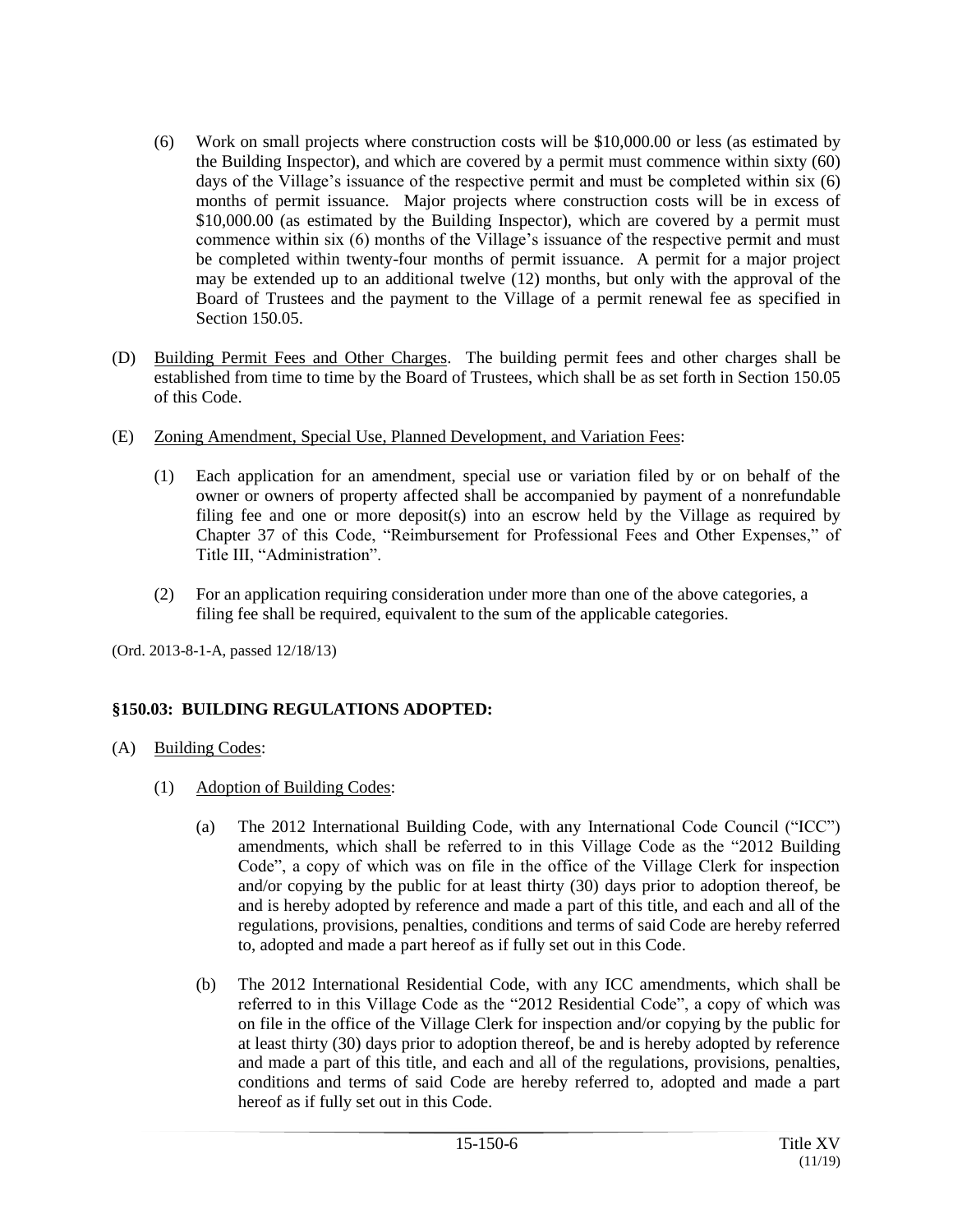- (2) Amendments and Additions to Building Codes: The following amendments and/or additions to the 2012 Building Code and/or the 2012 Residential Code are hereby adopted and made part of this title and shall prevail and govern over any related provisions of said codes:
	- (a) Foundations.
		- (i) The minimum footing dimension shall be eight inches (8") by eighteen inches (18"). The minimum wall dimension shall be eight inches (8") supporting frame construction, ten inches (10") supporting brick veneer or masonry construction. All walls over nine feet (9') shall be minimum ten inches (10").
		- (ii) Where approved by the Building Inspector, trench foundations are permitted; such foundations shall be based upon engineering calculations approved by the Building Inspector.
	- (b) Frame Construction:
		- (i) Roof sheathing shall be minimum one-half inch CDX where supported on 16 inch centers and 5/8-inch CDX where supported on 24-inch centers.
		- (ii) All floor joists shall be minimum two inches (2") by eight inches (8").
	- (c) Construction Refuse: There shall be no overnight on-site storage of any construction debris. The site must be kept in a clean and orderly manner and kept in such a manner so as to avoid the blowing of construction debris around the area.
	- (d) Temporary Sanitary Facility: The permittee and the owner of each lot on which a new structure is being constructed, or on other construction sites as may be deemed necessary by the Building Inspector, shall provide a temporary toilet facility on site. The facility shall be kept in a sanitary and orderly manner.
	- (e) Accessory Buildings, Structures, and Uses:
		- (i) Any accessory building shall be at least ten feet (10') from the main or principal building on any lot or parcel.
		- (ii) Except as otherwise provided in this Paragraph (e), no more than two (2) accessory buildings shall be constructed or maintained on any lot or parcel, and said accessory building(s) shall comply with the following standards:
			- (1) Not more than one (1) of such accessory building(s) shall be permitted to have a maximum gross floor area of six hundred twenty-four (624) square feet and a maximum height of twenty feet (20').
			- (2) Not more than one (1) of such accessory building(s) shall be used as and/or intended for use as a shed, and such shed shall not exceed one hundred twenty (120) square feet in gross floor area and shall not exceed ten feet (10') in height.
			- (3) Notwithstanding the other restrictions of this Paragraph (e), not more than one (1) garage, whether detached or attached to another structure, shall hereafter be constructed on any residential lot or parcel within the Village.
		- (iii) It shall be unlawful to build any garage, shed, pier, or other accessory building, accessory structure, or accessory use on any lot or parcel prior to the completion and occupancy of the main or principal building thereon.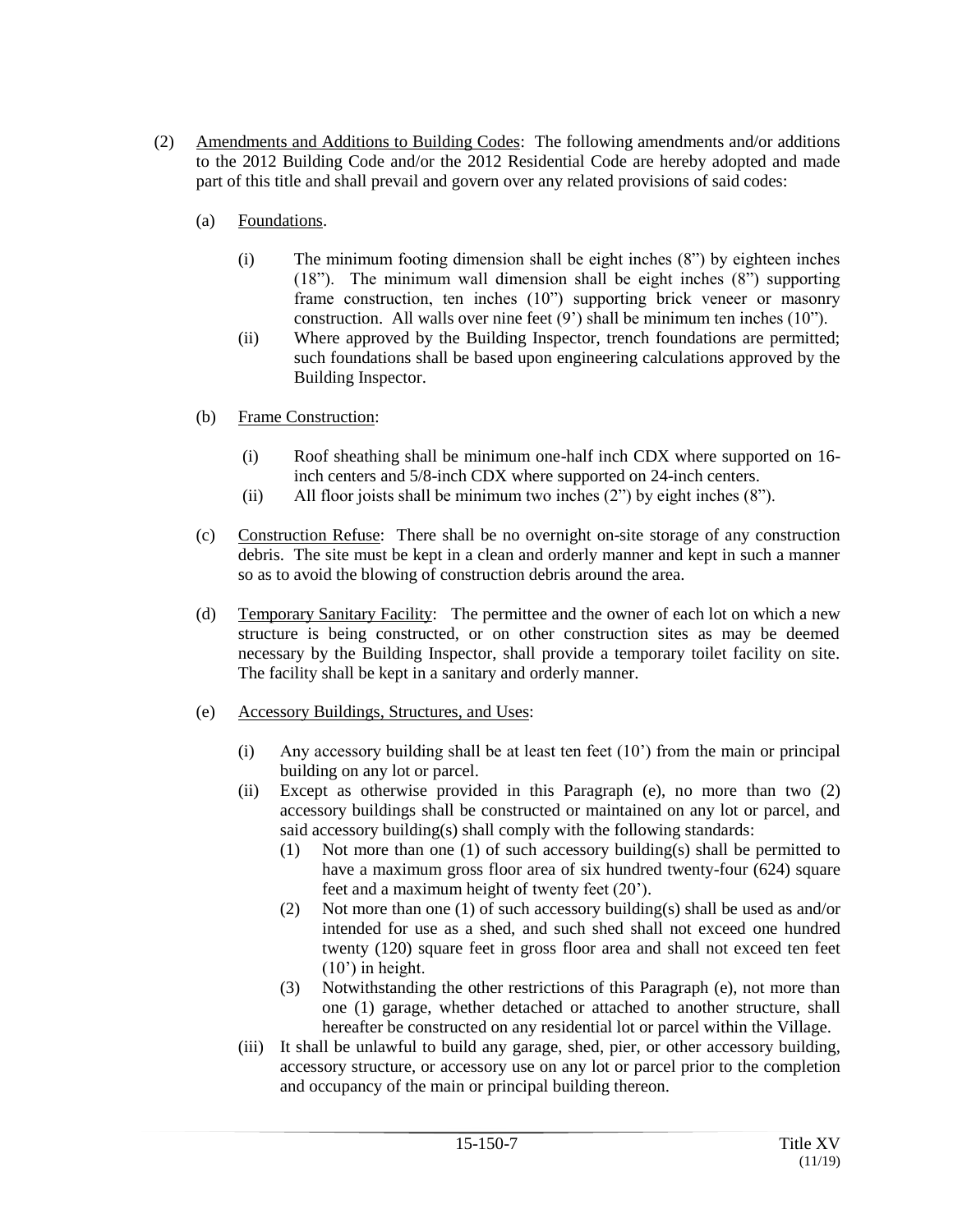- (iv) No accessory building, accessory structure, or accessory use may be occupied or used on any lot or parcel prior to the completion and occupancy of the main or principal building, structure, or use thereon.
- (v) No accessory building, accessory structure, or accessory use may be used (i.e., occupied) for any residential purposes.
- (vi) No garage, shed, pier, or other accessory building, accessory structure, or accessory use shall be established on a lot or parcel which cannot otherwise be built upon or developed pursuant to the other applicable provisions of this Code of Ordinances.
- (vii) For the purposes of this Section, an unattached garage shall be considered an accessory building and shall be subject to the maximum gross floor area limitation and maximum height limitation of this Paragraph (e).
- (viii) Any accessory building with a gross floor area larger than one hundred twenty (120) square feet shall be constructed with conventional (Western) framing, shall not utilize "pole building" construction, and shall not use metal siding on the exterior of any such building.
- (ix) Metal roofs may be permitted if and when standard framing methods are properly utilized and the plans for same shall be submitted to the Building Inspector in advance and reviewed on a project-by-project basis to determine and confirm their compliance with standard framing methods.
- (x) For the purposes of this subparagraph (e), the term "lot" or "parcel" shall include one or more contiguous lots or parcels or portions thereof held in common ownership or unified control.

(Ord. 2013-8-1-A, passed 12/18/13; Amd. Ord. 2014-8-3-A, passed 07/16/14; Amd. Ord. 2015- 02-01, passed 02/04/15; Amd. Ord. 2017-10-18-1, passed 10/18/17)

- (f) Point of Discharge.
	- (i) The point of discharge (i.e., the release at or above grade) of any sump pump drain, downspout drain or any other conduit, pipe, impervious surface, or drain not connected to a septic system or to a sprinkler system which channels, collects or conveys water related to any structure or improvement shall be set back at a minimum of not less than fifteen feet  $(15)$  from any property line of the lot or parcel on which the structure or improvement is located unless an alternative point of discharge is otherwise approved in writing by the Village Engineer.
	- (ii) Any connection, and the manner of such connection, of any conduit, pipe, impervious surface, or drain connected directly to a storm sewer within a public right of way (or within a right-of-way offered for public dedication) or within a recorded drainage easement shall be approved in advance in writing by the Village Engineer.
	- (iii) Every sump drain, downspout drain or any other conduit, pipe, impervious surface, or drain not connected to a septic system or to a sprinkler system which temporarily, occasionally, periodically, or permanently channels, collects or conveys unpolluted water related to any structure or improvement shall be connected to a storm sewer which is within a public right of way (or within a right-of-way offered for public dedication) or within a recorded drainage easement if such a storm sewer exists within seventy-five feet (75') of such improvement or structure, such connection shall be approved in advance by the Village Engineer.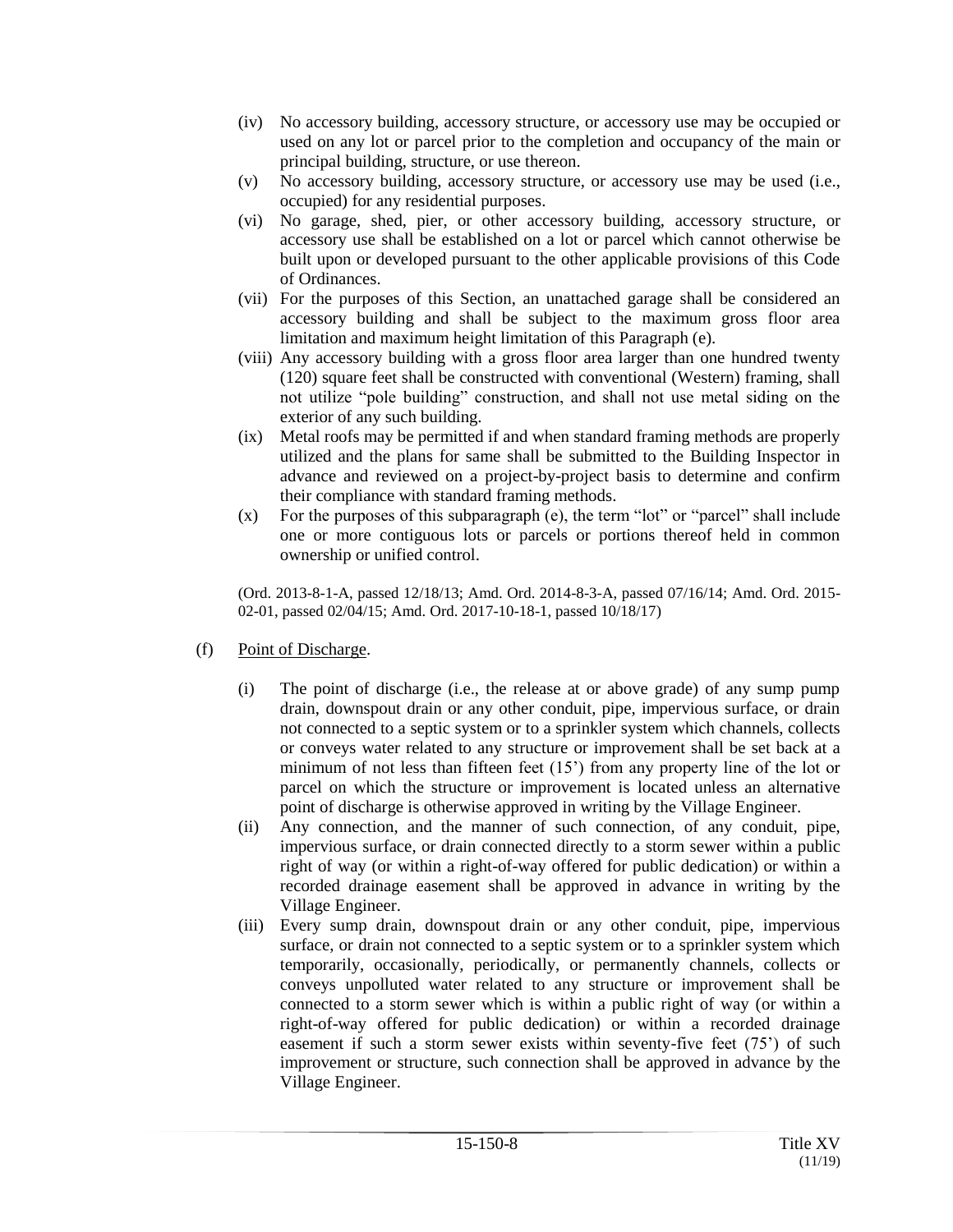(g) Point of Use Private Water Treatment System Required: Each residential or nonresidential building hereafter constructed in the Village which building is or shall be served by a private well for its potable water supply shall also be equipped with a separate point of use water treatment system, which system shall, at a minimum, be designed, installed, and of a sufficient capacity to serve and treat the entire potable water supply for said building and which system shall consist of reverse osmosis, carbon filtration, and either chlorination or ultra-violet radiation treatment of the entire potable water supply for said building, or such other water treatment system approved in advance in writing by the Village's engineer.

(Ord. 2016-02-01, passed 02/17/2016)

(h) Shallow Aquifers to be Avoided for Private Wells: Each new private well hereafter installed in the Village and each existing well in the Village where the depth of the well casing must be lowered, shall be placed in an aquifer other than and below the shallowest aquifer present on the subject property, provided, however, the restriction provided by this sub-paragraph (h) shall not apply to a private well used exclusively to monitor and/or improve water quality by a person or firm determined by the Village Engineer, or other consultant designated by the Village President, to be qualified to perform such monitoring and/or such treatment, which well shall not be used for a potable water supply.

(Ord. 2016-02-01, passed 02/17/2016; Amd. Ord. 2018-04-01, passed 04/18/2018)

- (3) Amendments and Additions to the 2012 Building Code: The following amendments and/or additions to the 2012 International Building Code are hereby adopted and made part of this title and shall prevail and govern over any related provisions of said codes:
	- (a) A new section, Section 105.8, Unique Construction, is hereby added, which shall read as follows:

105.8 Unique Construction. When a project has unique features, unusual construction sequences or out of the ordinary construction techniques, the Building and Zoning Official shall have the authority to require additional documentation to determine compliance with this Village Code. The Building Inspector, in his sole discretion, is authorized to and may also determine that payment to the Village of fee(s) in addition to the required building permit fee(s) may be required to reimburse the Village for any additional inspections that may be necessary beyond those normally requested by the Building Inspector or to cover the cost of specialized inspections or inspections conducted by persons, firms, or corporations otherwise engaged by the Village or testing agencies.

(b) A new section, Section 107.2.5.2, Compliance with Site Plan, is hereby added, which shall read as follows:

107.2.5.2 Compliance with Site Plan: It shall be the responsibility of the builder/developer to submit to the Village of Port Barrington a spot survey prepared by a Registered Land Surveyor after the foundation is installed when requested by the Building Inspector. This survey shall be at a scale of not less than one inch equal to thirty feet (1"=30'). The survey shall indicate the elevation above sea level of the top of the foundation wall and the top of the curb and sidewalk at lot lines extended relative to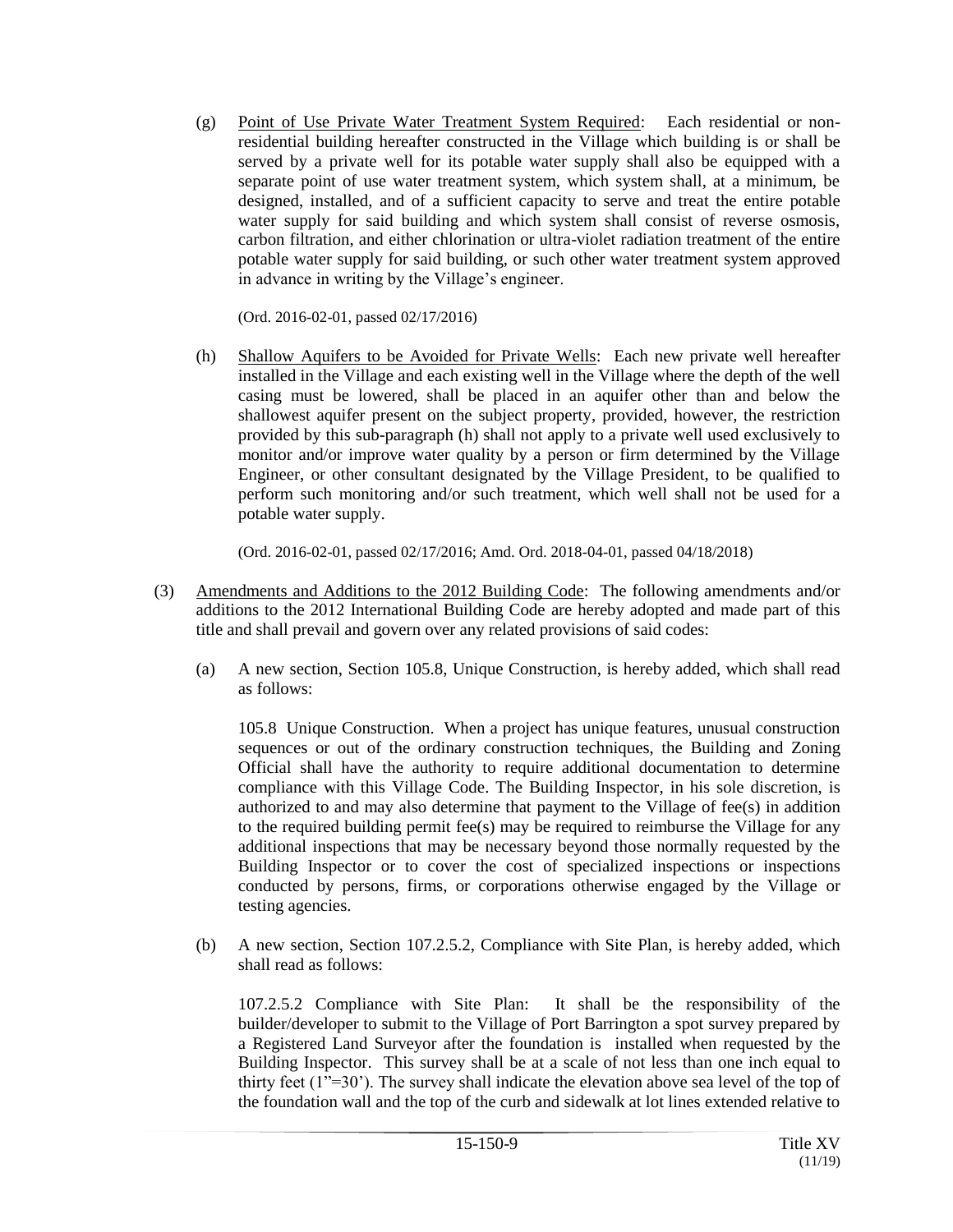a United States Geological Survey benchmark. It shall show the location of the foundation on site with the dimensions indicated from all lot lines. No construction will be allowed to proceed except for underground water and sewer, and related items until the spot survey requested by the Building Inspector is approved by the Building and Zoning Official. In the event that such plat is not filed within fifteen (15) days after such foundation is completed, all further work shall cease until such plat is filed; if further work has been completed, no occupancy certificate shall be issued until such plat is filed.

(c) Section 109.1 Payment of Fees: The following shall be added:

"Schedule of Building Permit Fees and Charges" shall be as set forth from time to time in Section 150.05 of this Chapter.

(d) Section 113, Board of Appeals: The following new Section 113.0, "Means of Appeal", is hereby added to Section 113, and shall read as follows:

"113.0, Means of Appeal: See Section 150.01 H of this Chapter."

(e) Section 114.4 Violation Penalties: The following language is hereby added:

"The penalties for violations of this Chapter shall be as set forth in Section 150.99 of this Chapter."

- (f) Section 406.3.4, Separation: This Section is amended to change all references to  $4/2$ inch" gypsum board to "5/8-inch" gypsum board.
- (g) A new Section 406.3.6, Gas Curbs, is hereby added and shall read as follows:

"406.3.6 Gas Curbs: Minimum 4-inch high gas curbs shall be provided in all attached garages on each side where the garage is adjacent to the residence in order to separate the house from the garage."

(h) Table 601, Fire-Resistance Rating Requirements for Building Elements (Hours)*:* The following provision relative to tenant separations, shall be added to Table 601:

"Tenant Separations: All structures utilized as, constructed for the purpose of, and/or converted to a multi-tenant dwelling shall be constructed and maintained in such a manner and with materials that shall provide a minimum of a one-hour fire-resistance separation (vertically and horizontally) between each individual dwelling unit."

- (i) Section 903, Automatic Sprinkler Systems: Sections 903.2.1 through 903.2.10.1 are hereby deleted in their entirety.
- (j) Section 2901.1, Scope: All references to the International Plumbing Code shall be deleted, and in lieu thereof, the current edition of the Illinois Plumbing Code shall be inserted therefor, and the following paragraph shall also be added to Section 2901.1:

The Village Building Inspector shall require and enforce compliance with the provisions of the current "Illinois Plumbing Code Law", 225 Illinois Compiled Statutes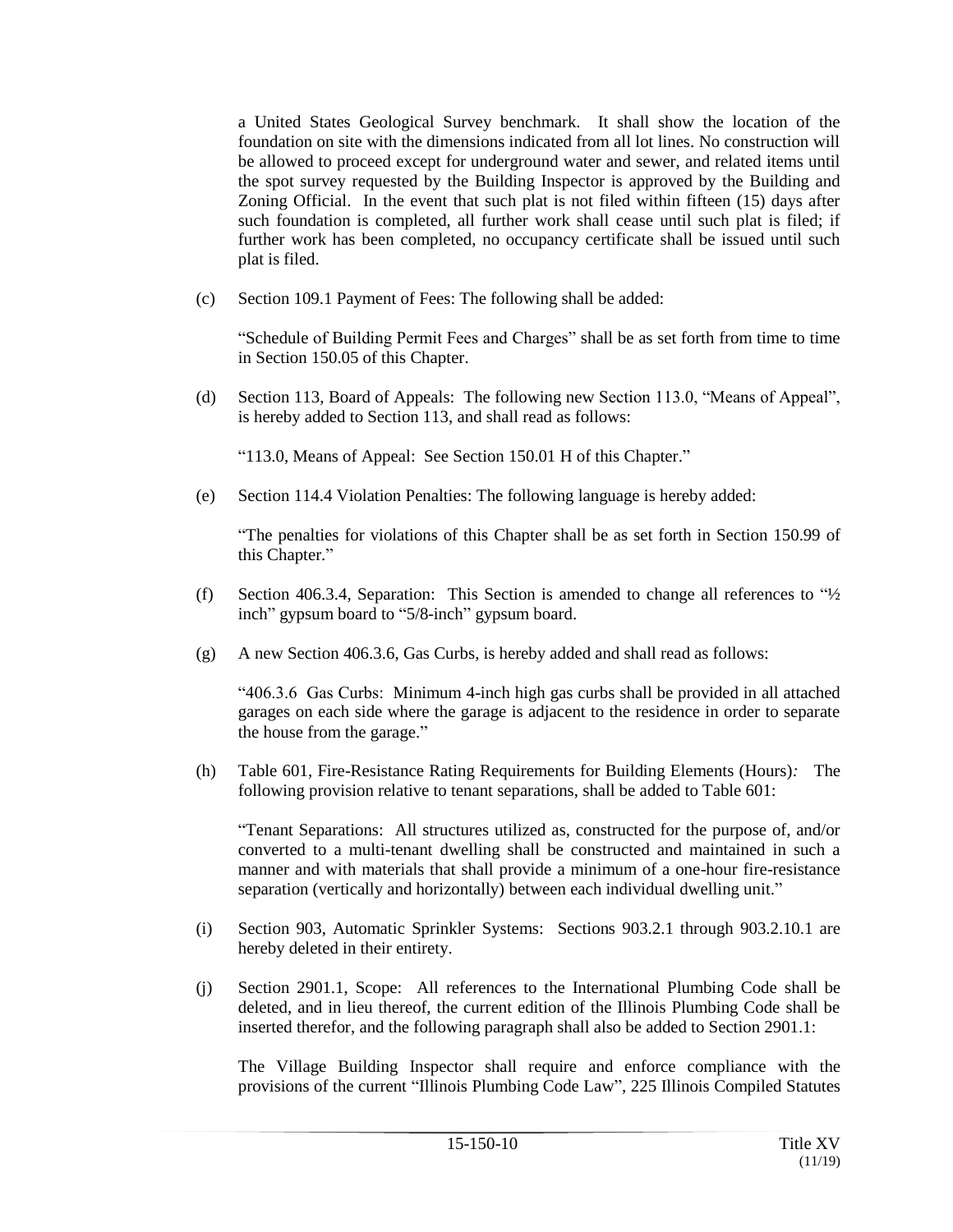320/1 et seq., as presently in force and as the same may be hereafter amended or modified from time to time, which has been adopted by the Village, and the same is hereby incorporated herein by reference and adopted as the standard for the purposes of this Building Code. In the event of any conflict(s) between the provisions of the  $2012$ Building Code and the current edition of the Illinois Plumbing Code, the strictest standard shall apply.

- (k) Section 3412.2, "Compliance": Insert "July, 2004."
- (l) Chapter 35, Referenced Standards: References to the following standards are hereby deleted:

All references to the International Existing Building Code shall be deleted. All references to the International Plumbing Code shall be deleted. All references to the International Private Sewage Disposal Code shall be deleted.

- (4) Amendments and Additions to the 2012 Residential Code: The following amendments and/or additions to the 2012 Residential Code are hereby adopted and made part of this title and shall prevail and govern over any related provisions of said codes:
	- (a) Section R108.1, Payment of Fees: The following shall be added:

"Schedule of Building Permit Fees and Charges" shall be as set forth in Section 150.05 of this Chapter.

(b) Section R112, "Board of Appeals":

Subsections R112.1 through 112.4, inclusive, are hereby deleted, and the following is hereby inserted in lieu thereof:

"R112.1, Means of Appeal: See Section 150.01 H of this Chapter."

(c) Section R113.4, "Violation Penalties": The following language is hereby added:

"The penalties for violations of this Chapter shall be as set forth in Section 150.99 of this Chapter."

(d) The following information shall be inserted in Table 301.2(1):

| Ground Snow Load -----------------------------     | 25 pounds per square foot              |
|----------------------------------------------------|----------------------------------------|
|                                                    | $3 seconds - 90 mph$                   |
| Seismic Condition -------------------------------- | B                                      |
| Subject to Damage from Weathering ---------        | <b>SEVERE</b>                          |
| Frost Line Depth --------------------------------  | 42 inches                              |
|                                                    |                                        |
|                                                    | (Termite shields required)             |
|                                                    | <b>SLIGHT to MODERATE</b>              |
| Winter Design Temperature ---------------------    | -4 degrees Fahrenheit                  |
| Ice Shield Underlayment--------------------------  | Yes                                    |
|                                                    | See Chapter 155, Lake County           |
|                                                    | <b>Watershed Development Ordinance</b> |
|                                                    | 2000                                   |
| Mean Annual Temp ------------------------------    | 50 degrees Fahrenheit                  |
|                                                    |                                        |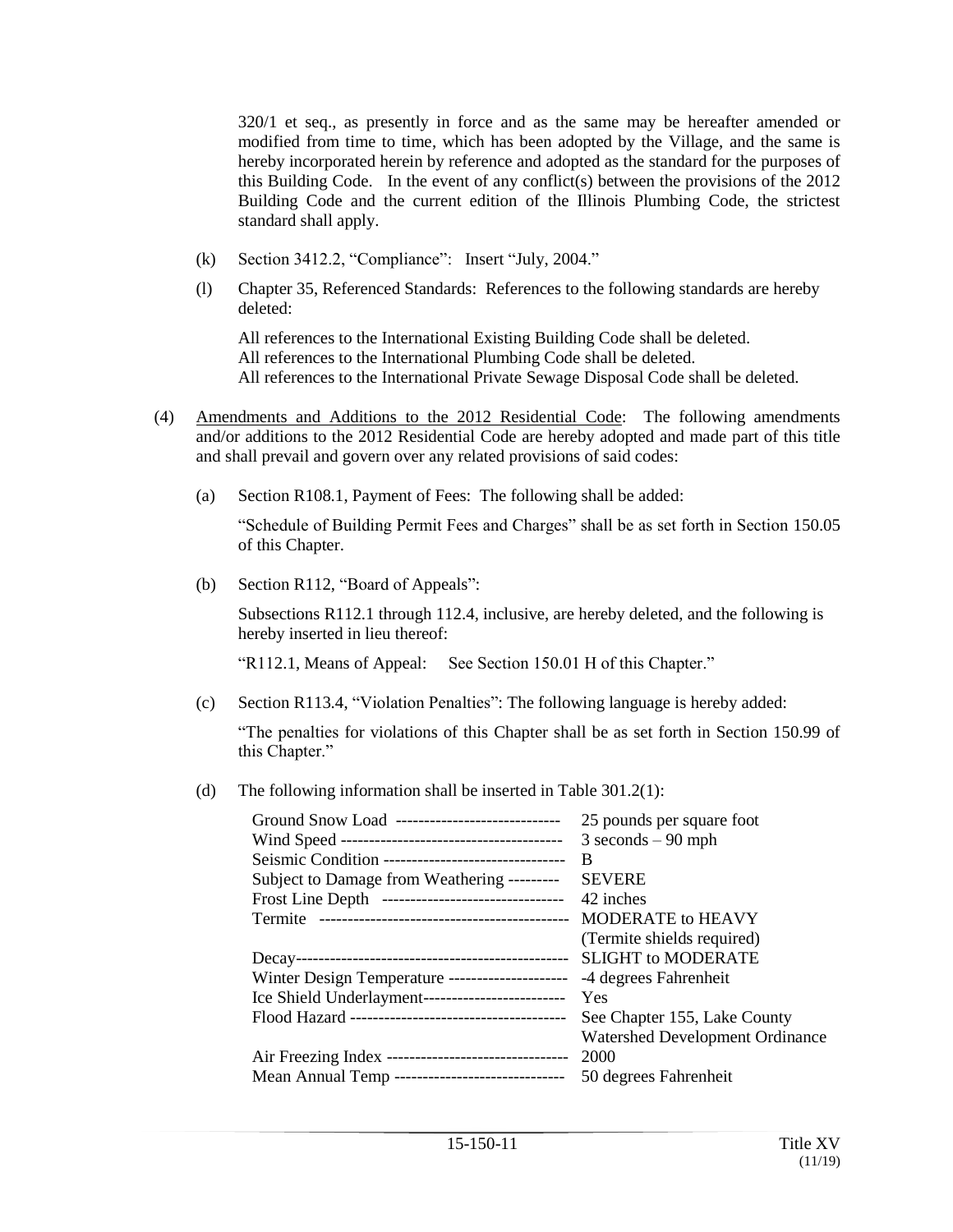(e) Section R309.1, "Floor Surface": The existing language of Section R309.1 is hereby deleted, and the following is hereby added in lieu thereof:

"R309.1, Floor Surface:

All garage floors shall be concrete. All concrete flatwork, including but not limited to any sidewalk(s), any concrete patio(s), garage slabs, and all interior floor slabs, etc., shall be a minimum of 4" thick, over a minimum of 4" of compacted gravel. All interior and garage slabs shall have  $6x6 W1.4 x W1.4$  reinforcement and a minimum 6 mil vapor barrier.

Curb: A four (4) inch high concrete curb shall be provided in all garages on each side where the garage is adjacent to the residence in order to separate the house from the garage.

- (f) Section R311.2: Notwithstanding anything otherwise contained in Section R311.2 to the contrary, each new dwelling unit shall be provided with two (2) approved means of egress, one  $(1)$  of which shall be a minimum of thirty-six inches  $(36)$  in width, including stops. The second egress door shall be a clear minimum thirty-two inches (32") in width.
- (g) Doors that operate between an attached garage and a residence shall be a minimum one and three-quarters inch  $(1 \frac{3}{4})$  solid core with a self-closing device. Garage door(s) are not permitted as an approved means of egress.
- (h) Chapter 4: Notwithstanding anything otherwise contained in Chapter 4 to the contrary, wood or concrete block foundations are not permitted. All foundations shall be poured in place concrete with a minimum two (2) minimum no. 4 steel reinforcement bars, top and bottom of each foundation wall bent at all corners and tied together and lapped at 24 diameters, in accordance with the provisions of this Chapter.
- (i) All concrete stoops, landings, stairs, steps, etc. shall be supported by concrete wing walls and/or concrete piers at the direction of the Building Inspector, with all wing walls mechanically attached or doweled into the main structure with minimum #5 steel dowels installed a minimum of twenty-four inches (24") on center.
- (j) Chapter 25, "Plumbing Administration", Chapter 26, "General Plumbing Requirements", Chapter 27, "Plumbing Fixtures", Chapter 28, "Water Heaters", Chapter 29, "Water Supply and Distribution Systems", Chapter 30, "Sanitary Drainage", Chapter 31, "Vents", and Chapter 32, "Traps", shall be and are hereby deleted, and in lieu thereof, reference shall be made to the current Illinois Plumbing Code as presently in force or as the same may be hereafter amended or modified.
- (k) Chapter 33, "Storm Drainage", Chapter 34, "General Requirements", Chapter 35, "Electrical Definitions", Chapter 36, "Services", Chapter 37, "Branch Circuit and Feeder Requirements", Chapter 38, "Wiring Methods", Chapter 39, "Power and Lighting Distribution", Chapter 40, "Devices and Luminaires", and Chapter 41, "Appliance Installation", shall be and are hereby deleted, in in lieu thereof, the 2011 Edition of the National Electrical Code NFPA 70 with the amendments listed in Section 150.03(B) shall be applicable.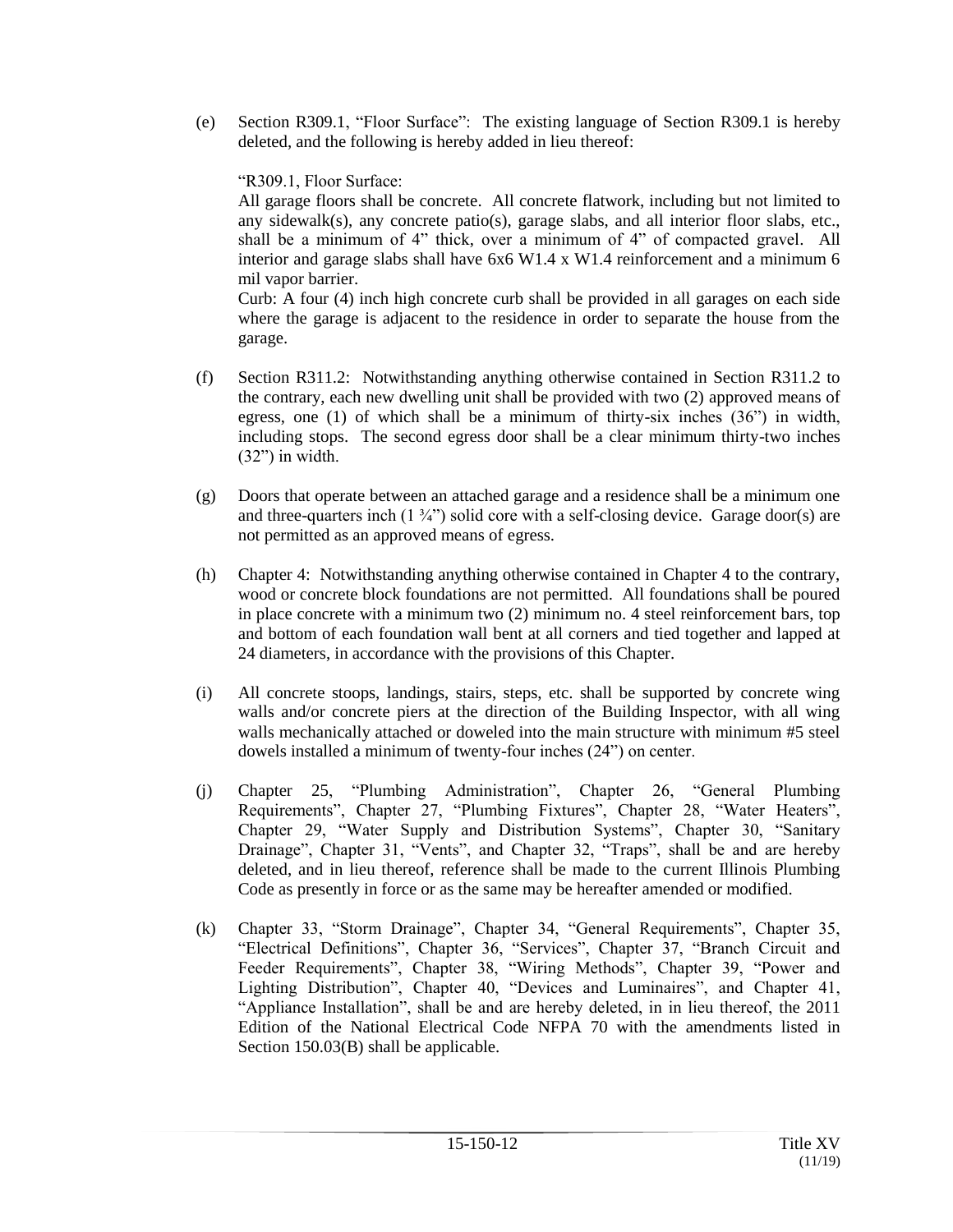(l) Chapter 44, Referenced Standards: Chapter 44 shall be and is hereby amended as follows:

All references to the International Plumbing Code in the Referenced Standards are hereby deleted. All references to the International Private Sewage Disposal Code in the Referenced Standards are hereby deleted.

(Ord. 2013-8-1-A, passed 12/18/13; Amd. Ord. 2014-8-3A, passed 07/16/14; Amd. Ord. 2019-04-02, passed 04/17/19)

(B) Electrical Code:

The National Electrical Code, 2011 Edition, with any National Electrical Code amendments thereto, which shall be referred to in this Village Code as the "2011 National Electrical Code", a copy of which was on file in the office of the Village Clerk for inspection and/or copying by the public for at least thirty (30) days prior to adoption thereof, be and is hereby adopted by reference and made a part of this title as the rules and regulations governing the installation, alteration, and use of electrical equipment and wiring in the Village; and it shall be unlawful for any person to install or alter, or cause to be installed or altered, any electrical equipment or wiring in violation of or without complying with those rules and regulations, and each and all of the regulations, provisions, penalties, conditions and terms of said Code are hereby referred to, adopted and made a part hereof as if fully set out in this Code, with the additions, insertions, deletions and changes as set forth below:

- (1) All wiring is to be installed using thin wall metal conduit pipe, IMC or heavy wall pipe.
- (2) The minimum electric service for any new building shall be 200 amperes and such service shall be buried underground.

(Ord. 2013-8-1-A, passed 12/18/13)

(C) Mechanical Code:

The International Mechanical Code, 2012 Edition, with any ICC amendments, which shall be referred to in this Village Code as the "2012 Mechanical Code", a copy of which was on file in the office of the Village Clerk for inspection and/or copying by the public for at least thirty (30) days prior to adoption thereof, be and is hereby adopted by reference and made a part of this title, and each and all of the regulations, provisions, penalties, conditions and terms of said Code are hereby referred to, adopted and made a part hereof as if fully set out in this Code, with the additions, insertions, deletions and changes as set forth below:

(1) Section 106.5.2, "Fee Schedule", shall be deleted in its entirety and the following shall be inserted in lieu thereof:

"106.5.2, Fee Schedule: See Section 150.05 of this Village Code.

(2) Section 106.5.3, "Fee Refunds", shall be deleted in its entirety and the following shall be inserted in lieu thereof:

"106.5.3, Fee Refunds: See Section 150.05 of this Village Code.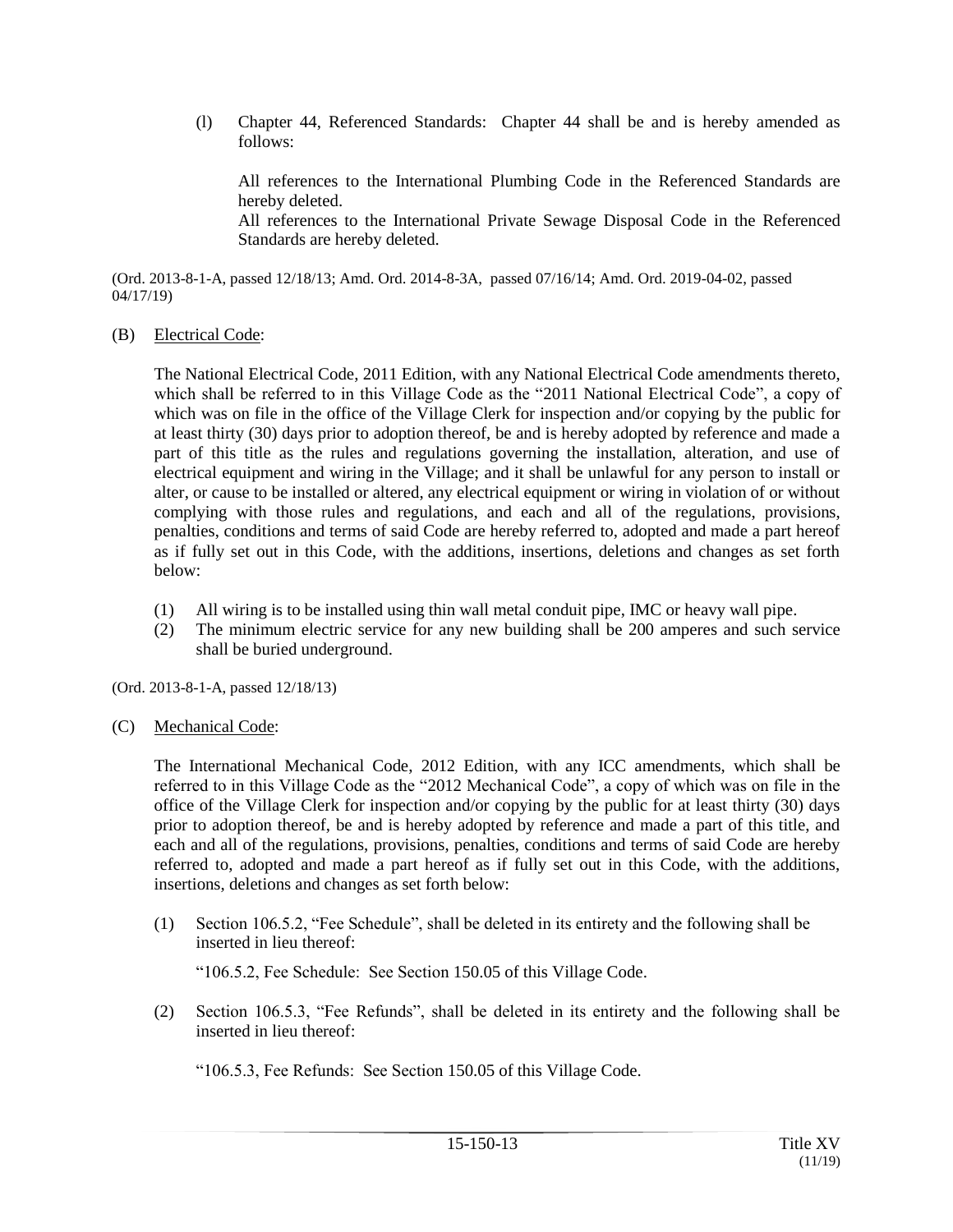(3) Section 108.4, "Violation Penalties", shall be deleted in its entirety and the following shall be inserted in lieu thereof:

Section 108.4, Violation Penalties: Penalties for violations of this Chapter shall be as set forth in Section 150.99 of this Chapter.

(4) Section 108.5 Stop Work Orders: The following language shall be added:

Penalties for violations of this Chapter shall be as set forth in Section 150.99 of this Chapter.

- (5) Section 109, "Means of Appeal", is hereby amended by the deletion of Subsections 109.1 through 109.7, inclusive, in their entirety, and in lieu thereof, the following shall be added: See Section 150.01 H.
- (6) Chapter 15, "Referenced Standards", is hereby amended by the deletion of all references to the International Plumbing Code.

(Ord. 2013-8-1-A, passed 12/18/13)

(D) Fuel Gas Code:

The International Fuel Gas Code, 2012 Edition, with any ICC amendments, which shall be referred to in this Village Code as the "2012 Fuel Gas Code", a copy of which was on file in the Office of the Village Clerk for inspection and/or copying by the public for at least thirty (30) days prior to adoption thereof, be and is hereby adopted by reference and made a part of this title, and each and all of the regulations, provisions, penalties, conditions and terms of said Code are hereby referred to, adopted and made a part hereof as if fully set out in this Code, with the additions, insertions, deletions and changes as set forth below:

(1) Section 106.6.2, "Fee Schedule": Section 106.6.2 shall be and is hereby deleted in its entirety and the following shall be inserted in lieu thereof.

"106.6.2, Fee Schedule: See Section 150.05 of this Village Code.

(2) Section 106.6.3 "Fee Refunds": Section 106.6.3 shall be and is hereby deleted in its entirety and the following shall be inserted in lieu thereof.

"106.6.3, Fee Refunds: See Section 150.05 of this Village Code.

(3) Section 108.4, "Violation Penalties": The following language shall be added:

Penalties for violations of this Chapter shall be as set forth in Section 150.99 of this Chapter.

(4) Section 108.5, "Stop Work Orders": The following language shall be added:

Penalties for violations of this Chapter shall be as set forth in Section 150.99 of this Chapter.

(5) Section 109, "Means of Appeal", is hereby amended by the deletion of Subsections 109.1 through 109.7, inclusive, in their entirety, and in lieu thereof, the following shall be added: See Section 150.01 H.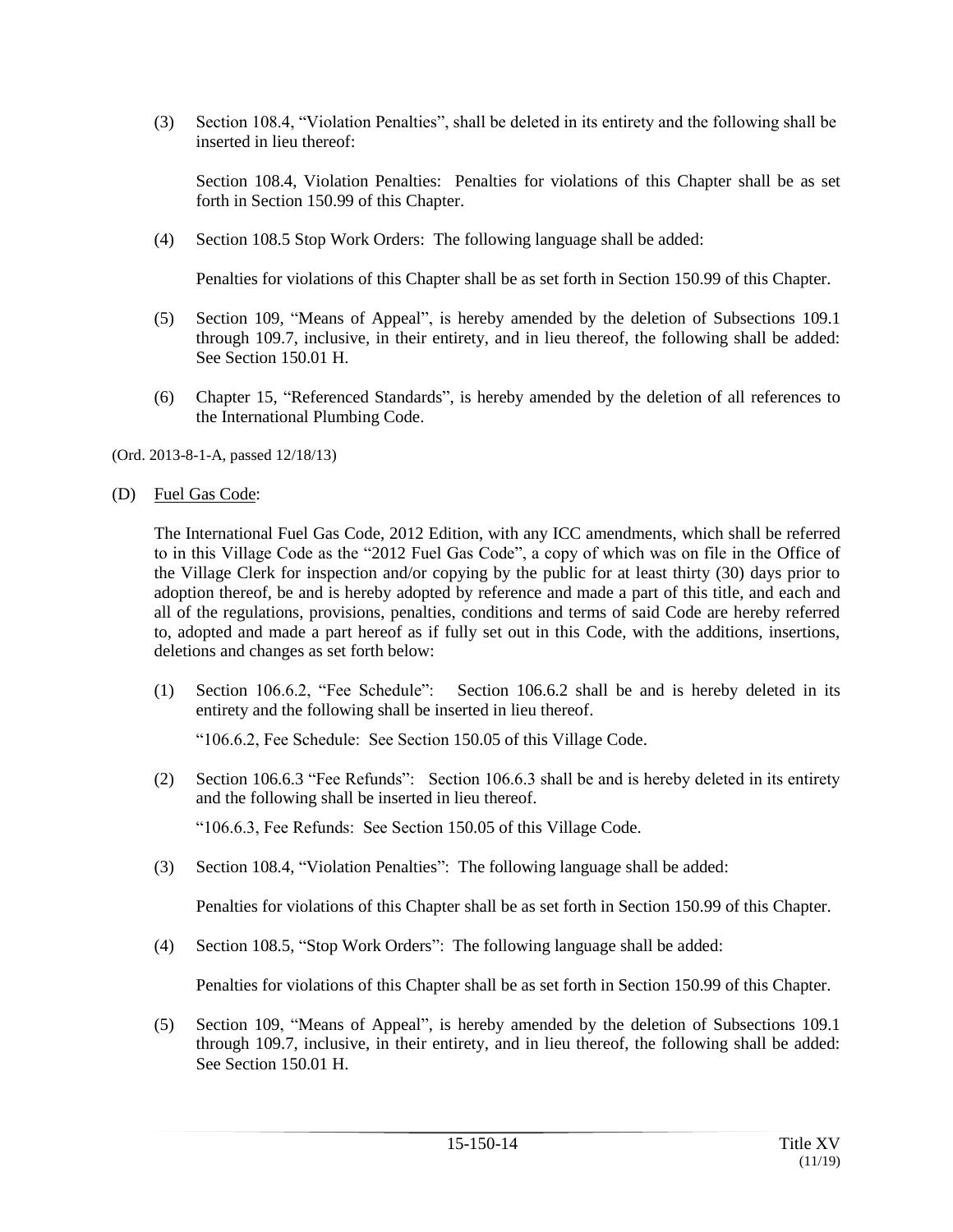(6) Chapter 8, "Referenced Standards", is hereby amended by the deletion of all references to the International Plumbing Code.

(Ord. 2013-8-1-A, passed 12/18/13)

(E) Plumbing Code:

The Illinois Plumbing Code, as it may be amended from time to time, shall be referred to in this Village Code as the "Illinois Plumbing Code", a copy of which was on file in the Office of the Village Clerk for inspection and/or copying by the public for at least thirty (30) days prior to adoption thereof, be and is hereby adopted by reference and made a part of this title, and each and all of the regulations, provisions, penalties, conditions and terms of said Code are hereby referred to, adopted and made a part hereof as if fully set out in this Code.

(Ord. 2013-8-1-A, passed 12/18/13)

## (F) Accessibility Code:

The Illinois Accessibility Code, as it may be amended from time to time, shall be referred to in this Village Code as the "Illinois Accessibility Code", a copy of which was on file in the Office of the Village Clerk for inspection and/or copying by the public for at least thirty (30) days prior to adoption thereof, be and is hereby adopted by reference and made a part of this title, and each and all of the regulations, provisions, penalties, conditions and terms of said Code are hereby referred to, adopted and made a part hereof as if fully set out in this Code.

#### (G) Fire Code:

The 2012 International Fire Code, with any ICC amendments, shall be referred to in this Village Code as the "2012 Fire Code", a copy of which was on file in the Office of the Village Clerk for inspection and/or copying by the public for at least thirty (30) days prior to adoption thereof, be and is hereby adopted by reference and made a part of this title, and each and all of the regulations, provisions, penalties, conditions and terms of said Code are hereby referred to, adopted and made a part hereof as if fully set out in this Code, with the additions, insertions, deletions and changes as set forth below:

(1) Subsections 108.1 through 108.3, inclusive, are hereby deleted, and the following is hereby inserted in lieu thereof:

"Section 108.1, Means of Appeal: See Section 150.01 H of this Chapter."

(2) Section 109.4, "Violation Penalties": The following language shall be added:

Penalties for violations of this Chapter shall be as set forth in Section 150.99 of this Chapter.

(3) Section 111.4, "Failure to Comply": The following language shall be added:

Penalties for violations of this Chapter shall be as set forth in Section 150.99 of this Chapter.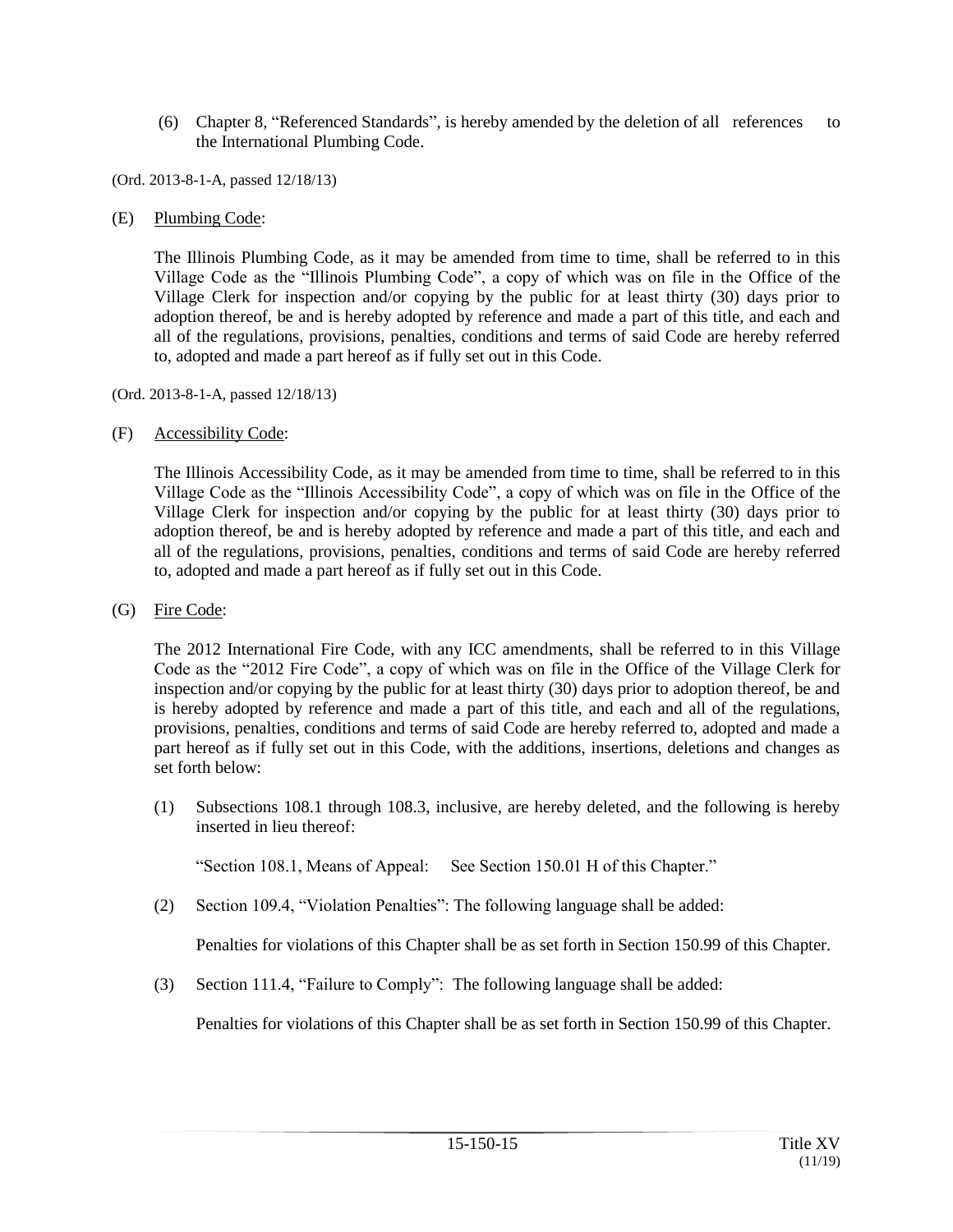(4) Section 202, "Definitions": The definition of "Fire Code Official" shall be deleted, and in lieu thereof the following new definition shall be inserted:

Fire Code Official. The Building and Zoning Official charged with the administration and enforcement of this Chapter, or his duly authorized representative.

(5) Section 5601.1.3, "Fireworks", is hereby deleted in its entirety and the following shall be inserted in lieu thereof:

5601.1.3 Fireworks. The possession, manufacture, storage, sale, advertisement, handling, and use of fireworks are prohibited.

Exceptions:

- 1. The use of fireworks for display as permitted in Section 5608.
- 2. The retail sale of approved consumer novelties shall be permitted, but only to person 18 years of age or older. Such sales shall be permitted only in buildings equipped with approved automatic sprinkler systems. The display of consumer novelties in a building shall be separated from all exit doors by a minimum distance of 20 feet or as approved in advance in writing by the Fire Code Official. The sale of consumer novelties shall not be permitted at any building or on any property where flammable or combustible liquids or gases are sold or dispensed.
- (6) Section 5602, "Definitions", is hereby amended as follows:
	- (a) A new definition, "Consumer Novelties", shall be inserted in alphabetical order, which new definition shall read as follows:

CONSUMER NOVELTIES. Consumer novelties shall mean: (i) snakes, glow worm pellets, smoke devices, trick noisemakers (known as party poppers), toy booby traps, snappers, trick matches, cigarette loads, auto burglar alarms, toy pistols, toy canes, toy guns, and other devices in which paper or plastic caps containing 0.25 grains or less of explosive compound are used, provided they are constructed so that the hand cannot come in contact with the cap when in place for the explosion, and (ii) toy pistol paper or plastic caps which contain less than 0.25 grains of explosive mixture.

(b) The definition "Fireworks, 1.4G" is hereby deleted, and the following definition is hereby inserted in lieu thereof:

Fireworks, 1.4G. (formerly known as class C, common fireworks.) Small fireworks devices, including handheld wire sparklers, containing restricted amounts of pyrotechnic composition designed primarily to produce visible or audible effects by combustion. Such 1.4G fireworks that comply with the construction, chemical composition, and labeling regulations of the DOT for fireworks, UN 0336, and the U.S. consumer product safety commission as set forth in CPSC 16 CFR: parts 1500 and 1507 are not explosive materials for the purpose of this code.

- (7) Section 5608, "Fireworks Display", is hereby amended as follows:
	- (a) Section 5608.1, "General", is hereby amended by the addition of the following new subsection which shall read as follows: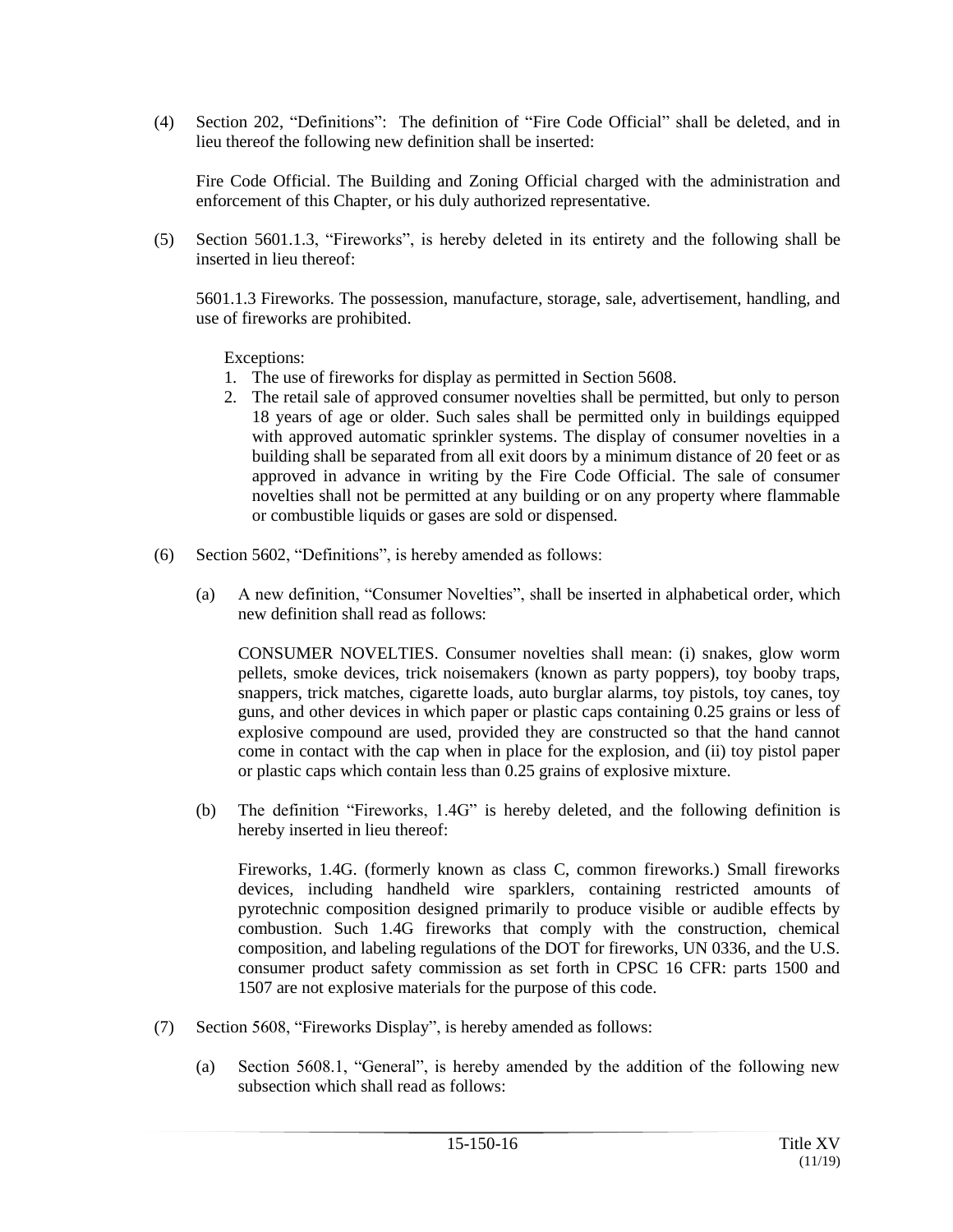5608.1.1 Indoor displays prohibited. The use of any type of fireworks, novelties, or display or pyrotechnic special effects in theatrical or group entertainment shall be prohibited within a structure of any use group.

(b) Subsection 5608.2.1, "Outdoor Fireworks Displays", shall be deleted in its entirety, and a new Subsection 5608.2.1 shall be inserted in lieu thereof, which new Subsection shall read as follows:

5608.2.1 Outdoor Fireworks Displays. In addition to the requirements of section 403, permit applications for outdoor fireworks displays using division 1.3G fireworks shall include a diagram of the location at which the display will be conducted, including the site from which fireworks will be discharged; the location of buildings, highways, overhead obstructions, and utilities; and the lines behind which the audience will be restrained. All outdoor fireworks displays shall be electronically fired from an approved electronic firing unit.

(c) Section 5608.8, "Fireworks Display Supervision", shall be amended by the addition of the following new subsection 5608.8.1 which shall read as follows:

5608.8.1 Display site restricted. No spectators or spectator parking areas shall be located within the display site. No vehicles shall be parked within the discharge area following the start of connection of the first circuit to the electronic firing unit.

(d) A new Section 5608.11, "Display and Sale Prohibited", is hereby added, which new Section shall read as follows::

5608.11 Display and sale prohibited. It shall be unlawful to display, sell, store, or advertise for sale any division 1.4G or 1.3G fireworks within the Village.

(8) Chapter 80, "Referenced Standards", is hereby amended by the deletion of all references to the International Plumbing Code.

(Ord. 2013-8-1-A, passed 12/18/13)

## (H) Energy Conservation Code:

The International Code Council International Energy Conservation Code, 2012 Edition, with any ICC amendments thereto, which shall be referred to in this Village Code as the "2012 Energy Conservation Code", a copy of which was on file in the office of the Village Clerk for inspection and/or copying by the public for at least thirty (30) days prior to adoption thereof, be and is hereby adopted by reference, except for such deletions or substitutions of sections as hereinafter provided, and the following additions and/or amendments to the 2012 Energy Conservation Code shall also be and are hereby adopted and approved:

(1) Section C108.4 is hereby revised by the addition of the following:

"The penalties for violations of this Chapter shall be as set forth in Section 150.99 of this Chapter."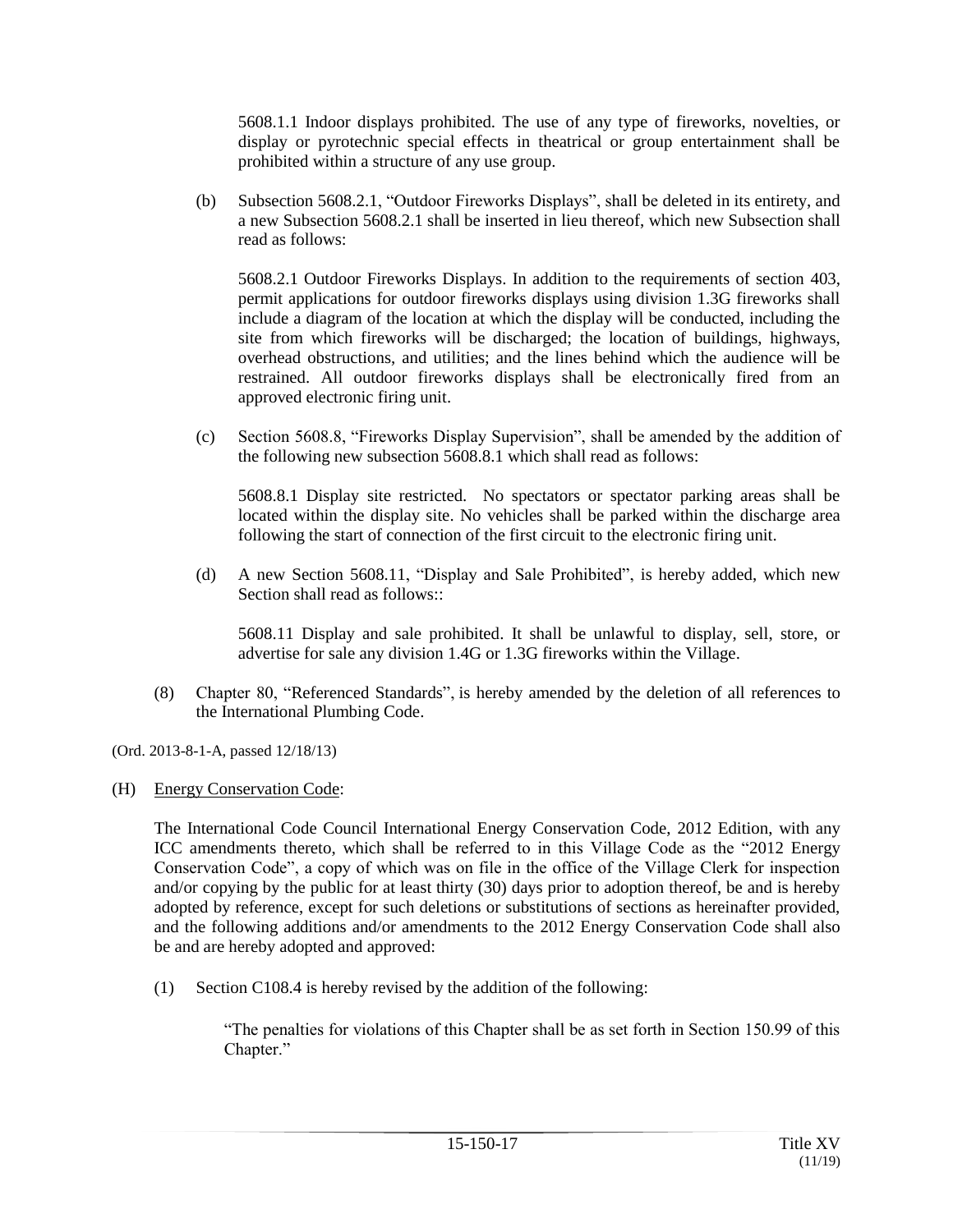(2) Sections C109.1 through C109.3, inclusive, are hereby deleted and the following shall be inserted in lieu therof:

See Section 150.01 H of this Chapter.

(Ord. 2013-8-1-A, passed 12/18/13)

- (I) Elevator and Escalator Standards: The installation, repair, or modification of elevators, escalators, and other conveyances after the effective date of this Section shall be in accordance with the following standards, which standards are hereinafter sometimes referred to as the "Elevator and Escalator Standards", and which regulations are hereby adopted and incorporated herein by reference, and at least one (1) copy of each of said standards has been on file and available for public inspection and/or copying in the office of the Village Clerk for at least thirty (30) days prior to the adoption thereof:
	- (1) Safety Code for Elevators and Escalators (ASME A17.1-2007/CSA B44-07) and Performance-Based Safety Code for Elevators and Escalators (ASME A17.7-2007/CSA B44.7-07);
	- (2) Guide for inspection of Elevators, Escalators, and Moving Walks (ASME A17.2-2004);
	- (3) Safety Code for Existing Elevators and Escalators (ASME A17.3-2005). Only upgrades required by application of the Safety Code for Existing Elevators and Escalators must be completed no later than January 1, 2015 (see Public Act 096-0054, Section 35(h)). With respect to ASME A17.3-2005, "Safety Code for Existing Elevators and Escalators", upgrades required by Section 35(h) must be completed no later than January 1, 2015.
	- (4) Safety Standard for Platform Lifts and Stairway Chairlifts (ASME A18.1-2005);
	- (5) Standard for the qualification of Elevator Inspectors (ASME QEI-1-2007);
	- (6) Automated People Mover Standard (ASCE 21-05), Part 1, 2006;
	- (7) Automated People Mover Standards (ANSI/ASCE/T&DI 21.2-08), Parts 2, 3, and 4, 2008 American Society of Mechanical Engineers (ASME); Three Park Avenue, New York, New York American Society of Civil Engineers (ASCE), 1801 Alexander Bell Drive, Reston, VA 20191-4400
	- (8) The following records shall be maintained by the Building and Zoning Official of the Village:
		- (a) Copies of all inspection reports;
		- (b) Copies of all permit applications;
		- (c) Copies of all permits issued;
		- (d) Maintain a record of the number of Certificates of Operation issued; and
		- (e) Copies of all variances/exceptions issued.
	- (9) The owner of all conveyances in the Village shall be required to register with and pay the associated fee to the Office of the State Fire Marshal ("OSFM") and such conveyances shall be put out-of-service and the names of the owners of those conveyances that fail to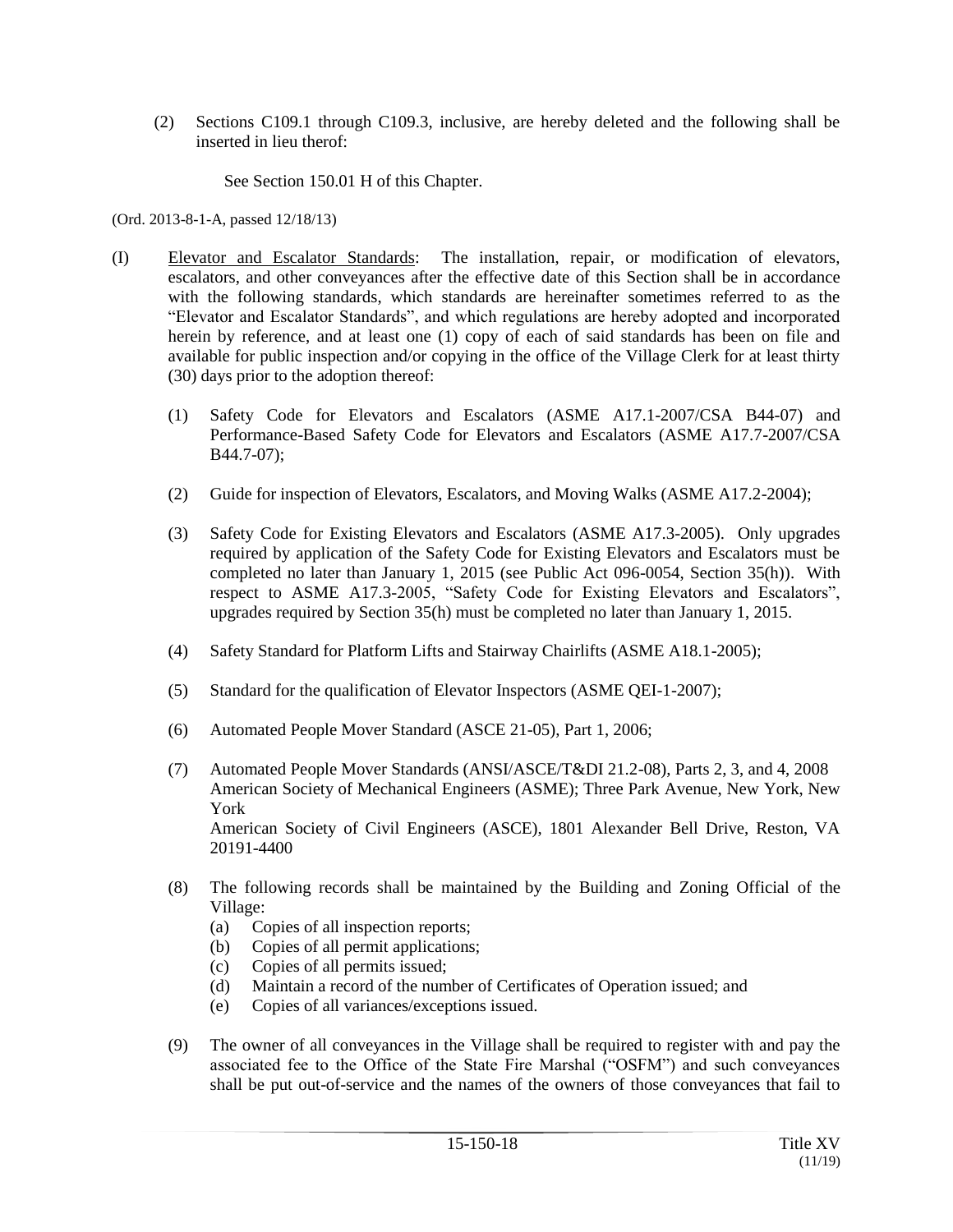register shall be reported to the OSFM within thirty (30) days of determination that the conveyance is not registered.

- (10) No conveyance covered by this Section shall be erected, constructed, installed, or altered within buildings or structures within this State unless a permit has been obtained from the Village before the work is commenced.
- (11) The Village shall keep all permits it issues on file for a period of not less than two (2) years from the date of issuance. Where any material alteration is made, the device shall confirm to applicable requirements in ASME A17.1, ASME A18.1, or ASCE 21.
- (12) No permit required under this Section shall be issued except to a person, firm, or corporation holding a current elevator contractor's license, duly issued pursuant to the Elevator Safety and Regulation Act (225 ILCS 312) ("the Act"), except that a permit to alter a conveyance may be issued to an entity exempted from licensure under subsection (a) of Section 40 of the Act.
- (13) A copy of the permit shall be kept at the construction site at all times while the work is in progress.

## (J) Property Maintenance Code:

The ICC International Property Maintenance Code, 2012 Edition, with any ICC amendments thereto, which shall be referred to herein as the "2012 Property Maintenance Code", a copy of which was on file in the office of the Village Clerk for inspection and/or copying by the public for at least thirty (30) days prior to adoption hereof, be and is hereby adopted by reference, except for such deletions or substitutions of sections as hereinafter provided. Copies of the Property Maintenance Code are on file in the office of the Village Clerk for public use and inspection, and the following additions and/or amendments to the 2012 Property Maintenance Code shall also be and are hereby adopted and approved.

(1) Section 102.3 of the 2012 Property Maintenance Code is hereby deleted, and in lieu thereof, a new Section 102.3 is hereby adopted, which shall provide as follows:

> Section 102.3 Application Of Other Codes. Repairs, additions or alterations to a structure, or changes of occupancy, shall be done in accordance with the procedures and provisions of the Port Barrington Building Code, the 2012 Residential Code, the Illinois Plumbing Code, the 2012 Mechanical Code and the 2011 National Electrical Code. Wherever this Code refers to the International Building Code, such reference shall be construed to mean the 2012 Building Code. Wherever this Code refers to the International Residential Code, such reference shall be construed to mean the 2012 Residential Code. Wherever this Code refers to the International Fire Code, such reference shall be construed to mean the 2012 Fire Code. Wherever this Code refers to the Illinois Plumbing Code, such reference shall be construed to mean the Illinois Plumbing Code, as amended from time to time. Wherever this code refers to the International Mechanical Code, such reference shall be construed to mean the 2012 Mechanical Code. Wherever this Code refers to the National Electrical Code, such reference shall be construed to mean the 2011 National Electrical Code. Wherever this Code refers to the International Zoning Code, such reference shall be construed to mean the Port Barrington Zoning Code. Nothing in this Code shall be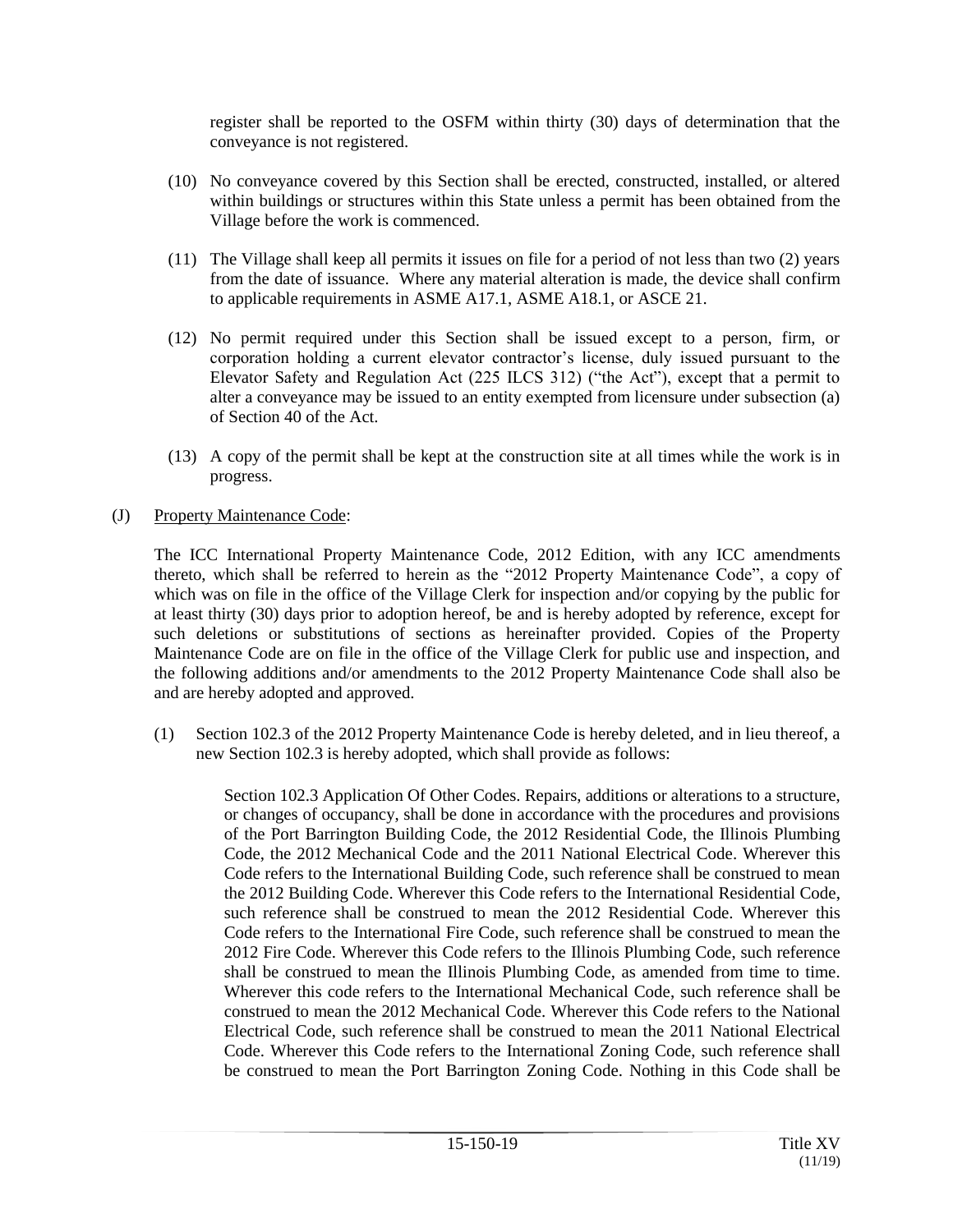construed to cancel, modify or set aside any provision(s) of the Port Barrington Zoning Code.

(2) The title of Section 103 of the 2012 Property Maintenance Code is hereby deleted, and in lieu thereof, the following title of Section 103 shall be as follows:

Section 103. Building Department:

(3) Section 103.1 of the 2012 Property Maintenance Code is hereby deleted, and in lieu thereof, a new Section 103.1 is hereby adopted, which shall provide as follows:

> Section 103.1 General. The Village has previously created the Building Department. The Village employee or independent contractor in charge of said department, or his or her designee, shall be known as the "Building and Zoning Official" or "Building Inspector".

(4) Section 103.5 of the 2012 Property Maintenance Code is hereby deleted in its entirety and in lieu thereof, the following new Section 103.5 is hereby inserted, which new Section shall read as follows:

> 103.5 Fees. The fees for activities and services performed by the department in carrying out its responsibilities under this code shall be as indicated in Section 150.05 ("Schedule of Building Fees and Charges") of the Village of Port Barrington Code of Ordinances.

- (5) Section 106.3 of the 2012 Property Maintenance Code is hereby deleted in its entirety and nothing is inserted in lieu thereof.
- (6) Section 106.4 of the 2012 Property Maintenance Code is hereby deleted, and in lieu thereof, a new Section 106.4 is hereby adopted, which shall provide as follows:

Section 106.4 Violation Penalties. Any person who shall violate a provision of Chapter 150, "Building Regulations", of Title XV, "Land Usage", of this Code or shall fail to comply with any of the requirements thereof or who shall erect, construct, alter or repair a building or structure in violation of an approved plan or directive of the Building Inspector, or any officer or employee of the Village duly authorized by the Village Administrator, or his or her designee, or of a permit or certificate issued under the provisions of this Code, and/or any person who shall fail to maintain a building or structure in compliance with Chapter 150, "Building Regulations", of Title XV, "Land Usage", of this Code shall be guilty of a petty offense, punishable by a fine as specified from time to time in Section 150.99, "Penalties", of this Chapter 150, "Building Regulations", of the Port Barrington Code of Ordinances. Each day that a violation continues shall be deemed a separate offense.

(7) Section 111, "Means of Appeal", is hereby deleted, and in lieu thereof, the following is hereby inserted:

111. Means of Appeal: See Section 150.01 H of this Chapter.

(8) Section 302.4 of the 2012 Property Maintenance Code is hereby deleted in its entirety.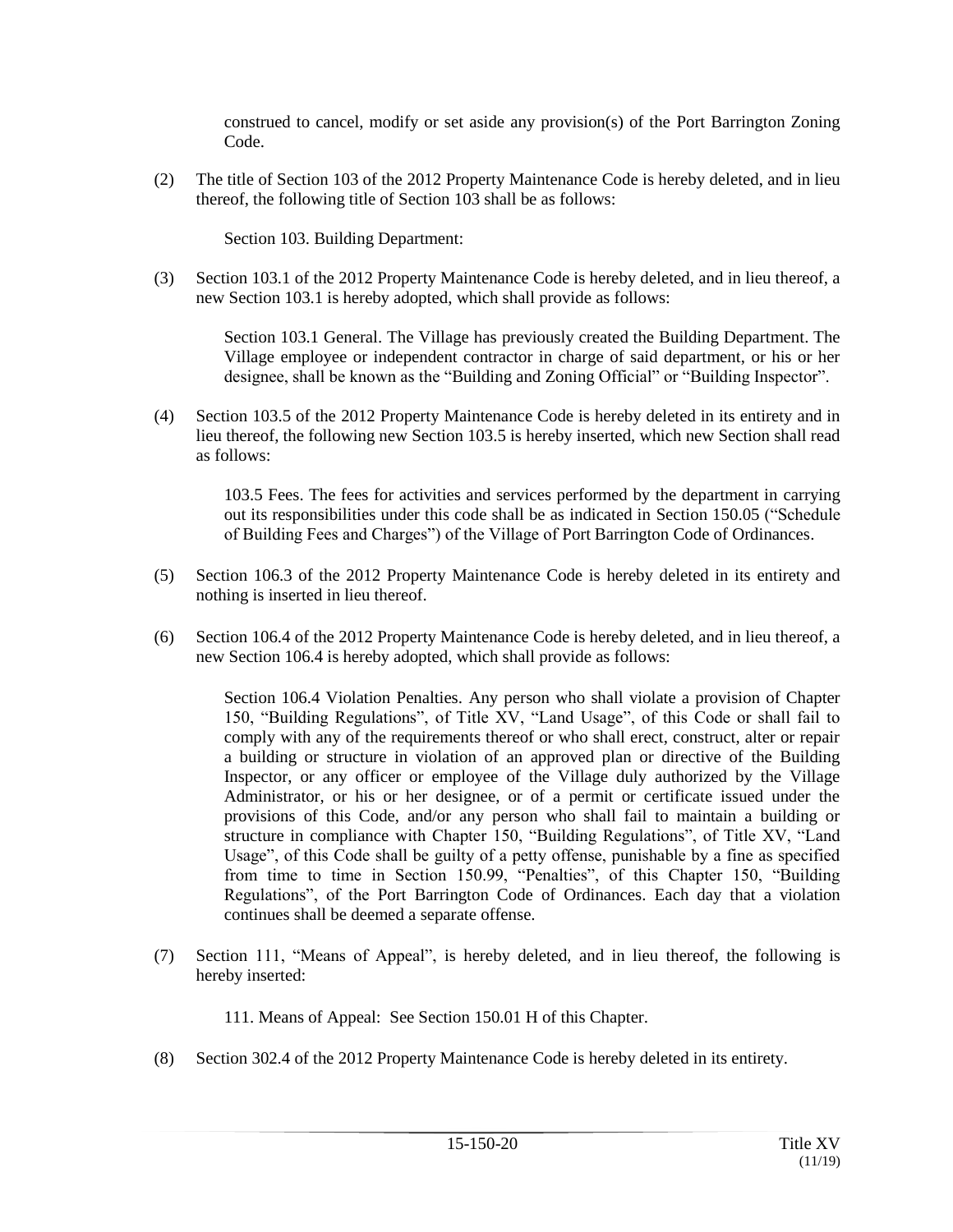- (9) Section 302.8, "Motor Vehicles", is hereby deleted in its entirety, and in lieu thereof, please refer to Chapter 95 of this Code of Ordinances.
- (10) Section 304.14 of the 2012 Property Maintenance Code is hereby deleted, and in lieu thereof, a new Section 304.14 is hereby adopted, which shall provide as follows:

304.14. Insect Screens. During the period from May 15 to October 15, every door, window and other outside opening required for ventilation of habitable rooms, food preparation areas, food service areas, or any areas where products to be included or utilized in food for human consumption are processed, manufactured, packaged or stored, shall be supplied with approved tightly fitting screens of not less than 16 mesh per inch (16 mesh per 25 mm) and every swinging door shall have a self-closing device in good working condition.

Exception: Screen doors shall not be required where other approved means, such as air curtains or insect repellent fans, are employed.

(11) Section 602.2 of the 2012 Property Maintenance Code is hereby deleted, and in lieu thereof, a new Section 602.2 is hereby adopted, which shall provide as follows:

> Section 602.2 Residential Occupancies. Dwellings shall be provided with heating facilities capable of maintaining a room temperature of 65 degrees F in all habitable rooms, bathrooms and toilet rooms based on a winter outdoor design temperature of -4 degrees F. Cooking appliances shall not be used to provide space heating to meet the requirements of this Section.

(12) Section 602.3 of the 2012 Property Maintenance Code is hereby deleted, and in lieu thereof, a new Section 602.3 is hereby adopted, which shall provide as follows:

> Section 602.3 Heat Supply**.** Every owner and operator of any building who rents, leases or lets one or more dwelling unit, rooming unit, dormitory or guestroom on terms, either expressed or implied, to furnish heat to the occupants thereof shall supply heat during the period from October 15 to May 15 to maintain a temperature of not less than 65 degrees F. in all habitable rooms, bathrooms, and toilet rooms.

> Exception: When the outdoor temperature is below -4 degrees F., maintenance of the minimum room temperature shall not be required provided that the heating system is operating at its full design capacity.

(13) Section 602.4 of the 2012 Property Maintenance Code is hereby deleted, and in lieu thereof, a new Section 602.4 is hereby adopted, which shall provide as follows:

> Section 602.4 Occupiable Work Spaces. Indoor occupiable work spaces shall be supplied with heat during the period from October 15th to May 15th to maintain a temperature of not less than 65 degrees F. during the period the spaces are occupied.

(14) The referenced standard in Chapter 8 of the 2012 Property Maintenance Code, titled EC-09 ICC Electrical Code, under the heading "ICC" set forth on page 27 of the ICC International Property Maintenance Code 2012 is hereby deleted and the following referenced standard is inserted in lieu thereof: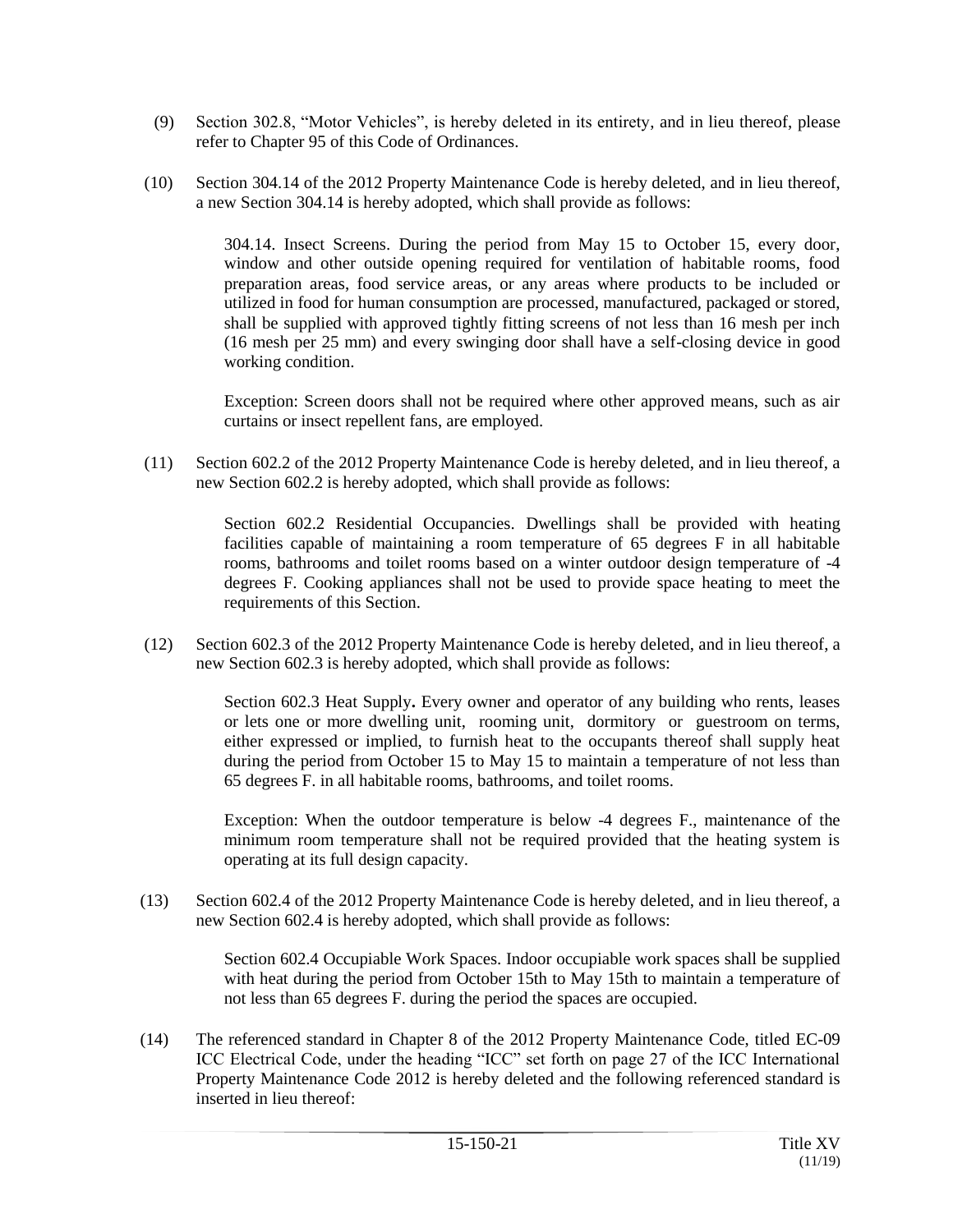#### 2011 National Electrical Code

(15) The referenced standard in Chapter 8 of the 2012 Property Maintenance Code, titled IBC-09 International Building Code, under the heading "ICC" set forth on page 27 of the ICC International Property Maintenance Code 2012 is hereby deleted and the following referenced standard is inserted in lieu thereof:

## 2012 Building Code

(16) The referenced standard in Chapter 8 of the 2012 Property Maintenance Code, titled IFC-09 International Fire Code, under the heading "ICC" set forth on page 27 of the ICC International Property Maintenance Code 2012 is hereby deleted and the following referenced standard is inserted in lieu thereof:

#### 2012 Fire Code

(17) The referenced standard in Chapter 8 of the 2012 Property Maintenance Code, titled IMC-09 International Mechanical Code, under the heading "ICC" set forth on page 27 of the ICC International Property Maintenance Code 2012 is hereby deleted and the following referenced standard is inserted in lieu thereof:

## 2012 Mechanical Code

(18) The referenced standard in Chapter 8 of the 2012 Property Maintenance Code, titled IPC-09 International Plumbing Code, under the heading "ICC" set forth on page 27 of the ICC International Property Maintenance Code 2012 is hereby deleted and the following referenced standard is inserted in lieu thereof:

## Illinois Plumbing Code

(19) The referenced standard in Chapter 8 of the 2012 Property Maintenance Code, titled IZC-09 International Zoning Code, under the heading "ICC" set forth on page 27 of the ICC International Property Maintenance Code 2012 is hereby deleted and the following referenced standard is inserted in lieu thereof:

Village Of Port Barrington Zoning Code

(Ord. 2013-8-1-A, passed 12/18/13)

## **§150.04: FENCES**

## (A) Definitions.

For the purpose of this Section, the following definitions shall apply unless the context clearly indicates or requires a different meaning.

## *CORNER LOT.*

(1) Any lot that abuts one or more intersecting roadway rights-of-way.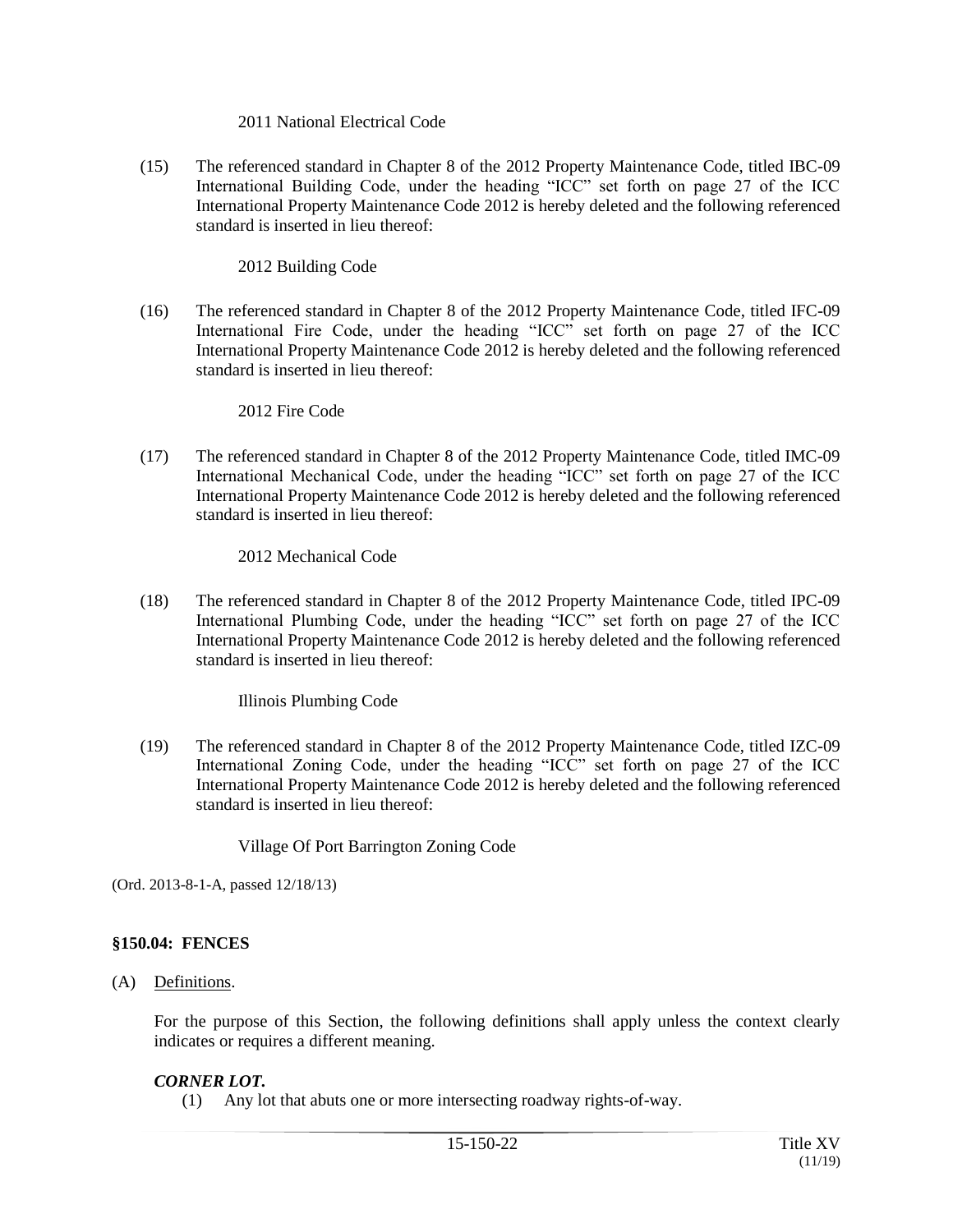(2) A *CORNER LOT* is considered to have at least two "front" lots and in some cases three front lots fronting on an intersecting roadway right-of-way.

*FENCE.* Any structure forming a barrier or enclosure composed of wood or manufactured or processed material. The term "fence" includes but is not limited to a wall other than any wall which has been designed for and approved by the Village Engineer for floodproofing.

*FENCE, CLOSED.* A fence constructed of solid material to restrict 100% of the view from one side to the other.

*FENCE, NATURAL.* Same as structured fence, except it is constructed of natural growth such as shrubs, hedges, evergreens, and the like.

*FENCE, OPEN:* A fence in which the openings through which clear vision is possible from one side to the other on a horizontal plane comprise 70% or more of the total surface area of the fence.

*FRONT YARD.* The area between side lot lines and the front portion of the house or building to the abutting front roadway right-of-way.

## *GRADE.*

- (1) The degree or inclination of a slope or other surface.
- (2) Slope associated with the immediate grading of a specific property on either side of the fence in question.

#### *HEIGHT.*

- (1) The distance measured from the highest point of the ground, adjacent to the fence, to the highest point of the fence along the entire length of the fence.
- (2) No portion of the fence may exceed the highest allowable dimension based on the grade immediately adjacent to the proposed fence.

## *OPEN SURFACE.*

- (1) The percentage of the fence area encompassed by the area between the ground and the highest point of the fence, multiplied by its total length, not occupied by the materials by which the fence is constructed.
- (2) For the purpose of this definition, *OPEN* shall mean 70% or greater.

*REAR YARD.* The area between the side lot lines as measured from the rear line of the house or building to the rear property lot line.

*REGULATORY FLOODPLAIN*: This term shall be defined from time to time in Chapter 155 of this Village Code, which Chapter adopts by reference the Lake County Watershed Development Ordinance.

*REGULATORY FLOODWAY*: This term shall be defined from time to time in Chapter 155 of this Village Code, which Chapter adopts by reference the Lake County Watershed Development Ordinance.

*RESIDENTIAL PROPERTY:* Any property zoned or used for residential purposes.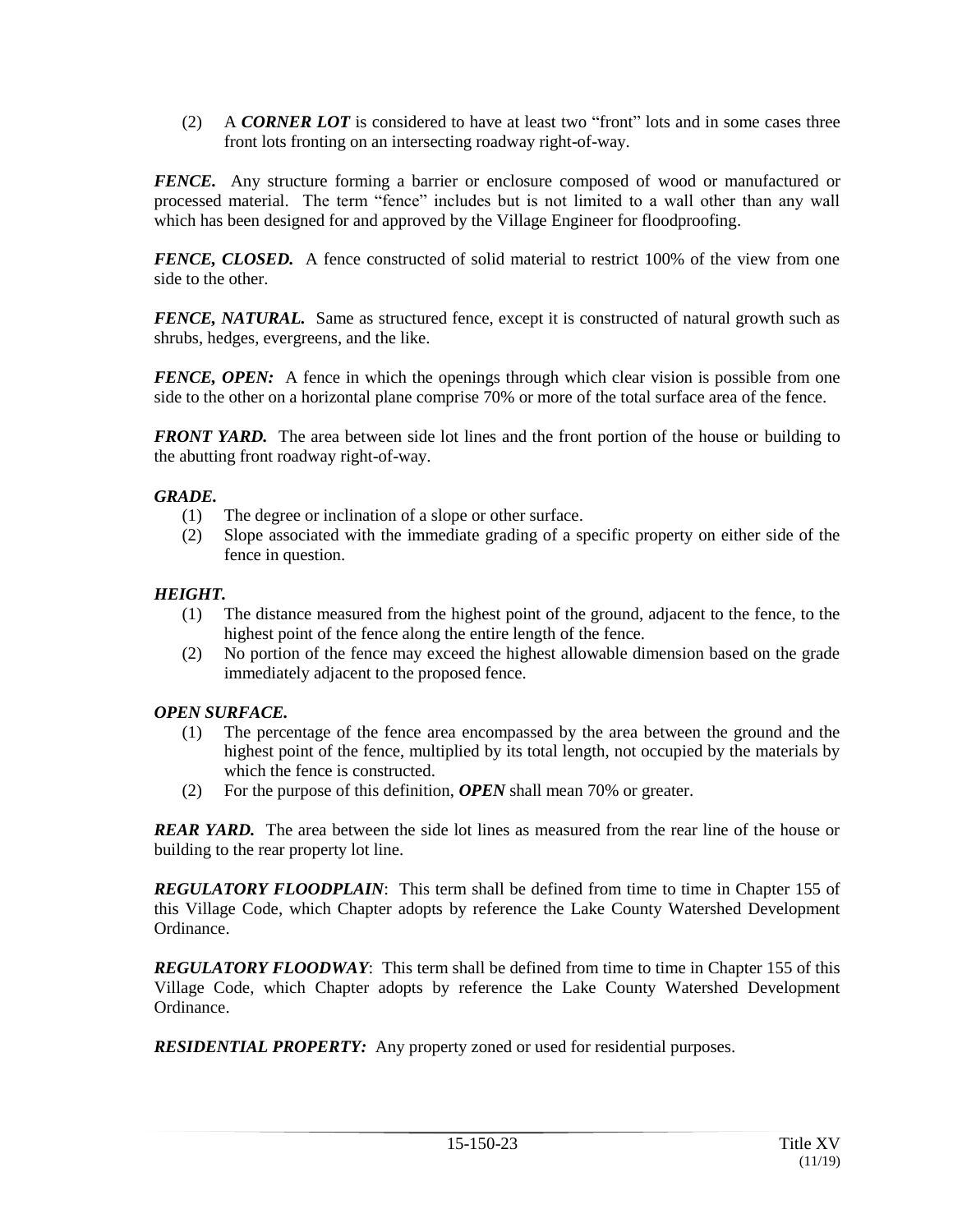*SIDE YARD.* The area between the side lot line and the house or building as measured from the front line of the house or building to the rear line of the house or building.

*WATERWAY.* Any lake, river, pond, channel, bay, or stream.

(Ord. 8-1-E, passed 5/7/2008; Amd. Ord. 2018-03-02, passed 3/21/2018, Amd. Ord. 2019-09-04, passed 9/18/19)

- (B) Generally.
	- (1) Any questions related to the interpretation of this Section shall be submitted in writing and directed to the attention of the Building and Zoning Official who is and shall be authorized to interpret any portion of this Section.
	- (2) All fences shall be installed and/or maintained in substantial compliance with this Chapter and in compliance with Appendix A attached hereto and made a part hereof.
- (C) Permit Required.
	- (1) Construction or repair permit required. A building permit is required to be obtained from the Village prior to the construction or erection of any fence, or the repair of in excess of fifty percent (50%) of any fence that is damaged and/or is in substantial disrepair (i.e., requiring "substantial maintenance"), as described in  $\S$  150.04(H) hereof, and for the construction or erection of any new fence. Permits shall be obtained from the Building and Zoning Department at the Village Hall.
	- (2) Permit Requirements: All fences must be installed pursuant to a permit obtained in advance from the Village, and submittals provided to the Village for such fence shall include plans or a sketch, pictures, brochures, and/or manufacturer literature describing the materials, colors, method of installation, height, gauge, framing, and the like. The following requirements must be met by the permit applicant prior to the issuance of a fence permit. The applicant(s) shall:
		- (a) Submit completed building permit application, together with any required fee(s) therefor;
		- (b) Submit two (2) copies of the plat of survey of the property showing all structures on the survey with all dimensions;
		- (c) Submit two (2) copies of the plat of survey showing the proposed fence location drawn on the surveys; and
		- (d) Submit plans or a sketch of proposed fence describing all building materials, attachments, post depths, and the like; manufacturer's brochures and descriptions shall be required for pre-made fences.
	- (3) Decorative fences: Prior to the installation of any decorative fence in the front yard of a property, not only must a permit for such fence be obtained from the Village, but prior to issuance of such a fence permit, the plans for such fence shall be submitted to the Building and Zoning Officer for review and then for submission to the Village Board for final approval of such fence plan at a public Village Board meeting, consistent with the requirements and restrictions contained in this Section.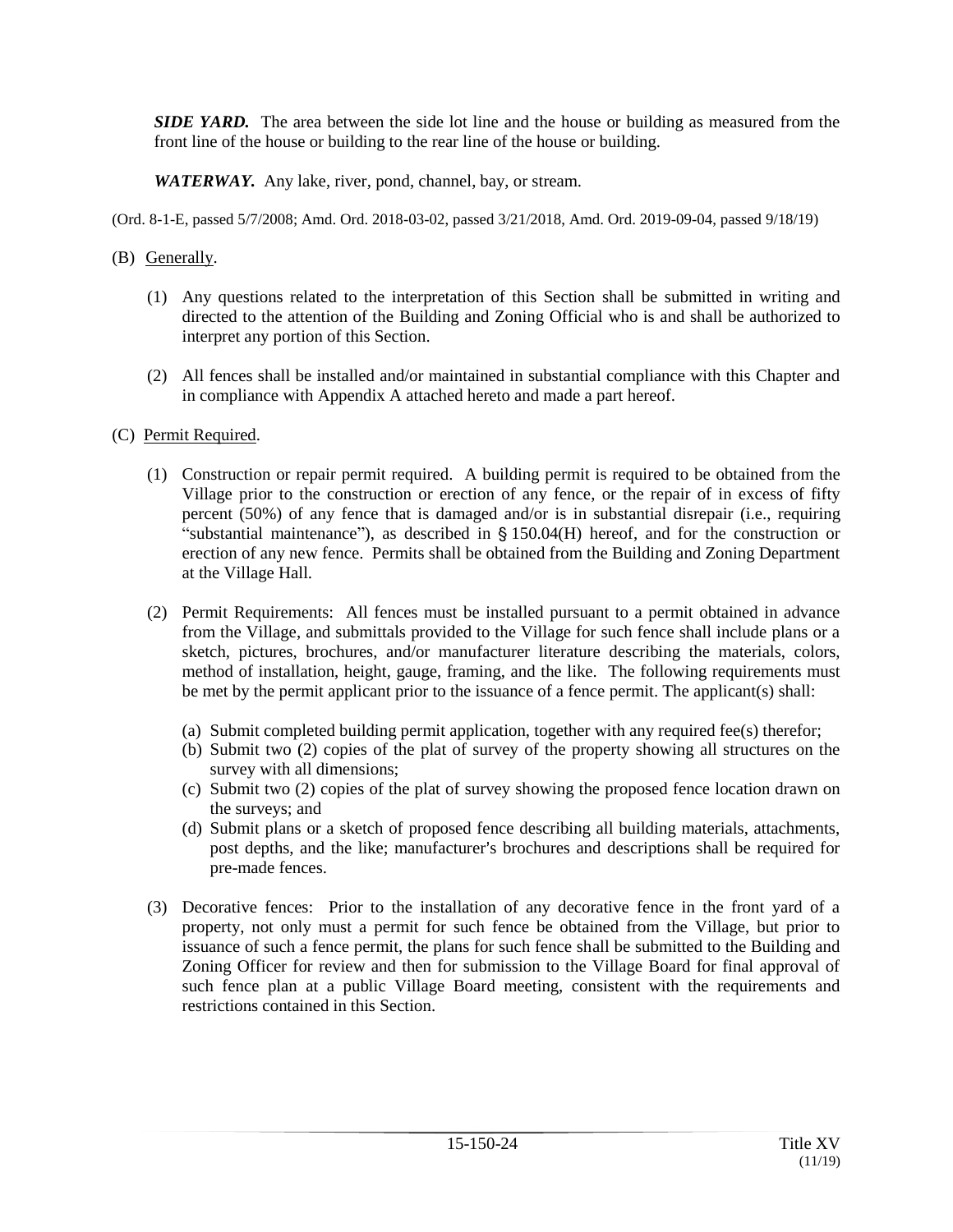- (4) Permit fees. The permit fee for installation, substantial maintenance, and/or repair of a fence shall be the minimum fee or the dollar amount per lineal foot as set forth in Section 150.05 of this Chapter, whichever is greater.
- (Ord. 8-1-E, passed 5/7/2008; Amd. Ord. 2018-03-02, passed 03/21/2018) Penalty, see § 150.99
- (D) Prohibited or Restricted Fences.
	- (1) Closed fences are prohibited in the front yard of any residential property.
	- (2) Closed fences are permitted to be installed on the sides of a residential property beginning at the front face of the house, whether existing or proposed, and continuing to the rear property line, provided, however, no such closed fence shall be permitted to be installed at a side yard property line that abuts or parallels a road right-of-way.
	- (3) Closed fences shall be allowed to close off the rear yard of any property at the property line where no road right-of-way exists at the rear of the yard.
	- (4) All barbed wire, concertina wire, and barbs or other sharp protrusions of or from fences, and all electrically charged security fences, are prohibited.
	- (5) Chicken wire, hog, farm and stock type fencing, corrugated metal fencing, and permanent use of snow fencing is and shall be prohibited, except as specifically described in Paragraph  $(F)(5)$ below.
	- (6) Installation of any fence of a temporary nature of any type shall be prohibited unless specifically approved in writing in advance by the Building and Zoning Official.
	- (7) See Appendix A to this Chapter.

(Ord. 8-1-E, passed 5/7/2008; Amd. Ord. 2018-03-02, passed 03/21/2018) Penalty, see § 150.99

- (E) No fence(s) shall hereafter be erected in any Regulatory Floodway or Regulatory Floodplain as those terms are defined in the Lake County Watershed Development Ordinance (which has previously been adopted by the Village in Section 155.01 of this Code), unless the installation of such fence is approved in writing by the Illinois Department of Natural Resources/Office of Water Resources.
- (Ord. 8-1-E, passed 5/7/2008; Amd. Ord. 2019-09-04, passed 09/18/19) Penalty, see § 150.99
- (F) Fence Design and Materials.
	- (1) Fences shall be designed and constructed to resist a horizontal wind pressure of not less than 35 pounds per square foot in addition to all other forces to which they may be subjected.
	- (2) The height of a proposed fence shall be measured from the "average" elevation of grade immediately adjacent to either side of the fence, or whichever is greater.
	- (3) No fence shall exceed five feet (5') in height unless approved otherwise by variation granted by ordinance of the Board of Trustees.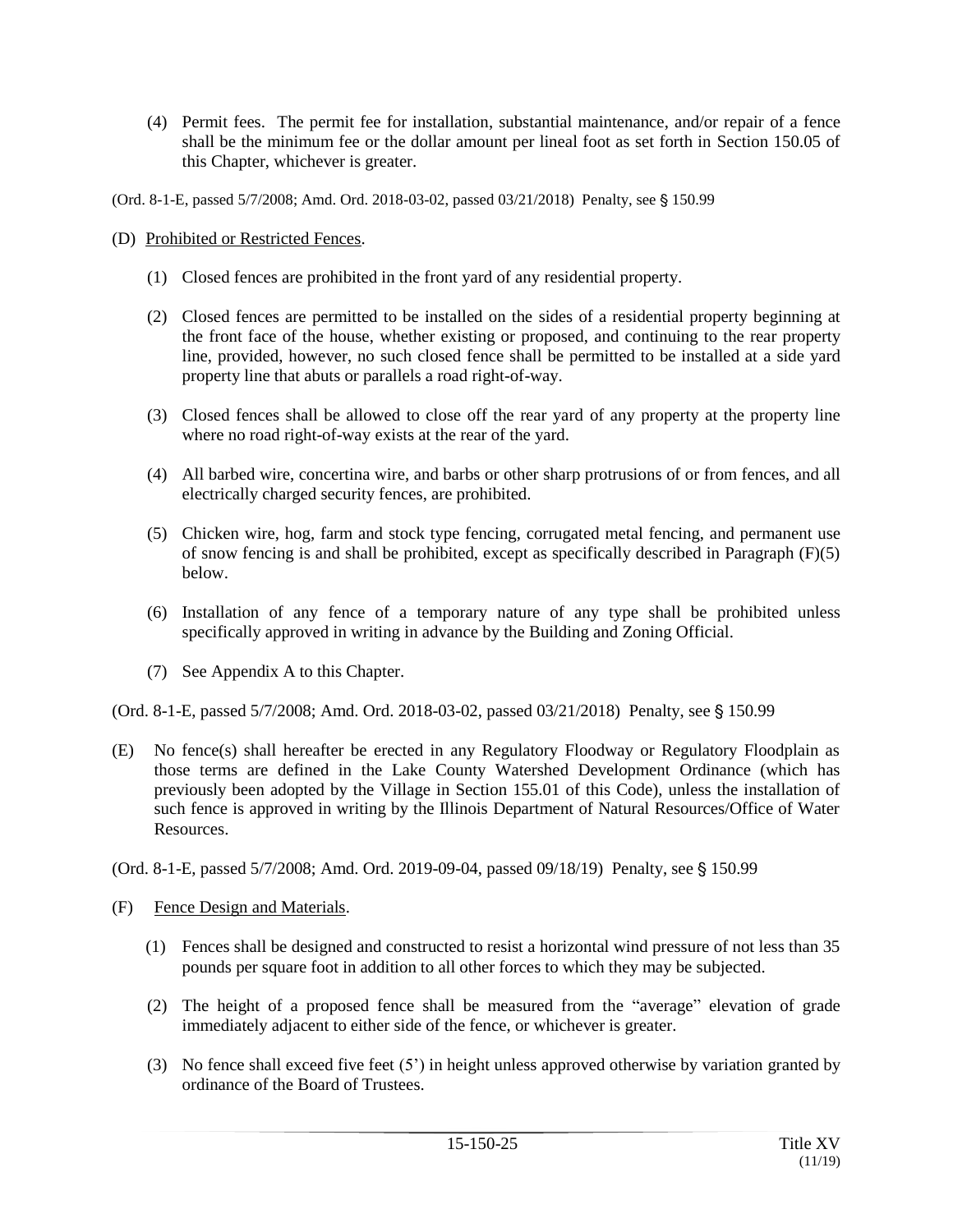- (4) In any residential district, the only woven wire mesh fences which shall be permitted in the Village shall be 9 or 11 gauge. Nine or eleven gauge fencing shall be vinyl-coated when located on any residential property. Such fences shall not exceed four feet (4') in height and shall be limited to side or rear yards on any residential property.
- (5) Welded wire fences with wire of a caliper no thinner than 14-gauge may be used within the Village, but only if rigidly framed with wood with at least a 2"x4" nominal dimension.
- (6) On any residential property, open fencing may be installed between a house, whether existing or proposed, and the side yard of the property line but shall not exceed four feet (4') in height, including between a house and a garage, a garage and a property line, and/or running parallel to the front road right-of-way.
- (7) On any residential property, front yard fences, from the front face of the house, whether existing or proposed, to the front property line abutting the road right-of-way shall be limited to two feet six inches (2'6") in height and shall be of an open type design.

(Ord. 8-1-E, passed 5/7/2008; Amd. Ord. 2018-03-02, passed 03/21/2018) Penalty, see § 150.99

(G) Swimming Pool Fences.

- (1) All exterior in-ground swimming pools shall be completely enclosed by a five-foot high fence with the vertical members, slats, and the like spaced so as not to allow the passage of a four-inch sphere.
- (2) Any and all openings in the fence shall be equipped with a gate with self-closing closer hardware and self-latching devices placed at the top of the gate/fence and made inaccessible to small children.
- (3) Minimum materials shall be vinyl-coated, number nine-gauge woven wire mesh galvanized or other corrosion-resistant materials.
- (4) Any other materials and/or methods shall be approved by the Building and Zoning Official.

(Ord. 8-1-E, passed 5/7/2008) Penalty, see § 150.99

(H) Existing Fences.

- (1) No fence installed prior to the adoption of this Chapter may be extended, altered, or modified without a permit issued by the Village.
- (2) All alterations, modifications, and the like shall comply with all of the sections of this Chapter, unless a variation therefor is granted by ordinance of the Board of Trustees.
- (3) Normal maintenance of pre-existing fences is permitted without a permit, however, maintenance of fences that require repair in excess of 50% of the total fence area or total length (i.e., substantial maintenance) is prohibited unless a permit therefor is issued by the Village in advance of any maintenance thereof as required by Subparagraph C hereof.
- (4) Fences in substantial disrepair, as determined by the Building and Zoning Official, may not be maintained, repaired, restored, or altered, except by the issuance of a building permit.
- (5) Fences in substantial disrepair shall be repaired pursuant to a building permit issued therefor or improved within ten (10) days after receipt of a directive of notice for repair by the Building and Zoning Official.

(Ord. 8-1-E, passed  $5/7/2008$ ) Penalty, see § 150.99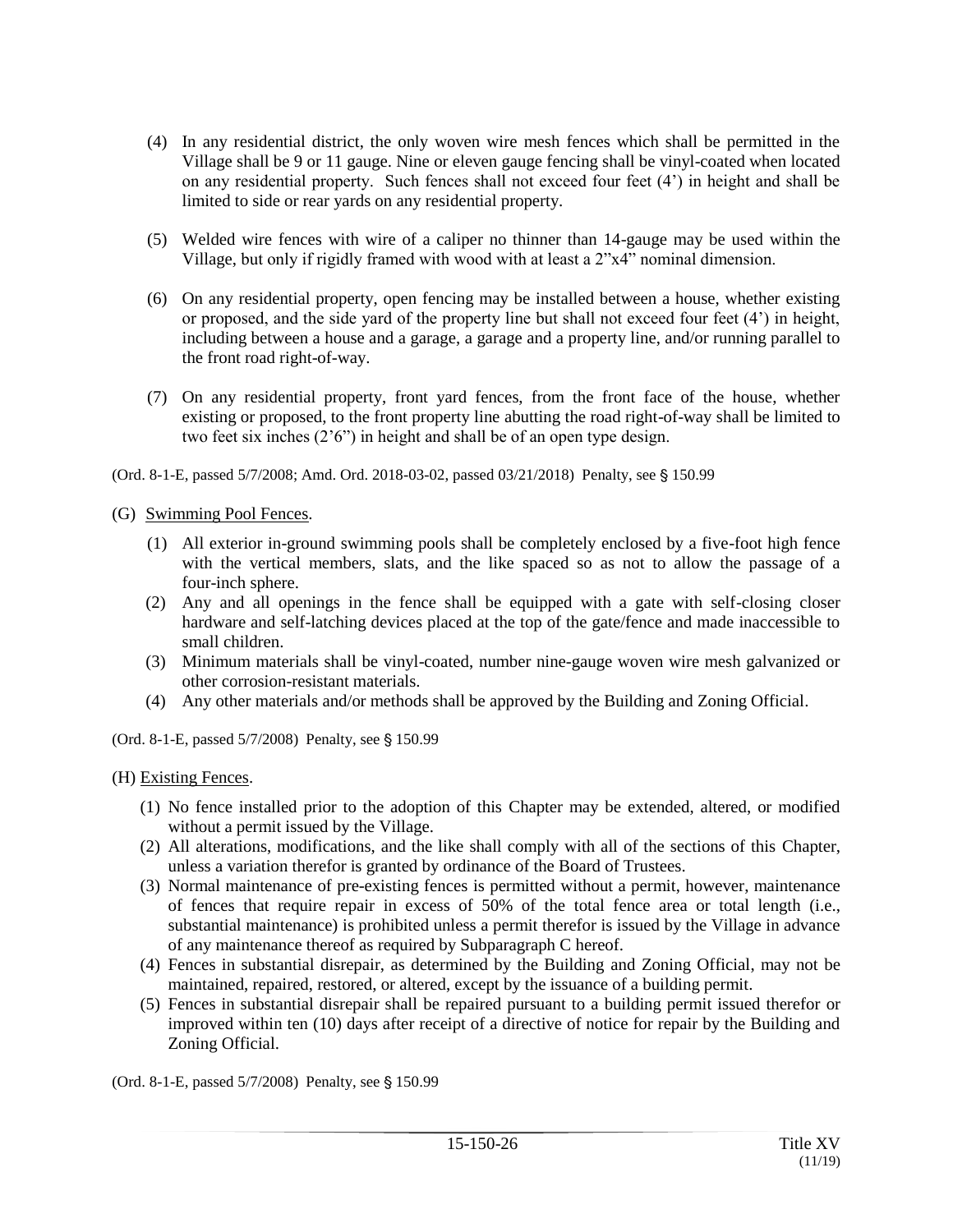- (I) Maintenance.
	- (1) Fences shall be maintained in a good condition and repair.
	- (2) The owner of the property shall be responsible for the maintenance of the fence(s) and shall correct any and all conditions of disrepair within ten (10) days after written or oral notice from the Building and Zoning Official.

(Ord. 8-1-E, passed 5/7/2008; Amd. Ord. 2018-03-02, passed 03/21/2018) Penalty, see § 150.99

(J) The Building and Zoning Official, or his or her designee, shall be authorized to interpret and enforce this Section 150.04.

(Ord. 2018-03-02, passed 03/21/2018) Penalty, see § 150.99

## **§150.05: SCHEDULE OF BUILDING FEES AND OTHER APPLICABLE CHARGES**:

All fees are non-refundable, except where otherwise stated.

All percentages refer to an applicable percentage of the cost of construction.

In addition to payment of the fees and other charges set forth below, the Village may require the payment of one or more additional deposit(s) for the purpose of reimbursing the Village for, among other things, out-ofpocket expenses incurred by the Village relative to a project (See Chapter 37 of this Village Code).

|             |                                                      | <b>ACCOUNT</b> |             |                        |
|-------------|------------------------------------------------------|----------------|-------------|------------------------|
| <b>CODE</b> | <b>DESCRIPTION</b>                                   | NO.            | <b>TRAN</b> | <b>RATE</b>            |
| 0025        | Inspection Fee $(1st)$                               | 5105           | 100         | $\mathcal{S}$<br>75.00 |
| 0026        | Inspection Fee $(2nd$ or more, each)                 | 5105           | 100         | $\mathcal{S}$<br>50.00 |
| 0028        | Plan Review Fee (Solar Panels)                       | 5105           | 100         | $\mathcal{S}$<br>75.00 |
| 0030        | Habitable Space, Per Square Foot                     | 5105           | 100         | $\mathcal{S}$<br>.90   |
| 0031        | Electrical Permit (Base Fee)                         | 5105           | 100         | \$<br>50.00            |
| 0032        | Electrical Permit Fee (100-200 amps)                 | 5105           | 100         | \$<br>100.00           |
| 0033        | Electrical Permit Fee, Commercial (277-480 amps)     | 5105           | 100         | 250.00<br>\$           |
| 0034        | Electrical Permit Fee, Per Square Foot               | 5105           | 100         | $\mathcal{S}$<br>.12   |
| 0035        | Furnace/Air Conditioning Permit (Each)               | 5105           | 100         | 75.00<br>\$            |
| 0036        | Plumbing Permit (Base Fee)                           | 5105           | 100         | \$<br>75.00            |
| 0037        | Plumbing Permit, Per Fixture                         | 5105           | 100         | $\mathcal{S}$<br>10.00 |
| 0038        | Dumpster (15 Day Permit)                             | 5105           | 100         | \$<br>50.00            |
| 0039        | Driveway Permit (Base Fee)                           | 5105           | 100         | \$<br>50.00            |
| 0040        | Driveway Permit (Per Linear Footage at Street)       | 5105           | 100         | \$<br>5.00             |
| 0050        | Basement/Crawl Space, Per Square Foot                | 5105           | 100         | $\mathcal{S}$<br>.35   |
| 0051        | Site Review Fee, Residential                         | 5105           | 100         | \$<br>150.00           |
| 0052        | Plan Review Fee, Residential (2% of Cost of Project) | 5105           | 100         | $\mathcal{S}$<br>.02   |
| 0053        | Site Review Fee, Commercial                          | 5105           | 100         | \$<br>300.00           |
| 0054        | Plan Review Fee, Commercial (1% of Cost of Project)  | 5105           | 100         | $\mathcal{S}$<br>0.01  |
| 0055        | Commercial Permit Fee, 1st 1,000 square feet         | 5105           | 100         | \$<br>.75              |
| 0056        | Commercial Permit Fee, 2nd 1,000 square feet         | 5105           | 100         | \$<br>.50              |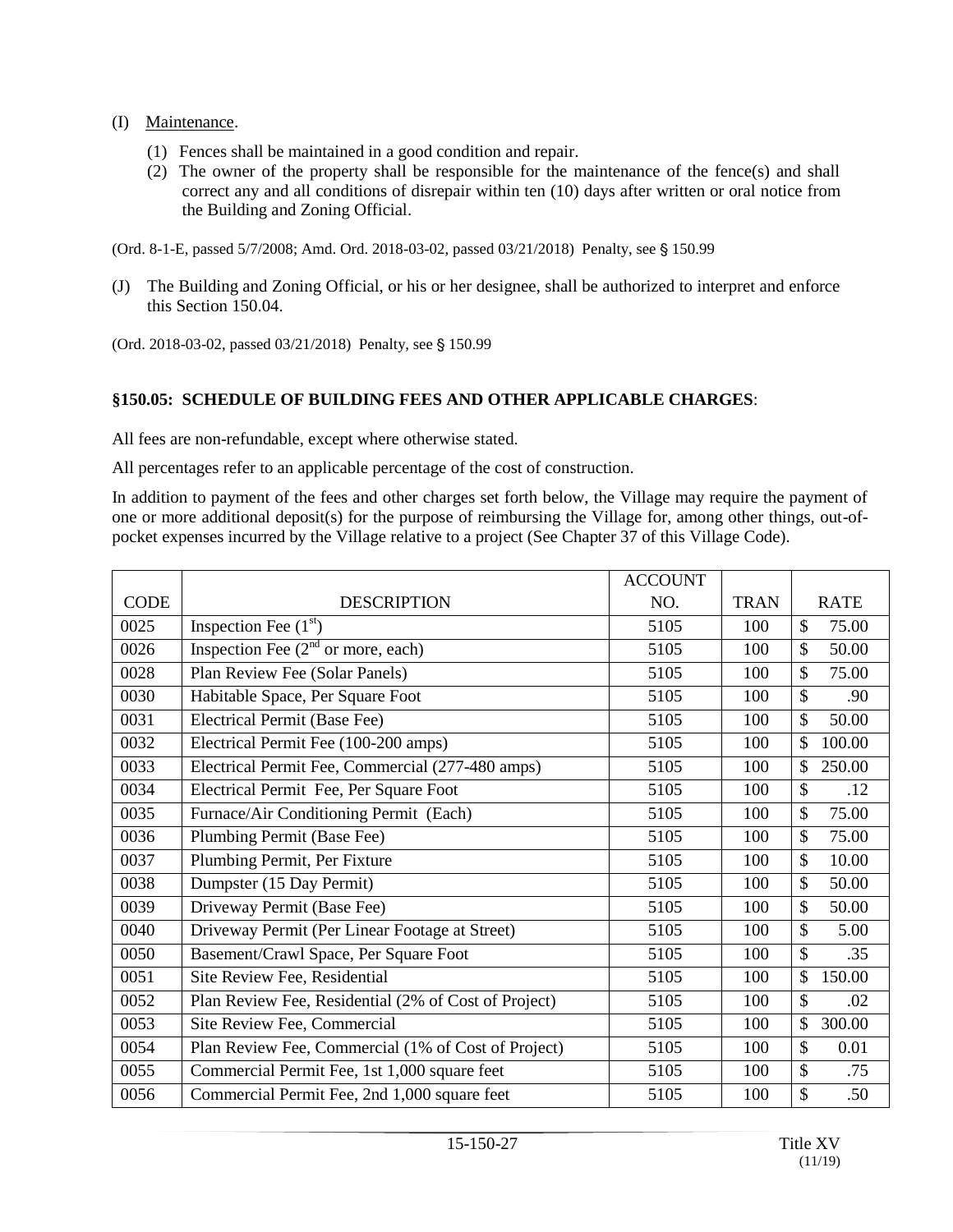| 0057 | Commercial Permit Fee, over 2,000 square feet                          | 5105 | 100 | $\mathcal{S}$<br>.30               |
|------|------------------------------------------------------------------------|------|-----|------------------------------------|
| 0058 | Commercial, Plumbing Permit (Base Fee)                                 | 5105 | 100 | 100.00<br>$\mathcal{S}$            |
| 0059 | Commercial, Plumbing, Per Fixture                                      | 5105 | 100 | $\mathcal{S}$<br>15.00             |
| 0060 | Commercial, Plumbing, All Other Openings (Per Opening)                 | 5105 | 100 | $\boldsymbol{\mathsf{S}}$<br>10.00 |
| 0070 | Garage Permit (1% of Cost of Project)                                  | 5105 | 100 | $\boldsymbol{\mathsf{S}}$<br>0.01  |
| 0090 | Shed Permit, Minimum                                                   | 5105 | 100 | $\mathcal{S}$<br>75.00             |
| 0110 | Patio, Deck Permit (1% of Cost of Project)                             | 5105 | 100 | $\boldsymbol{\mathsf{S}}$<br>0.01  |
| 0130 | Siding Permit (1% of Cost of Project)                                  | 5105 | 100 | $\mathcal{S}$<br>0.01              |
| 0131 | <b>Standby Generator Permit</b>                                        | 5105 | 100 | $\mathcal{S}$<br>100.00            |
| 0150 | Fascia/Soffit Permit (1% of Cost of Project)                           | 5105 | 100 | $\boldsymbol{\mathsf{S}}$<br>0.01  |
| 0170 | Fence Permit, Under 100 Linear Feet                                    | 5105 | 100 | 35.00<br>\$                        |
| 0190 | Fence Permit, Over 100 Linear Feet                                     | 5105 | 100 | $\mathcal{S}$<br>100.00            |
| 0210 | Re-Roof Permit, Principal Structure (1% of Cost of Project)            | 5105 | 100 | $\mathcal{S}$<br>0.01              |
| 0211 | Re-Roof Permit, Accessory or Other Structure                           | 5105 | 100 | $\boldsymbol{\mathsf{S}}$<br>75.00 |
| 0230 | Paving Permit (1% of Cost of Project)                                  | 5105 | 100 | $\mathcal{S}$<br>0.01              |
| 0250 | Swimming Pool, In-Ground (1% of Cost of Project)                       | 5105 | 100 | $\mathcal{S}$<br>0.01              |
| 0251 | Swimming Pool, Above-Ground                                            | 5105 | 100 | $\overline{\mathcal{S}}$<br>75.00  |
| 0270 | Hot Tub Permit (1% of Cost of Project)                                 | 5105 | 100 | $\overline{\$}$<br>0.01            |
| 0290 | Fireplace Permit                                                       | 5105 | 100 | \$<br>75.00                        |
| 0310 | <b>Retaining Wall Permit</b>                                           | 5105 | 100 | $\mathcal{S}$<br>75.00             |
| 0330 | Dock/Pier Permit (1% of Cost of Project)                               | 5105 | 100 | \$<br>$0.01\,$                     |
| 0350 | Shoreline Stabilization, Major - Permit Fee (1% of Cost of<br>Project) | 5105 | 100 | \$<br>0.01                         |
| 0351 | Shoreline Maintenance, Major - Permit Fee (Base Fee)                   | 5105 | 100 | 50.00<br>$\mathcal{S}$             |
| 0370 | Permits Not Listed (1% of Cost of Project)                             | 5105 | 100 | $\mathcal{S}$<br>0.01              |
| 0390 | Dumpster (30 Day Permit)                                               | 5105 | 100 | \$<br>50.00                        |
| 0410 | <b>Construction Trailer (90 Day Permit)</b>                            | 5105 | 100 | \$<br>100.00                       |
| 0430 | <b>Application Deposit (Residential)</b>                               | 5105 | 100 | $\mathcal{S}$<br>25.00             |
| 0431 | <b>Application Deposit (Commercial)</b>                                | 5105 | 100 | 300.00<br>$\mathcal{S}$            |
| 0450 | Certificate of Occupancy                                               | 5105 | 100 | $\mathcal{S}$<br>100.00            |
| 0470 | Solar Panels, Residential                                              | 5105 | 100 | 150.00<br>$\mathcal{S}$            |
| 0490 | Park/Open Space Permit, Per Unit                                       | 5105 | 100 | \$1,800.00                         |
| 0510 | <b>Administration Fee</b>                                              | 5105 | 100 | 250.00<br>\$                       |
| 0550 | Shoreline Maintenance, Minor - Permit Fee                              | 5105 | 100 | \$<br>50.00                        |

## NOTES TO TABLE:

- (1) In addition to any applicable permit fee(s), the applicant/permittee shall be required to pay all such other applicable fees, such as but not limited to inspection fee(s), plan review fee(s), and site review  $fee(s)$ .
- (2) Permits for all site work, sewer, grading, site development, and the like shall require the review and written approval of the Village Engineer before any site development work shall commence, and all such costs incurred by the Village relative thereto shall be the responsibility of the applicant/permittee to pay.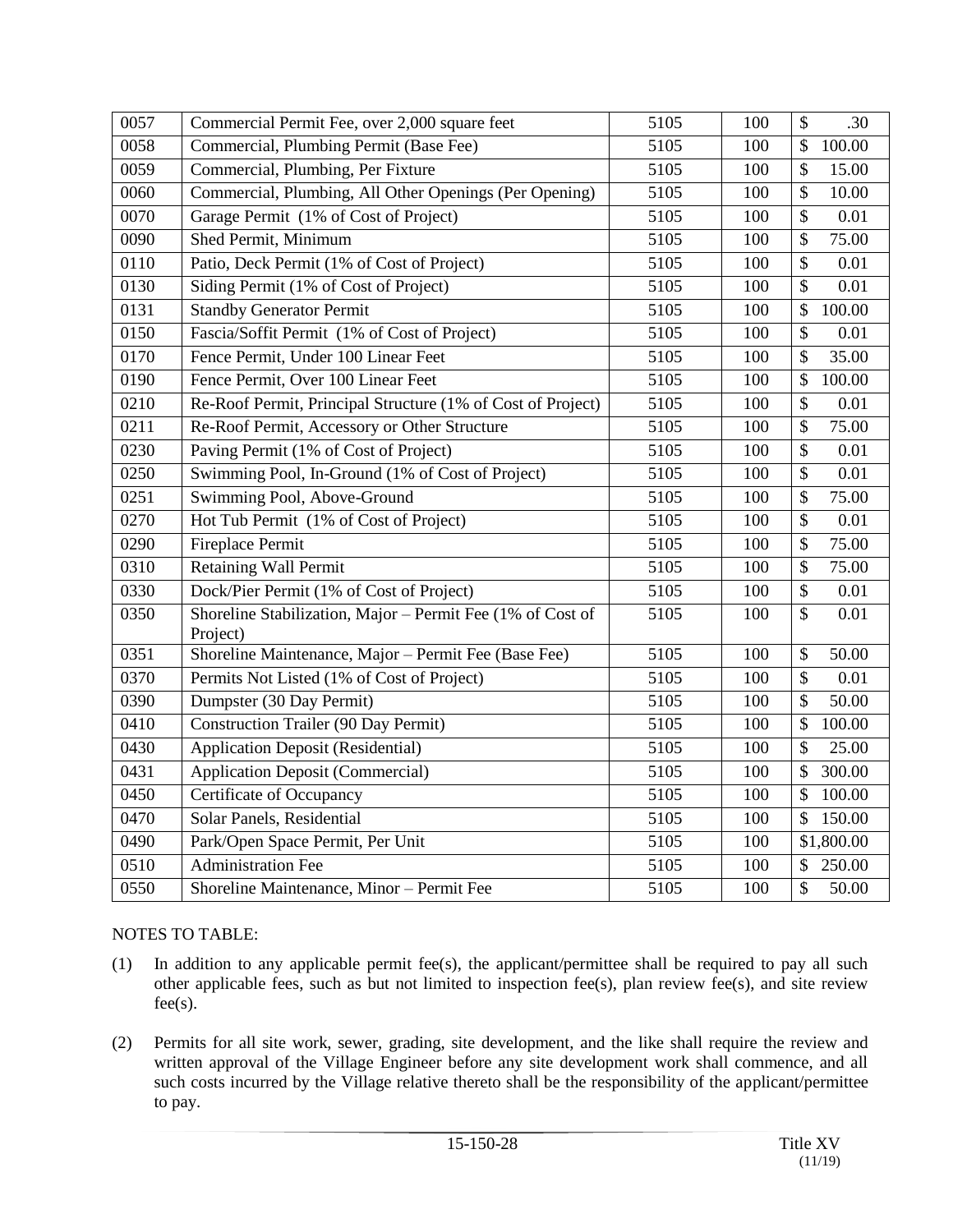- (3) When plans and specifications submitted for permit require additional review due to such matters as complexity of the construction, location of the subject property, including but not limited to continuous review, monitoring of the project, and/or correspondence, additional fees shall be charged for all additional costs incurred by the Village, and/or time spent by the Village and/or its agents on reviewing the condition(s) and/or other matters related to the respective project and are the responsibility of the applicant to pay. This applies to all categories in the fee schedule. The Village Engineer will review and inspect all underground, site and flood plain improvements and the like, and a separate fee shall be charged for such services and will be the responsibility of the applicant to pay. For sanitary sewer connections, there shall be additional fees payable to the Northern Moraine Water Reclamation District.
- (4) The Fire Department may require the payment of additional fees for sprinkler system/fire suppression system design review, including but not limited to inspection(s) thereof, which shall also be the responsibility of the applicant/permittee to pay to the Village.

(Ord. 8-1-A, passed 3/5/2008; Amd. Ord. 2013-8-1-A, passed 12/18/13; Amd. Ord. 2019-11-02, passed 11/20/19)

# *ARTICLE II: HOUSING INSPECTIONS*

## **§ 150.06 LEGISLATIVE FINDING AND PURPOSE.**

- (A) It is found that there now exists and may in the future exist, within the Village, units of rental housing which by reason of their condition, operation, use or over occupancy, adversely affect or are likely to adversely affect the public health (including the physical, mental and social well-being of persons and families), safety and general welfare.
- (B) The Corporate Authorities of the Village by and through its Property Maintenance Code regulates minimum health and safety requirements for all existing residential buildings and structures within the jurisdiction of the Village and, by this Chapter, desires to establish a systematic inspection program for all rental housing within the Village to ascertain compliance with the provisions of said Property Maintenance Code.
- (C) It is declared that the purpose of this Chapter is to protect the health and safety of the people and to promote the public welfare by requiring periodic systematic inspection and certification of all rental housing in existence or hereafter constructed in the Village.
- (D) A program of inspection and certification of housing under the provisions of this Chapter shall thereby promote the health and safety of the residents, protect the appearance of the Village's residential neighborhoods and the preservation of residential property values throughout the Village to the benefit of all its citizens.
- (E) Without any limitation on the other provisions of this Chapter, the inspection of other housing within the Village, which is not rental housing, pursuant to this Chapter shall occur on an as-needed basis, based upon complaints received by the Building and Zoning Official, or when violations otherwise come to the attention of the Building and Zoning Official.

(Ord. 2018-08-01, passed 08/15/2018)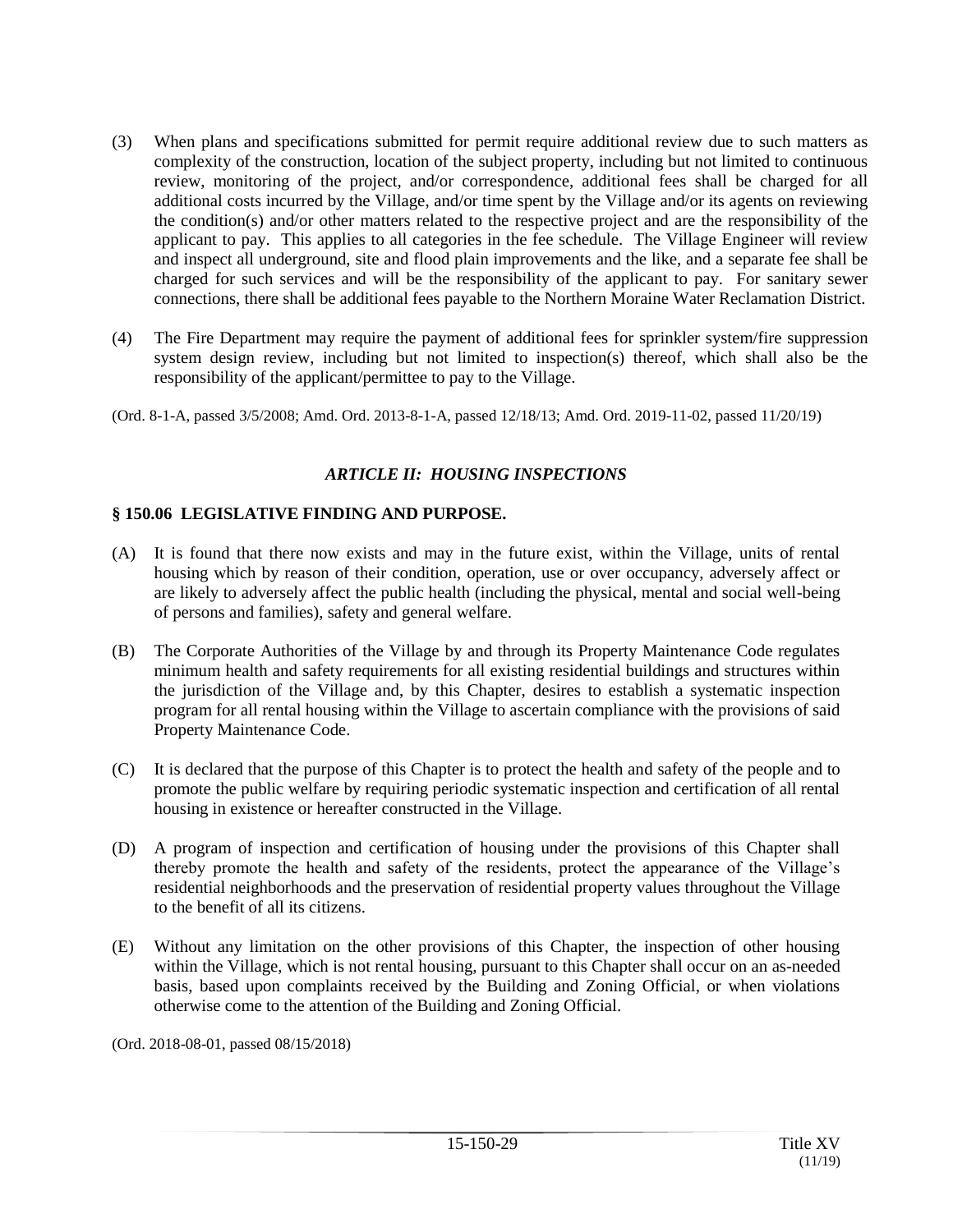## **§ 150.07 DEFINITIONS.**

For the purpose of this Article II, "Housing Inspections", the following definitions shall apply unless the context clearly indicates or requires a different meaning.

*BUILDING AND ZONING OFFICIAL.* The enforcement official as identified in this Chapter, or his designee, and vice versa.

*CODE.* The Village of Port Barrington Code of Ordinances.

*DWELLING UNIT.* The permanent or temporary abode of a family, an individual, or group of individuals; a single unit providing complete independent facilities for the exclusive use of the family, individual, or group of individuals, including, but not limited to, permanent provisions for living, sleeping, eating, cooking and sanitation.

*FAMILY.* Two or more persons related to each other by blood, marriage or legal adoption, living together as a single housekeeping unit; or a group of not more than 3 persons, who need not be related by blood, marriage or legal adoption, living together as a single housekeeping unit and occupying a single dwelling unit; in either case, exclusive of usual domestic servants.

*GUEST.* A person who is a temporary resident (less than 10% of the time) of a dwelling unit and who does not utilize the unit as a legal address for any purpose. *GUEST* shall also mean a person who occupies a rental unit without providing compensation for the privilege of occupying such rental unit.

*INITIAL INSPECTION.* The first inspection of a dwelling unit for the purpose of determining compliance with the Property Maintenance Code of the Village.

*INSPECTION CHECKLIST FOR A RENTAL DWELLING UNIT.* See Appendix B.

*LET FOR OCCUPANCY* or *LET.* To permit, provide or offer possession or occupancy of a dwelling, dwelling unit, rooming unit, building, premises or structure to a person who is or who is not the legal owner of record thereof, pursuant to a written or unwritten lease, agreement or license, or pursuant to a recorded or unrecorded agreement of contract for the sale of the premises. The term of the letting shall be the period which has been agreed upon during which the rent or other compensation is fixed and/or no further agreement or permission is needed to remain in occupancy.

*MAXIMUM ALLOWABLE OCCUPANCY.* The maximum number of persons permitted to occupy a dwelling unit determined under the Property Maintenance Code.

*OCCUPANT*. A person occupying a dwelling unit, or using the property as a legal address for any purpose.

*OWNER.* Any person having a legal or equitable ownership interest in the fee title to the property.

*PERSON.* Includes any corporation, limited liability company, partnership, or any trust, as well as any natural person. References in the masculine gender include the feminine gender and the neuter. The present tense shall include the future tense, and the singular shall also include the plural.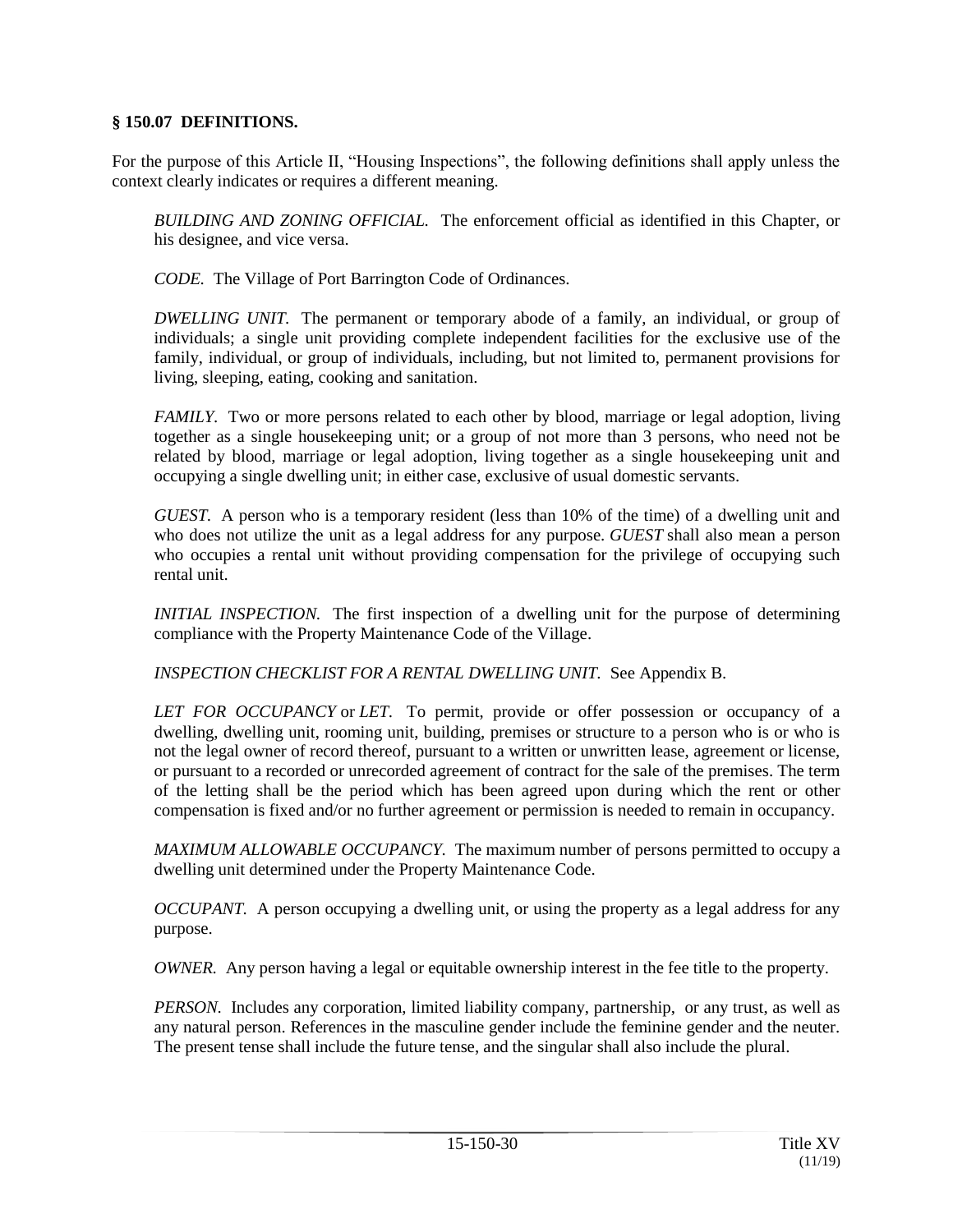*PROPERTY AGENT.* A person, operator, firm, partnership, corporation, or other legal entity designated in writing by the property owner to the code official to manage a rental residential property including the authority to receive notices or citations.

*PROPERTY MAINTENANCE CODE.* Those codes adopted by the Village, and as amended from time to time, under Section 150.03(J) of this Chapter.

*REINSPECTION.* An inspection of a dwelling unit to determine the landlord's or owner's correction of code deficiencies cited during the initial inspection.

*RESIDENTIAL RENTAL PROPERTY.* Any dwelling unit or rooming unit let or intended to be let to a family, person or persons for any amount of rent or other compensation for the use of the rental property as a dwelling.

*ROOMING UNIT.* A room or a suite of rooms forming a single, separate, habitable unit to be used for living, or for living and sleeping, or for sleeping, but not for cooking and eating purposes.

*STATUS REINSPECTION.* Any additional reinspection of a dwelling unit that occurs after the initial inspection and reinspection.

*VILLAGE.* The Village of Port Barrington, Lake and McHenry Counties, Illinois.

(Ord. 2018-08-01, passed 08/15/2018)

## **§ 150.08 CERTIFICATE REQUIRED; PROHIBITED CONDUCT.**

- (A) It shall be unlawful for any person to let to another for use or occupancy any residential rental property which is located within the Village without a current and valid Village certificate of compliance for such residential rental property.
- (B) It shall be unlawful for any person to erect, to construct, to alter, to extend, to repair, to remove, to maintain, to fail to maintain, to provide, to fail to provide, to let to another, or to occupy or to permit another person to occupy any residential dwelling unit, premises, property, building, dwelling unit, structure or equipment regulated by the Property Maintenance Code or to cause such things to be done contrary to, or in conflict with, or in violation of this Chapter or in violation of any of the provisions of the Property Maintenance Code, or to fail to obey a lawful order of the Building and Zoning Official, or to remove or deface a placard or notice posted under the provisions of the Property Maintenance Code.
- (C) It is unlawful for any person, or any agent of such person, to offer to rent or to rent a residential rental property which is located within the Village, whether vacant or not, unless a current certificate of compliance or a temporary certificate of compliance as provided in this Chapter has been issued by the Village for such residential rental property.
- (D) It is unlawful for a person to occupy a rental residential property, or for any owner or property agent to allow anyone to occupy a rental residential property which does not have a current certificate of compliance or which is without a temporary certificate of compliance as provided in this Chapter.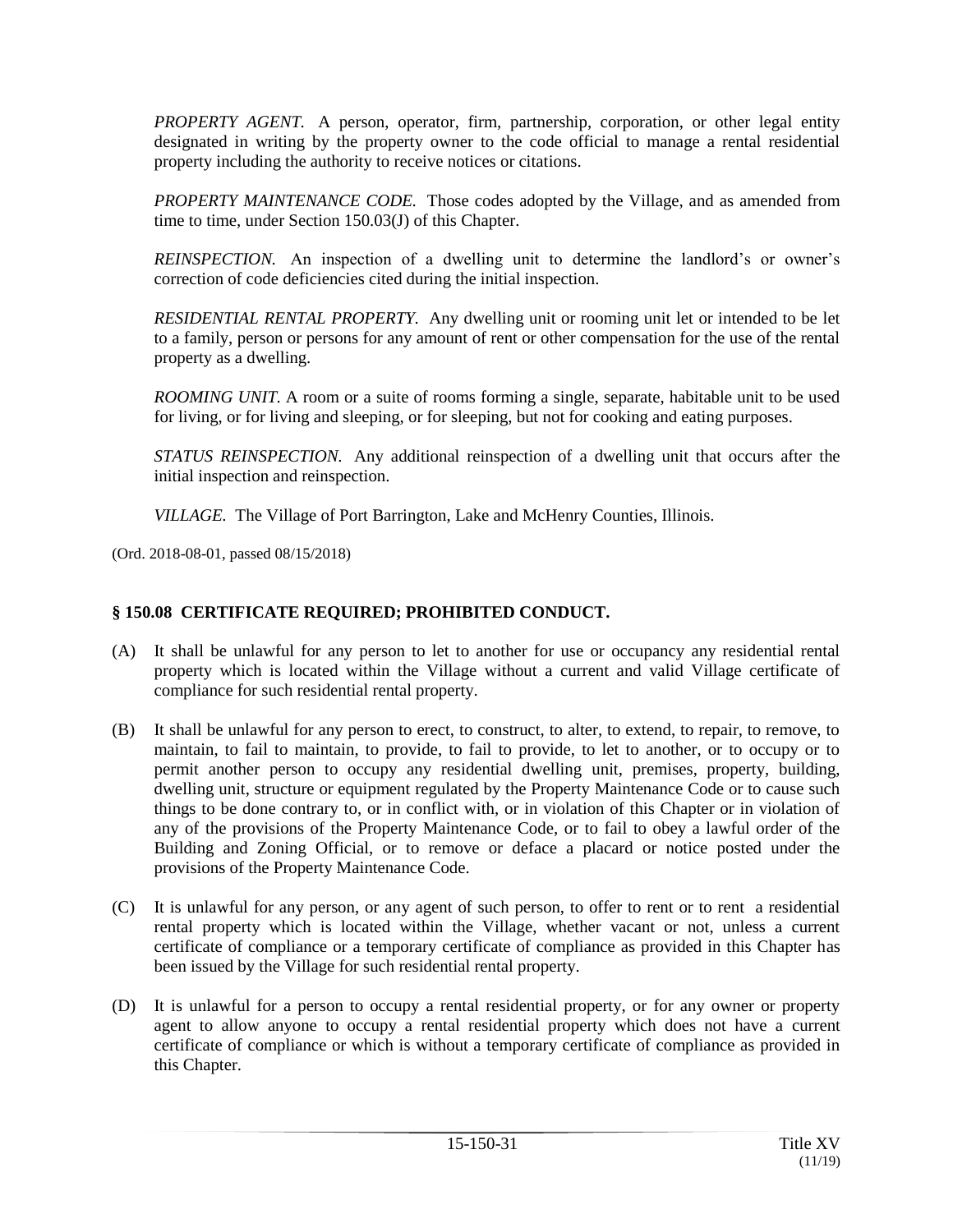- (E) It is unlawful for any person, firm, partnership, corporation or other legal entity to offer for rent, or to allow the occupancy of any vacant dwelling unit or any dwelling unit that becomes vacant property for rental purposes for which a certificate of compliance or temporary certificate of compliance is under suspension.
- (F) It shall be unlawful for any person to transfer or convey title of any residential rental dwelling unit which is located within the Village to any person without a current and valid Village certificate of compliance for such residential rental property.

(Ord. 2018-08-01, passed 08/15/2018)

## **§ 150.09 CERTIFICATE.**

- (A) (1) Once a certificate is issued it shall be valid and continued until the sooner of any of the following occurs:
	- (a) Until title to the residential rental property covered by the certificate is transferred or conveyed so that 50% or more of the record ownership or beneficial interest therein has changed;
	- (b) Until there is a change of occupancy of the residential rental dwelling unit covered by the certificate;
	- (c) Until the residential rental improvements to the property covered by the certificate are damaged or destroyed to the extent that the residential rental unit is uninhabitable;
	- (d) Until the certificate is lawfully suspended or revoked.
	- (2) Provided however, nothing in this Section shall prohibit or prevent the Village from requesting the owner or tenant in possession for a voluntary inspection of residential rental property if the Village has probable cause to believe that a violation of this Chapter has or is taking place upon the subject property, provided however, that nothing in this Section shall be construed to prevent the Village from seeking a lawful administrative search warrant at any time circumstances exist which would support the issuance of such a warrant.
	- (3) Once issued, a certificate of compliance or a temporary certificate of compliance for any residential rental property cannot be transferred or assigned to another residential rental dwelling unit or to a successor owner of 50% or more of the subject property.
	- (4) If a certificate of compliance for any residential rental property is revoked or is no longer valid, as provided in subsections  $(A)(1)$  through  $(A)(3)$  of this Section, a renewal certificate shall be obtained using the same procedure and application fee as are required for an original certificate of compliance.
- (B) No certificate of compliance for any residential rental property shall be issued except upon written application fully completed on a form provided by the Village and accompanied by a floor plan of each floor of the building or structure, drawn to scale on plain paper of a minimum size of 8½ inches x 11 inches and filed with the Building and Zoning Official or his designee. Such application shall, at a minimum, contain: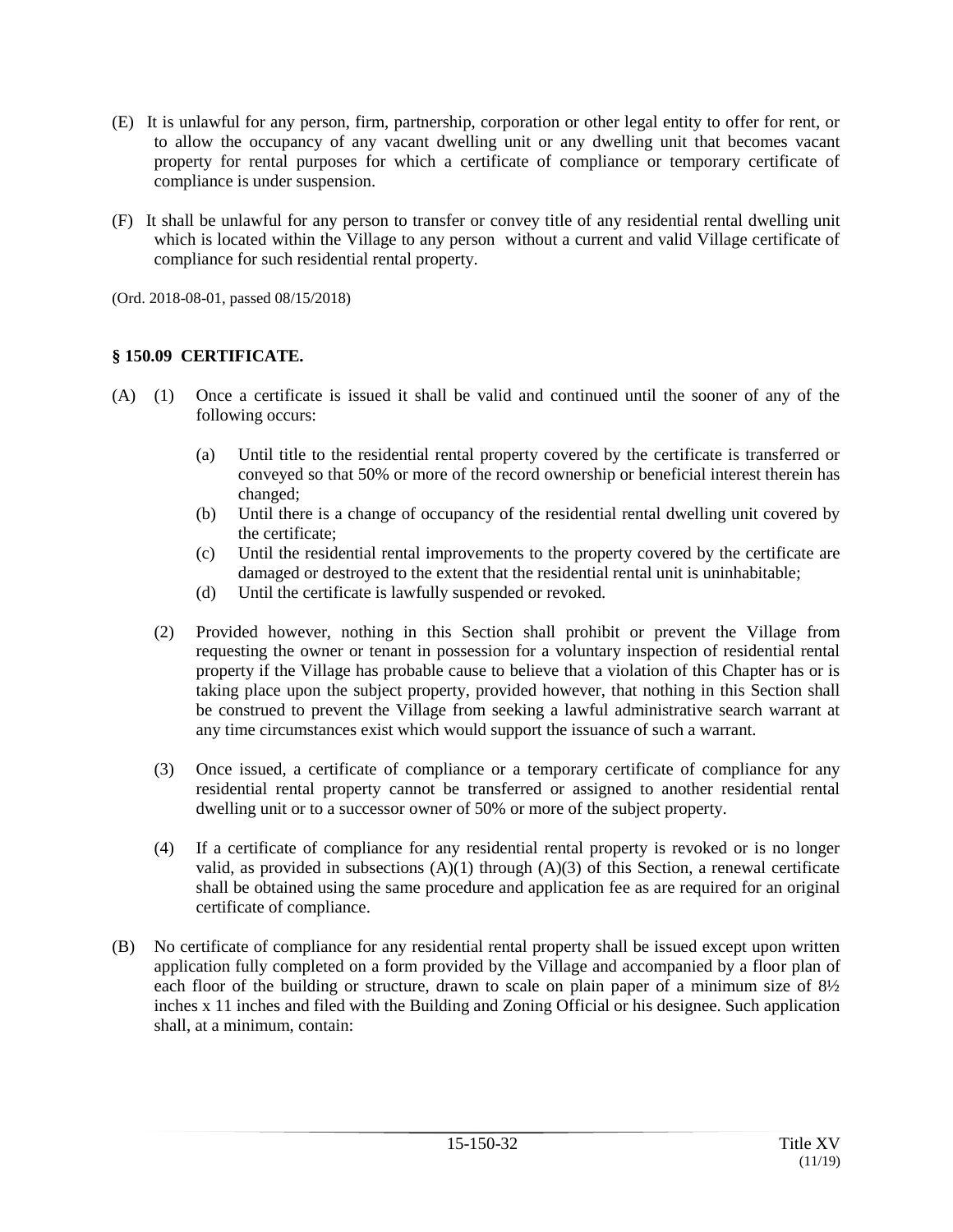- (1) The full legal name, address, home and daytime telephone numbers of each and every owner; and, if applicable, the person designated as the agent of the owner for purposes of scheduling inspectors and/or receiving notices under subsection (B)(4) of this Section;
- (2) The address of the property to be occupied; and
- (3) The number of dwelling units within the premises; and
- (4) The full name and mailing address of the person to whom any notices are to be sent under the provisions of this Chapter (the notice address). Until written notification of a change of the notice address is received by the Village, any notice to be provided under the provisions of this Chapter or the Property Maintenance Code shall be deemed sufficiently given if deposited in the United States mail, postage prepaid and addressed to the person at the address listed in this portion of the application. If an owner is not a resident of the Village the owner may designate an agent for purposes of this subsection (B)(4);
- (5) The total square footage designed for living and sleeping purposes within the building and/or dwelling to be occupied, calculated consistent with Property Maintenance Code; and
- (6) The square footage of the floor area of each room, closet and basement, if any.
- (C) Each application for a certificate of compliance or a renewal certificate of compliance shall be accompanied by an application fee of \$95 for each separate dwelling unit which will be inspected consistent with the table set forth below. The fee for late filing shall be 150% of the application fee. The number of dwelling units to be inspected per residential rental property shall be calculated using the following table:

| Number of Units on Property | Number of Units to be Inspected |
|-----------------------------|---------------------------------|
| 2-8                         |                                 |
| $9 - 15$                    |                                 |
| 16 or more                  | 20% of units                    |

All dwelling units for which title will be conveyed or transferred from one owner to another, shall be inspected.

The \$95 application fee per dwelling unit inspected shall include an initial inspection and one reinspection. For any second reinspection of the same dwelling unit and any additional reinspection(s) thereafter, pursuant to the same application, a \$35 fee shall be payable in advance to the Village for each such additional inspection.

- (D) The first application for a certificate of compliance and accompanying scale drawing and fee shall be due within 60 days of the adoption and effective date of this Chapter for all residential rental property presently occupied, and for all residential rental property presently held out for occupancy, or at least 60 days prior to the holding out of any rental property for occupancy for the first time at any time after the enactment of this Chapter.
- (E) At the bottom of the application form there shall be a space for the signature or signatures of the applicant(s). Just prior to the signature lines there shall be the following statement: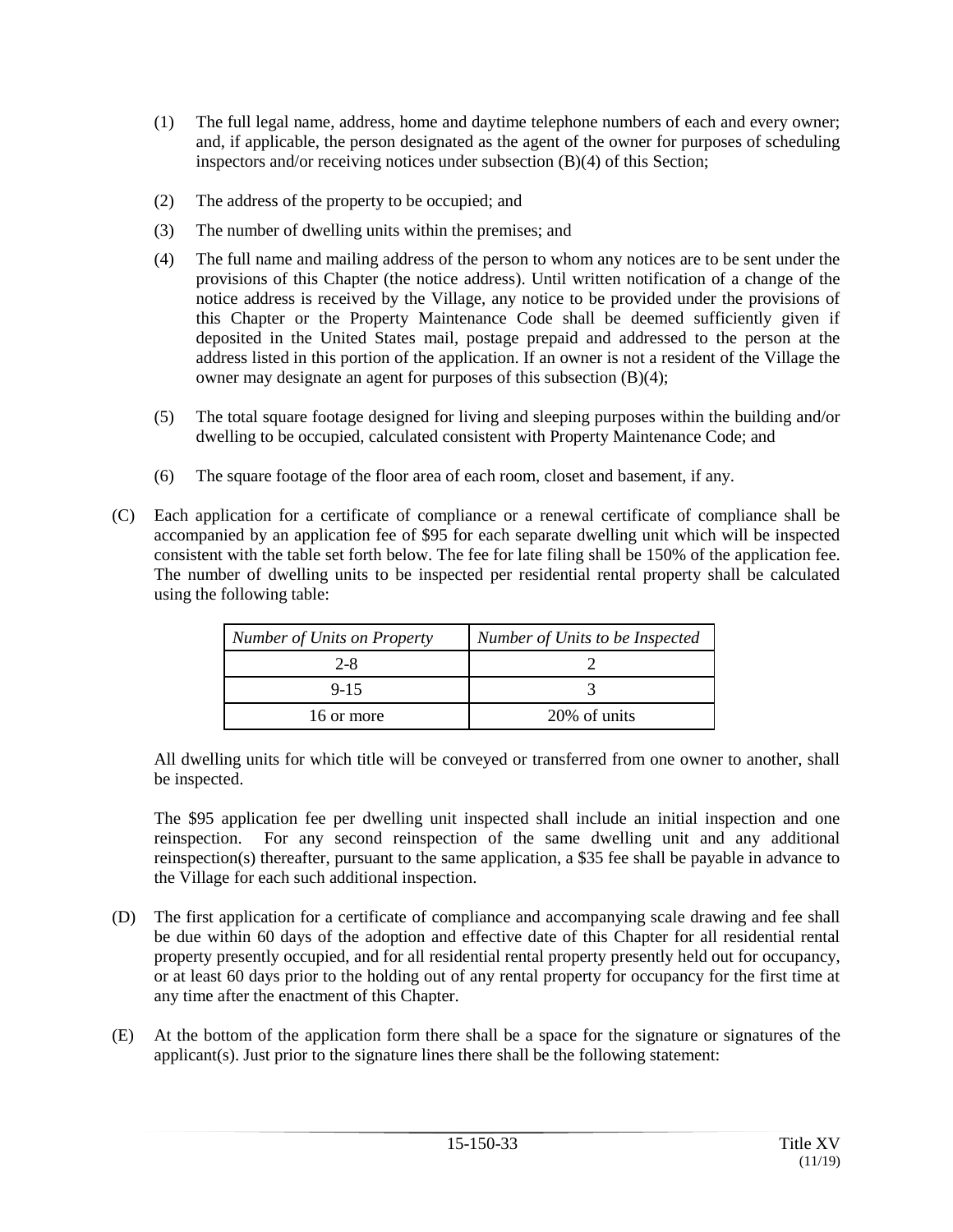Under penalties as provided by law pursuant to Section 1-109 of the Code of Civil Procedure, the undersigned certifies that the statements set forth in this application are true and correct, except as to matters therein stated to be on information and belief, and except as to such matters, the undersigned certifies as aforesaid that he verily believes the same to be true.

- (F) Each application form and certificate issued thereon for residential rental property shall apply to one single tract or parcel of real estate with the improvements thereon and operated as one proprietary unit.
- (G) Each certificate of occupancy for any property within the Village shall contain the date of issuance of the certificate, the name or names of the owner or owners of record to whom the certificate is issued, the address of the dwelling unit for which the certificate applies, the maximum occupancy for the dwelling unit at the address on the certificate, and any and all such other information as the Building and Zoning Official may require.

(Ord. 2018-08-01, passed 08/15/2018)

## **§ 150.10 RENTAL HOUSING INSPECTION PROGRAM**.

- (A) At the time of the receipt of a duly completed initial application or renewal application and the required verification, and the application fee having been paid, the Building and Zoning Official, or his designee and the applicant, shall schedule an inspection of the subject premises which constitutes residential rental housing; provided however, nothing in this Chapter shall be construed to prevent the Building and Zoning Official from scheduling and/or lawfully seeking an inspection of any dwelling unit where a certificate of compliance has expired and a renewal certificate has not been issued or when the Building and Zoning Official has reasonable belief that a violation of the Property Maintenance Code or other applicable building or zoning codes have been violated.
- (B) The Building and Zoning Official or his designee may also inspect all rental dwelling units occupied, or held, or offered for letting or occupancy, or for which title is to be transferred or conveyed within the Village, according to a schedule of inspections established by the Building and Zoning Official from time to time, except with respect to any dwelling unit relative to which a violation is reasonably suspected, in which case the Building and Zoning Official may make other and more frequent inspections from time to time to seek compliance with the Property Maintenance Code or other applicable ordinances adopted by the Village from time to time.
- (C) Where the inspection is pursuant to an initial application or a renewal application for residential rental housing, the Building and Zoning Official shall endeavor to schedule the inspection with the applicant or the applicant's agent at a time and on a date during normal Village business hours, which is convenient to the Building and Zoning Official and the applicant or agent. In all other cases, the inspection shall be made on a date and at a time which the Building and Zoning Official may lawfully establish.
- (D) In the event the applicant, owner or tenant of any premises to be inspected refuses entry to the premises to the Building and Zoning Official or his designee, or in the event the owner or his agent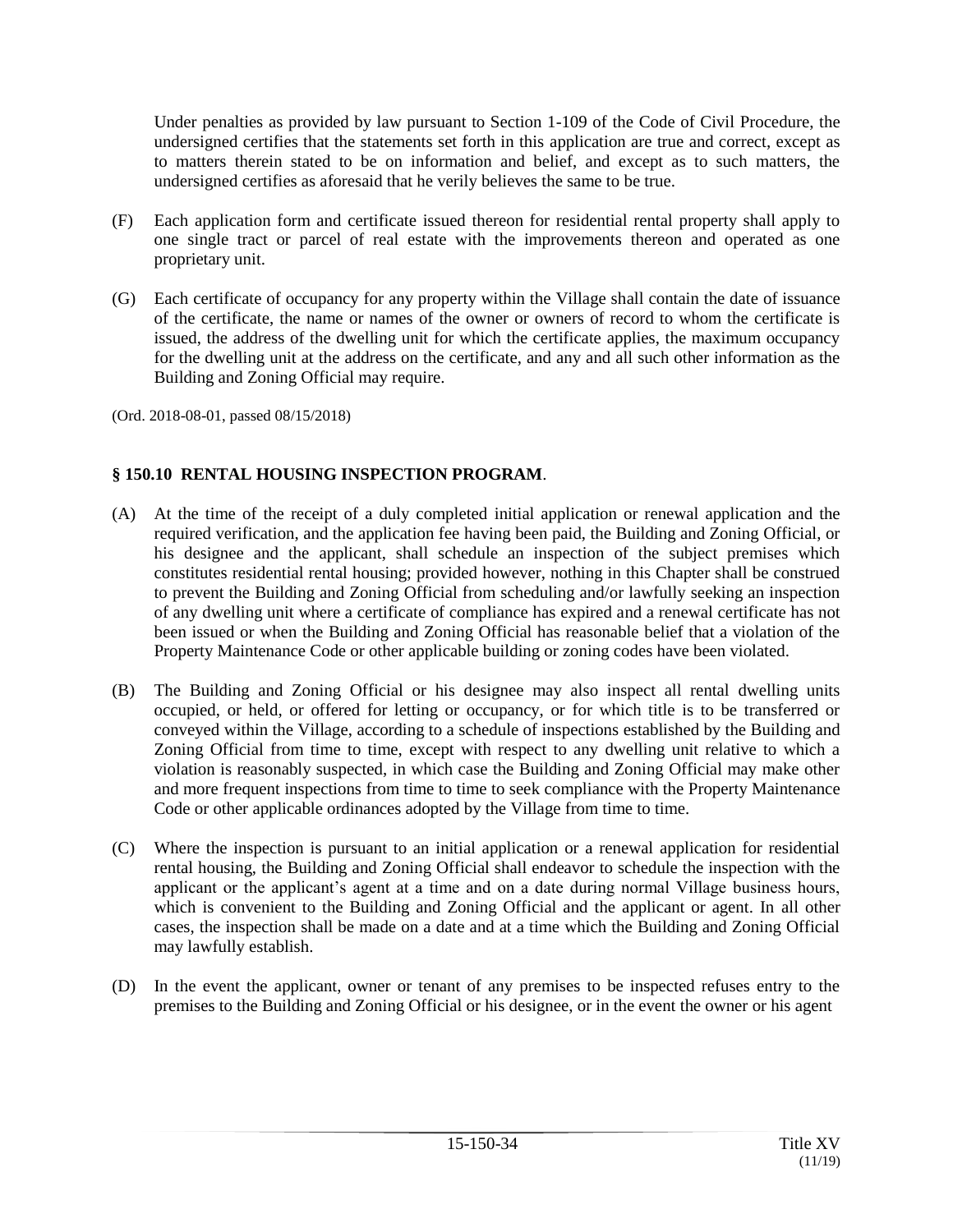are uncooperative in scheduling the inspection, the Building and Zoning Official or his designee may seek the appropriate administrative search warrant from the applicable circuit court of appropriate venue, for an administrative inspection. Refusal or failure of the owner or owner's agent to permit the Building and Zoning Official or his designee to make the scheduled inspection shall be grounds for delaying the issuance of a certificate, of a renewal certificate or temporary certificate and/or to suspend any current Village certificate of occupancy which may otherwise be applicable to the subject premises.

- (E) Inspection of the premises, to the extent reasonably possible, shall be conducted with the consent and cooperation of the owner(s) or the designated agent.
- (F) The inspections provided for in this Chapter shall be of the mechanical, sanitary, safety and structural components and characteristics of the subject premises, including, but not limited to, interior and exterior walls, walks and driveways, rooms, roofs and other areas open to plain view from the ground or from the air, and all internal common areas, such as vestibules, halls, stairways and basement areas, including furnace and other utility areas and components, and all other areas within the structure which pertain to each of the construction elements and room configurations of the structure being inspected, or in which the owner has an equal right to authorize entry. All sales contracts for residential rental housing, or other arrangements for the transfer or conveyance of any rental dwelling unit, residential rental property leases, licenses or the letting arrangements entered into or renewed after the effective date of this Chapter shall be subject to the provisions of this Chapter.
- (G) Each inspection shall be made by the Building and Zoning Official or his designee and shall be for the purpose for determining compliance with the provisions of this Chapter, the Property Maintenance Code of the Village and all other applicable building, zoning and/or structural codes and/or ordinances adopted by the Village from time to time.
- (H) Any Code violations found as a result of the inspection shall be set forth in a written notice sent by the Village to the owner(s) or owner's agent. A copy of such notice of violation may, but need not be, left with the occupant(s) of a rental property. Notice of violations shall be sent to the owner of record at the address stated on the application or to the person designated on the application form as the owner's agent. In the absence of a person designated to receive notice, the notice shall be sent by regular U.S. mail, postage prepaid, to the last taxpayer of record shown on the records of the applicable County Treasurer as responsible for the ad valorem real estate taxes for the property in violation. Such mailing is deemed to be service of such notice.
- (I) Reinspections shall be made as often as reasonably necessary to ensure corrective action to cure any violations of the relevant ordinances or regulations and to bring the building, dwelling unit and premises into compliance, and if necessary, the appropriate warrant may be sought for these purposes based upon the probable cause or causes supplied by the noted violations.

(Ord. 2018-08-01, passed 08/15/2018)

## **§ 150.11 RULE-MAKING AUTHORITY.**

The Building and Zoning Official shall have power as necessary in the interest of public health, safety and general welfare to adopt and promulgate rules and regulations interpreting and implementing the provisions of this Chapter and to achieve the intent thereof. Such rules shall be consistent with the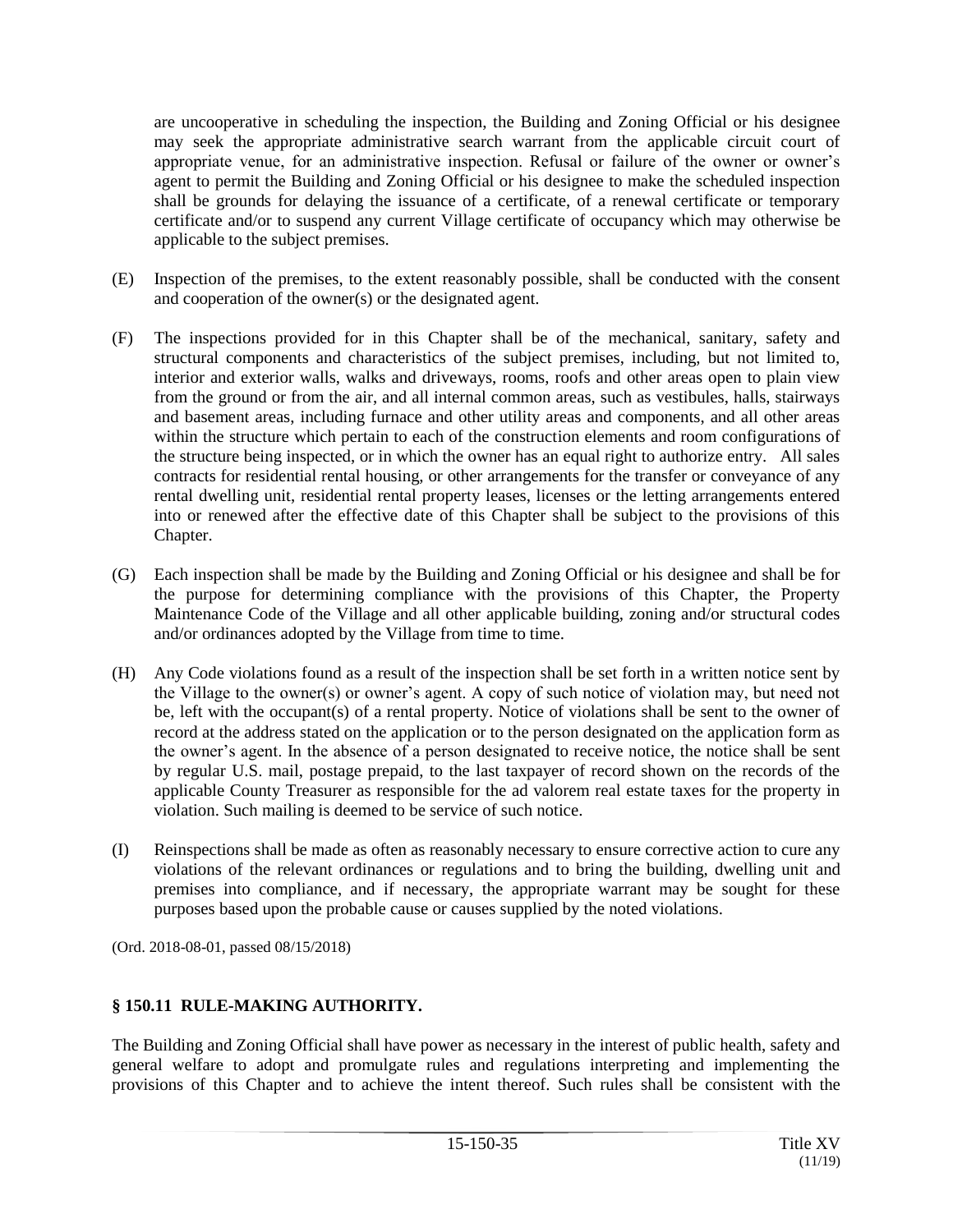standards, procedures, and requirements established by this code and shall not have the effect of waiving structural or fire performance requirements or violating accepted engineering practice involving public safety.

(Ord. 2018-08-01, passed 08/15/2018)

## **§ 150.12 ORGANIZATION.**

The Building and Zoning Official may appoint and be assigned any such number of officers, technical assistants, inspectors and other consultants or employees as authorized from time to time by the Corporate Authorities of the Village, and as shall be necessary for the administration of this Chapter. The Building and Zoning Official is authorized to designate another employee of the Village as his deputy who shall exercise the functions of his office during the temporary absence or disability of the Building and Zoning Official.

(Ord. 2018-08-01, passed 08/15/2018)

## **§ 150.13 RESTRICTION OF EMPLOYEES; CONFLICTS OF INTEREST.**

An official or employee connected with the enforcement of this Code shall not be engaged in or directly or indirectly connected with the furnishing of labor, materials or appliances for the construction, alteration or maintenance of a building or the preparation of construction documents therefor, unless that person is the owner of the building; nor shall any officer or employee connected with the enforcement, interpretation or application of this Chapter engage in any work that is considered a conflict of interest with his or her official duties or with the interests of the Building Department under the statutes and common law of the State of Illinois.

(Ord. 2018-08-01, passed 08/15/2018)

## **§ 150.14 OFFICIAL RECORDS.**

- (A) The Building and Zoning Official shall keep an official record of all business and activities as set forth in the provisions of this Chapter. All applications to final decisions and permits, certificates and the like issued by the Building and Zoning Official shall be in writing and shall be officially recorded in the permanent records of the Building and Zoning Official.
- (B) All such records shall be open to public inspection as are consistent with the Freedom of Information Act of the State of Illinois at all appropriate times and according to reasonable rules to maintain the integrity and security of such records.

(Ord. 2018-08-01, passed 08/15/2018)

## **§ 150.15 CERTIFICATE REVOCATION OR SUSPENSION.**

A certificate of compliance or any certificate of occupancy issued pursuant to this Code of Ordinances which is in force may be suspended or revoked by the Building and Zoning Official upon a written finding of condition(s) of such dwelling unit which are in violation of this Chapter, as amended, the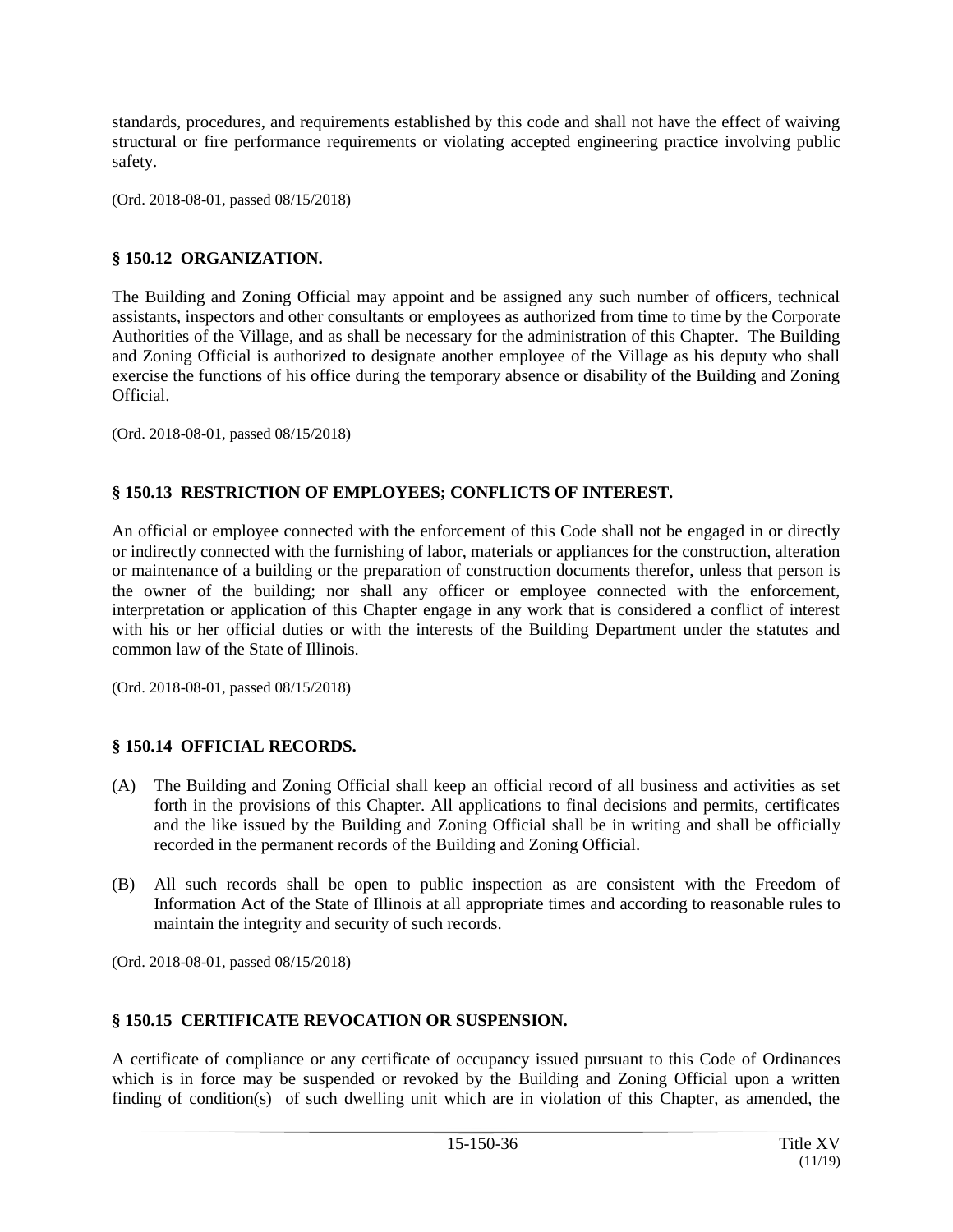Property Maintenance Code, as amended, or other applicable codes and/or ordinances adopted by the Village and/or as may be amended from time to time. Except where one or more of the conditions exist as listed in Section 150.16(B) below related to the subject rental property, the owner of the subject rental property will have seven (7) days to remedy any violation for which written notice of such violated has been provided prior to any suspension or revocation of the Certificate of Compliance otherwise applicable for the rental property will become effective.

(Ord. 2018-08-01, passed 08/15/2018)

## **§ 150.16 APPEALS.**

- (A) Any person notified of violations as provided in this Chapter, or any person denied a certificate of compliance, or any person whose certificate of compliance or certificate of occupancy has been suspended or revoked, shall have the right of appeal such order or decision within forty-five (45) days after the issuance of notice thereof to the Zoning Board of Appeals as provided under Section 150.01 of this Chapter.
- (B) A rental property which is the subject of an appeal shall not be rentable or leasable, nor shall the title for any such rental property be conveyed or transferred, if the decision being appealed is based upon one or more of the following:
	- (1) Structural, mechanical, plumbing or electrical code violations, which present a substantial risk of harm to the health or safety of the occupants or the potential occupants of the subject premises;
	- (2) The failure of the owner or applicant to provide a completed application for a certificate of compliance or a renewal certificate of compliance;
	- (3) The occupancy of the dwelling unit exceeds the permitted maximum occupancy under the Property Maintenance Code, as amended.

(Ord. 2018-08-01, passed 08/15/2018)

## **§150.17 OTHER INSPECTIONS NOT AFFECTED.**

This Chapter shall not be construed to restrict the authority of the Village to inspect any property nor to seek penalties for violations of other codes, ordinances or regulations of the Village.

(Ord. 2018-08-01, passed 08/15/2018)

#### **§150.99 PENALTIES**.

(A) Any person who shall violate any provision of Chapter 150, "Building Regulations", or who shall fail to comply with any of the requirements thereof, or who shall erect, construct, alter or repair a building or structure in violation of an approved plan or directive of the Building and Zoning Official, or in violation of the provisions of a permit, certificate, or stop order issued under the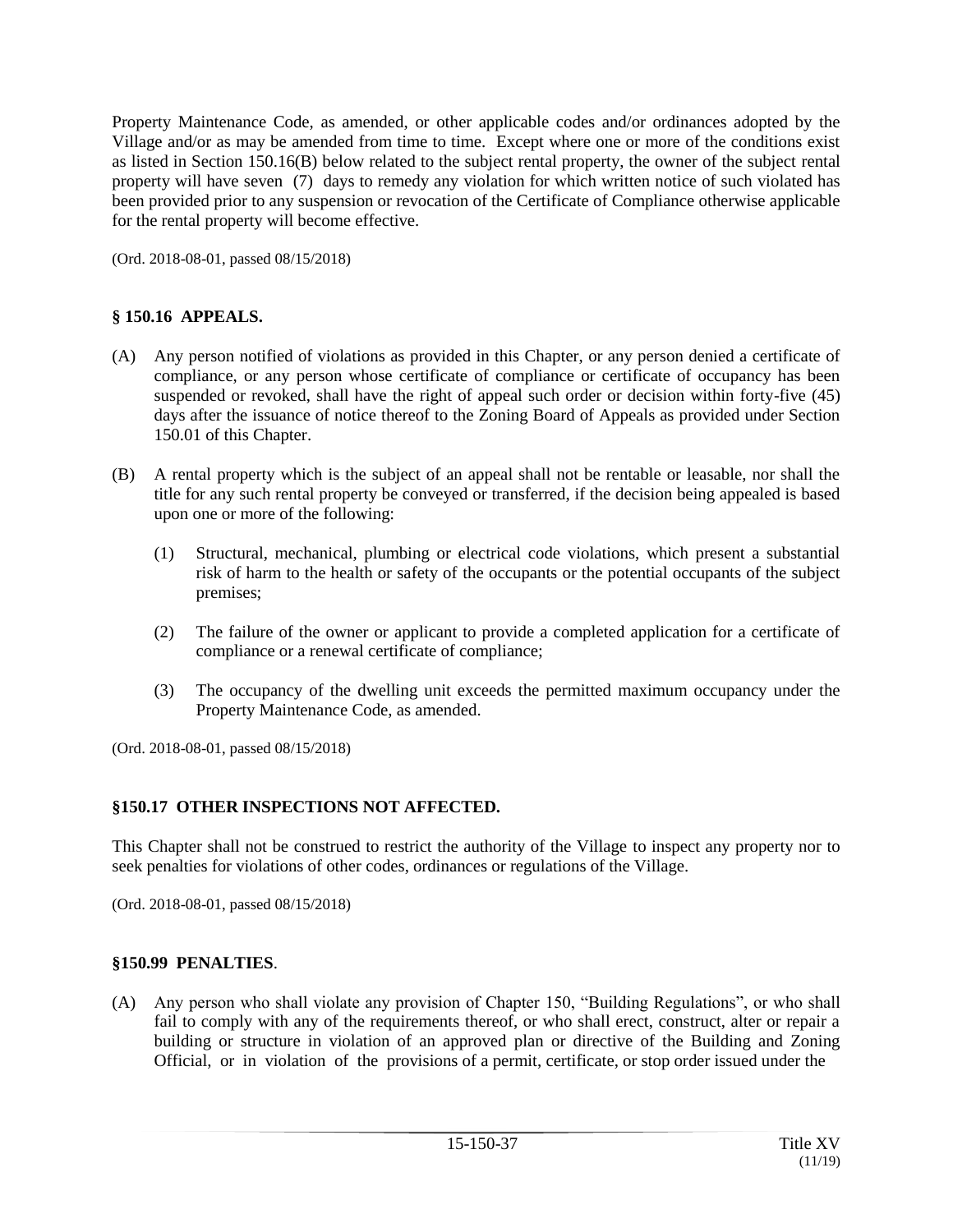provisions of this Chapter, shall be guilty of a petty offense, punishable by a fine of not less than Two Hundred Dollars (\$200.00) per day and not more than Seven Hundred Fifty Dollars (\$750.00) per day. Each day that a violation continues shall be considered a separate offense.

(B) In addition to fines provided in this Section, the Village may seek any other lawful and appropriate remedy to enforce compliance with the provisions of this Chapter, including, but not limited to, an action in a court of competent jurisdiction for mandatory injunction, injunction, temporary restraining order, preliminary injunction equitable relief, demolition or other lawful relief including, but not limited to, fines and costs of enforcement. The remedies set by the Village shall be cumulative and not exclusive of another.

(Ord. 2013-8-1-A, passed 12/18/13; Amd. Ord. 2018-08-01, passed 08/15/2018)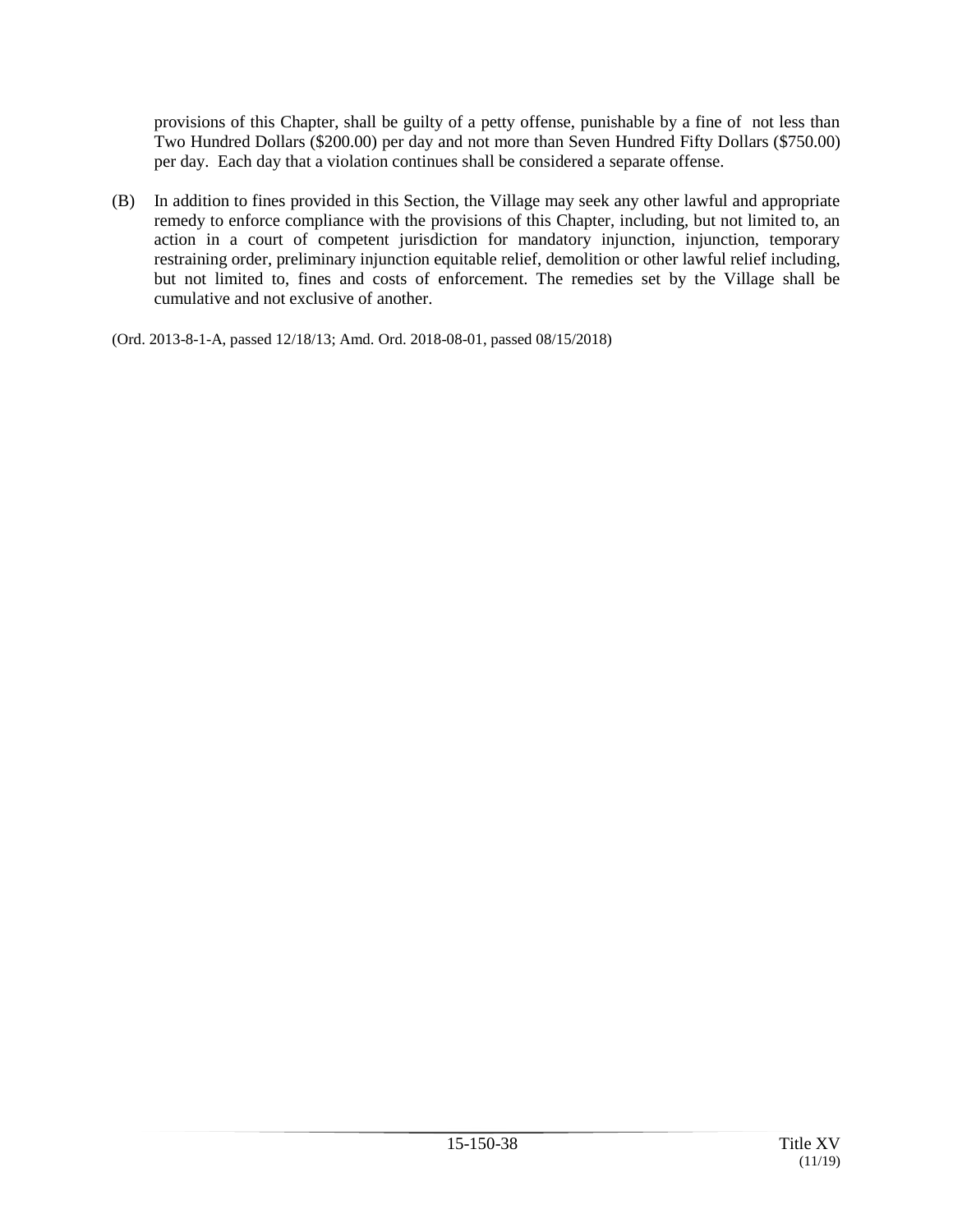## **APPENDIX A**



(Ord. 8-1-E, passed 5-7-2008)